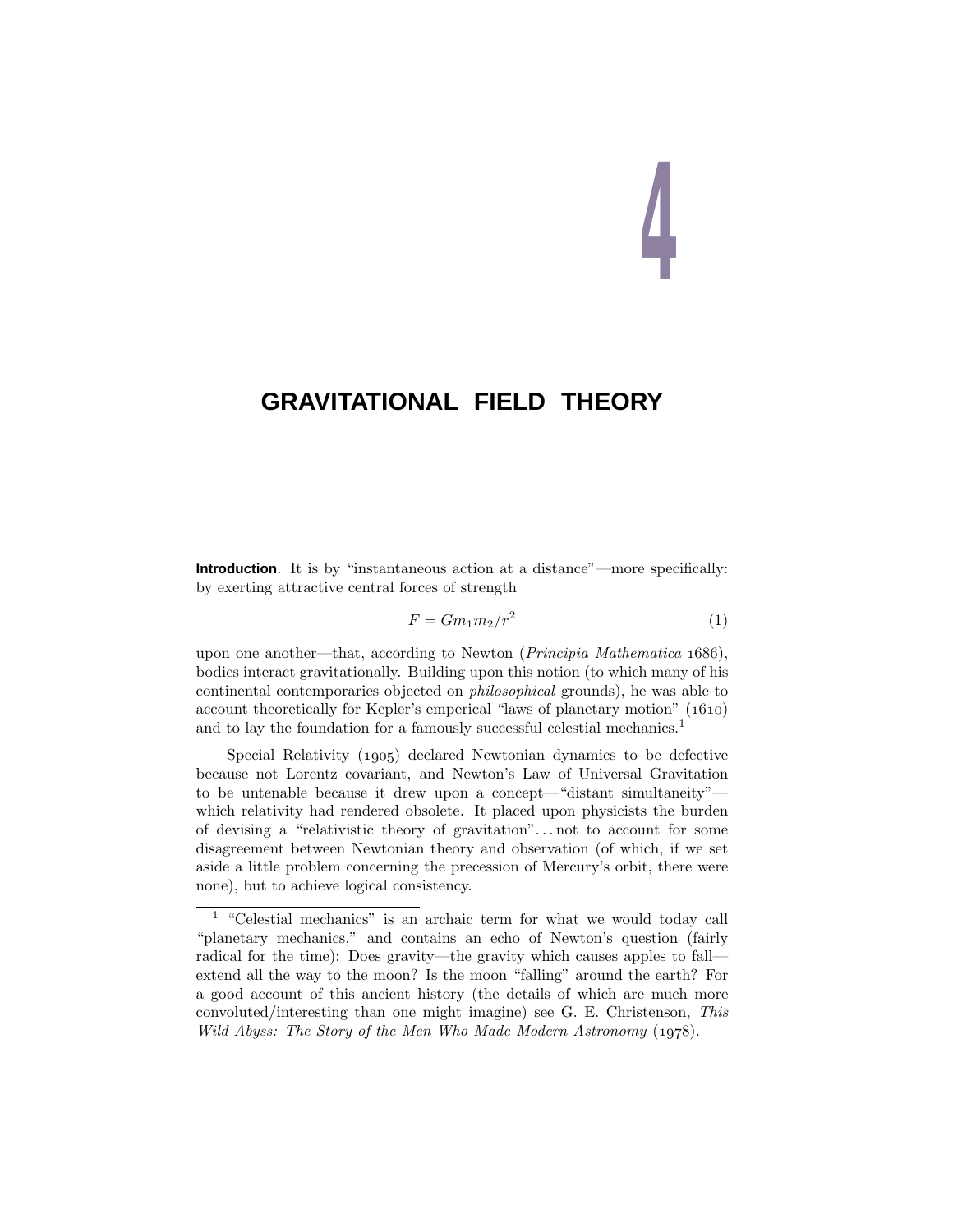At p. 1265 in the index of Misner, Thorne & Wheeler's  $Gravitation^2$ , under the heading "Gravitation, theories of," one encounters mention of (among others)

- Bergmann's theory
- Cartan's theory
- Coleman's theory
- Kustaanheimo's theory
- Ni's theory
- Nordstrøm's theory
- Papapetrou's theory
- Whitehead's theory
- the flat spacetime theories of Gupta, Kraichnan, Thirring, Feynman, Weinberg, Deser and others

and at p. 1049 a description of a "parameterized post-Newtonian formalism" which was, as an aid to experimentalists, developed in the  $1970$ 's to provide simultaneous expression of most of the theories listed above*...* each of which was originally put forward in response to the logical consistency problem just mentioned. Consulting the list of Einstein's publications<sup>3</sup> we find that he himself first addressed the problem in  $1907$ ; a second paper appeared in  $1911$ , five more in 1912, and those (though he remained intensely involved in a variety of other problems) were followed by a flood of gravitational papers up until the publication, in 1915, of an account of "general relativity" in its finished form.

Einstein's own point of departure was provided by what he called "the happiest thought of my life."<sup>4</sup> It was November of  $1907$  and Einstein was, as he later wrote,

"*...* sitting in a chair in the patent office at Bern when all of a sudden a thought occurred to me: 'If a person falls freely he will not feel his own wwight.' I was startled. This simple thought made a deep impression upon me. It impelled me toward a theory of gravitation."

Thus did the Principle of Equivalence spring into being. It holds "gravitational force" and "the fictitious force which arises from acceleration relative to the local inertial frame(s)"—in short: it holds gravitation and non-inertiality—to be physically indistinguishable; i.e., to be different names for the same thing. The Principle of Equivalence contributed little or not at all to most of the early efforts to construct a "relativistic theory of gravitation," but exerted a

<sup>2</sup> I will have frequent occasion to refer to this "Black Bible" of gravitation theory, which appeared in  $1973$  but remains in many respects definitive. I will, on such occasions, use the abbreviation MTW .

<sup>3</sup> Such a list—not quite complete—can be found on pp. 689–760 in Paul Schlipp's Albert Einstein: Philosopher-Scientist (1951). See also C. Lanczos, The Einstein Decade  $(1905-1915)$  (1974) and A. Pais, 'Subtle is the Lord...': The Science and the Life of Albert Einstein  $(1982)$  for annotated bibliographic information.

<sup>&</sup>lt;sup>4</sup> "... die Glücklichste Gedanke meines Lebens;" see Chapter 9 in Pais.<sup>3</sup>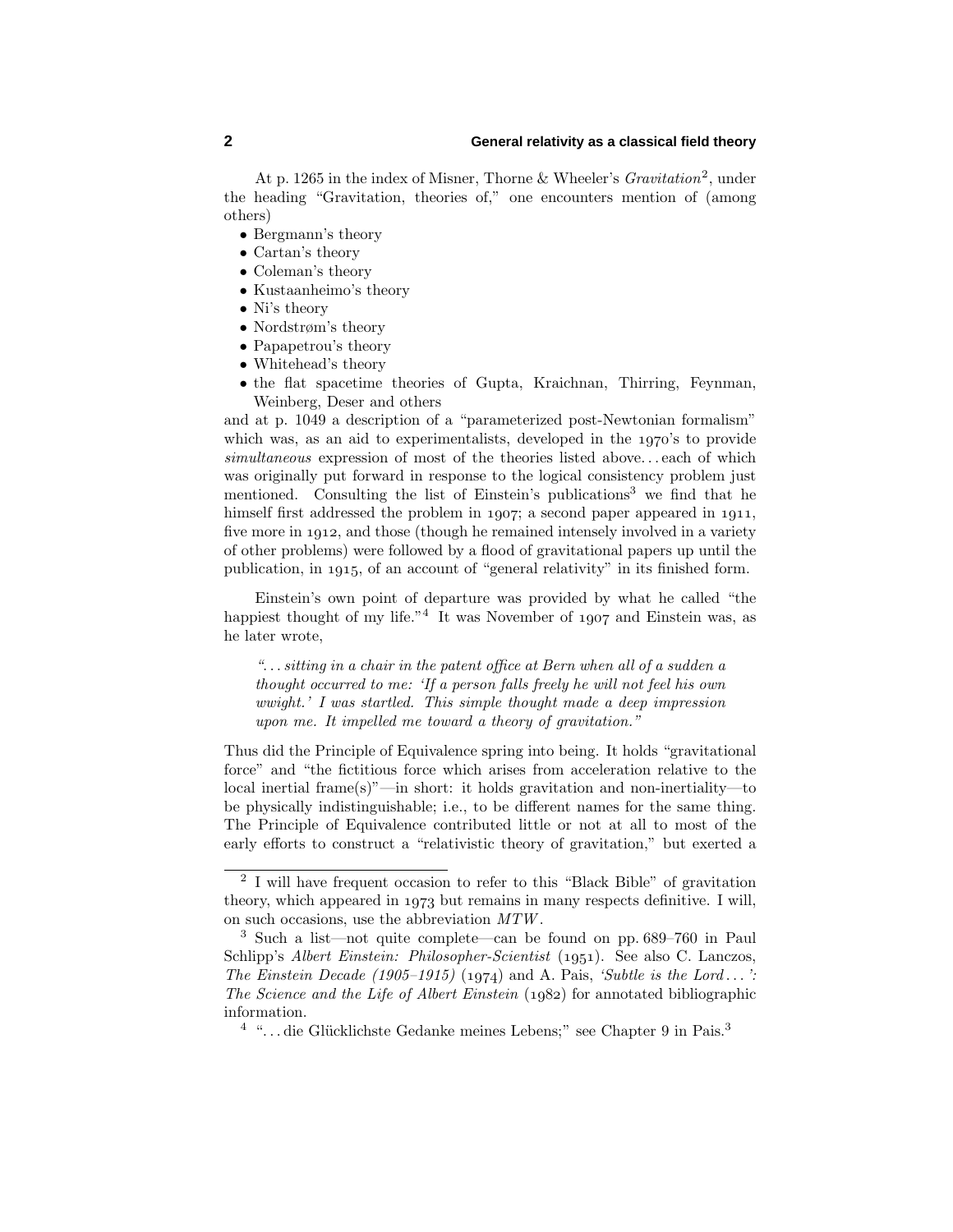### **Newtonian gravitation 3**

powerful guiding influence upon Einstein's own thought.<sup>5</sup> It was, however, not immediately evident just how his happy thought was to be folded into a fully developed theory of gravitation; the journey from special to general relativity took nearly a decade to complete, and was marked by many hesitations, retreats, amendations. The voyage reached its end on  $25$  November 1915, when Einstein submitted to the Prussian Academy a paper which presented the gravitational field equations in their final form. Five days previously, David Hilbert had submitted to Gesellschaft der Wissenschaften in Göttingen a manuscript containing identical equations.<sup>6</sup>

**Field-theoretic aspects of Newton's theory of gravitation**. Newton's theory was presented as a theory of 2-body interaction. But it can, by importation of concepts and methods borrowed from electrostatics, readily be portrayed as a rudimentary field theory, and it is in that form that it is most conveniently compared to the full-blown field theories which would supplant it, and from which it must (for well-established observational reasons) be recoverable as the leading approximation.

Let the density function  $\rho(\xi)$  describe (relative to an inertial frame) the instantaneous distribution of "gravitating matter," and let a test particle of mass (which is to say: of "gravitational charge") *m* reside momentarily at *x*. To describe the force experienced by the test particle write

$$
F = mg(x) \tag{2}
$$

### gravitational mass inertial mass

is "universal" in the sense that it does not vary from material to material by more than 5 parts in  $10^9$ . In the 1960's Robert Dicke used more modern techniques to establish that departures from the Principle of Equivalence cannot exceed one part in  $10^{11}$ . See MTW §38.3 for more detailed discussion.

 $6$  See Pais,  $3$  §14d. Hilbert, who considered physics to be "too difficult for physicists," imagined himself to be constructing an axiomatic theory of the world (an ambition which Einstein considered to be "too great an audacity*...* since there are still so many things which we cannot yet remotely anticipate"), and in his grandly titled "Die Grundlagen der Physik" imagined that he had achieved a unified theory of gravitation and electromagnetism. Hilbert's theory is distinguished most importantly from Einstein's by the more prominent role which he assigned to variational principles; we recall that he had retained Emmy Noether to assist him in this work, and it is Noether whom in  $1924$  he credited for some of his paper's most distinctive details.

<sup>5</sup> It accounts, in particular, for the circumstance that his second gravitational paper (1911) bore the title "Bemerkung zu dem Gesetz von Eötvös." The "Eötvös experiments"  $(1889 \text{ and } 1922)$  looked to the relationship of "inertial" mass" to "gravitational mass (or charge)" and established that the ratio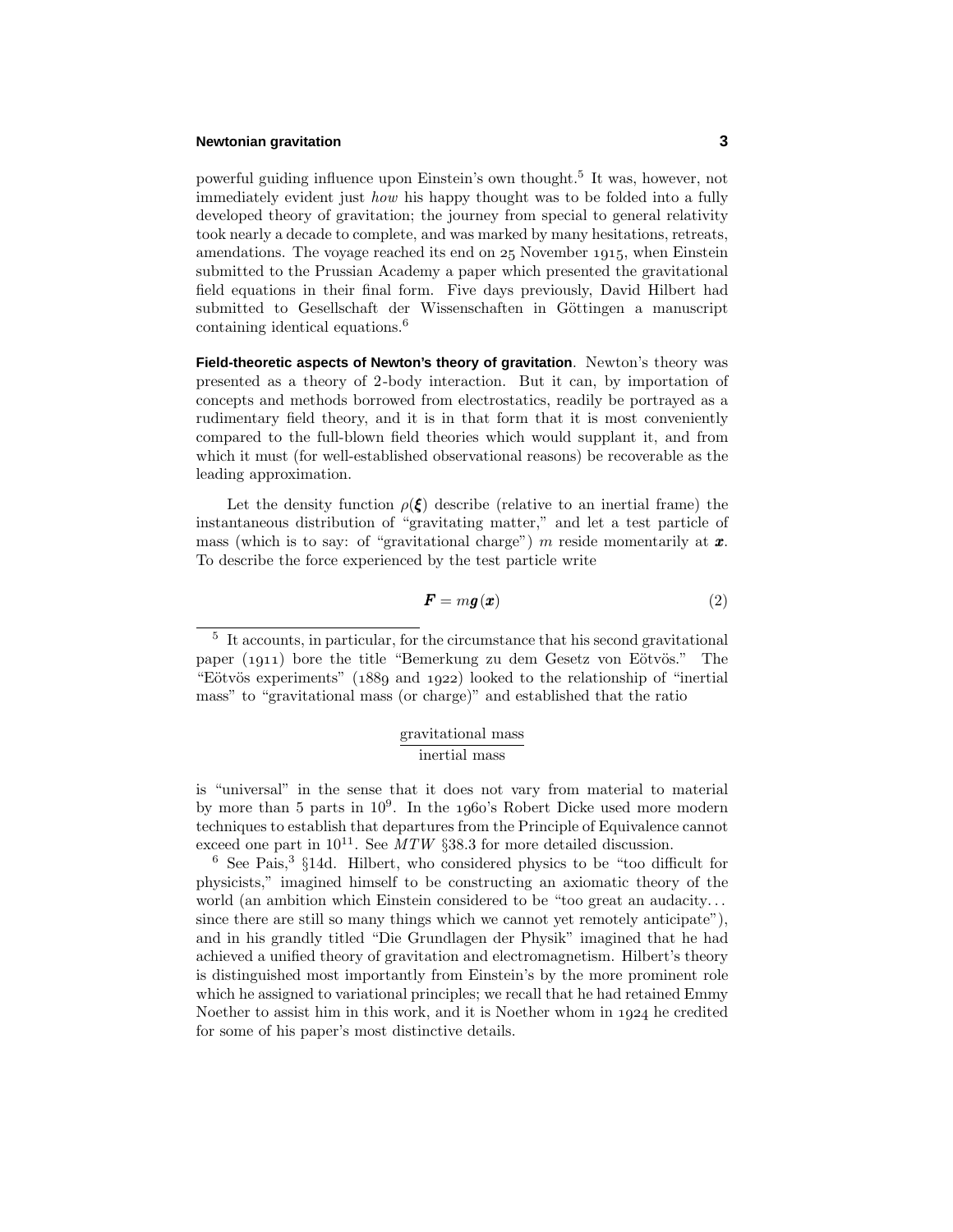Evidently  $g(x)$  is the gravitational analog of an electrostatic  $\vec{E}$ -field. The force-law proposed by Newton is conservative, so  $\nabla \times g = 0$ , from which follows the possibility of writing

$$
\mathbf{g} = -\nabla\varphi
$$
  
 
$$
[\varphi] = (\text{velocity})^2
$$
 (3)

In mimicry of the electrostatic equation

$$
\nabla \cdot \mathbf{E} = \rho \quad : \quad \begin{cases} \text{charge density regulates the divergence} \\ \text{of the electrostatic field} \end{cases}
$$

we write

$$
\nabla \cdot \mathbf{g} = -4\pi G \rho \qquad : \qquad \begin{cases} \text{mass density regulates the convergence} \\ \text{of the gravitostatic field} \end{cases} \tag{4}
$$

where the minus sign reflects the fact that the gravitational interaction is *attractive*, and the  $4\pi$  was inflicted upon us when Newton neglected to install a  $\frac{1}{4\pi}$  in (1). Introducing (3) into (4) we have the gravitational Poisson equation

$$
\nabla^2 \varphi = 4\pi G \rho \tag{5}
$$

which in integral formulation reads

$$
4\pi G \iiint_{\mathcal{R}} \rho \, dx^1 dx^2 dx^3 = \text{total mass interior to } \mathcal{R}
$$

$$
= \iiint_{\mathcal{R}} \nabla^2 \varphi \, dx^1 dx^2 dx^3
$$

$$
= - \iiint_{\mathcal{R}} \nabla \cdot \mathbf{g} \, dx^1 dx^2 dx^3
$$

$$
= - \iiint_{\partial \mathcal{R}} \mathbf{g} \cdot d\mathbf{S}
$$

$$
= \text{gravitational influx through } \partial \mathcal{R}
$$
(5)

Take  $R$  to be, in particular, a sphere centered on a point mass  $M$ ; then  $(5)$ gives  $4\pi r^2 g(r) = 4\pi GM$  whence  $g(r) = GM/r^2$  and we have

$$
\boldsymbol{g}(r) = -GM\,\hat{\boldsymbol{r}}/r^2 = -\boldsymbol{\nabla}\varphi(r) \varphi(r) = -GM/r \qquad \qquad (6)
$$

which describe the gravitational field of an isolated point mass. For a distributed source we have

$$
\varphi(\boldsymbol{x}) = -G \iiint \left\{ \rho(\boldsymbol{\xi}) / |\boldsymbol{x} - \boldsymbol{\xi}| \right\} d\xi^1 d\xi^2 d\xi^3 \tag{7.1}
$$

which gives back (6) in the case  $\rho(\boldsymbol{\xi}) = M\delta(\boldsymbol{\xi})$ .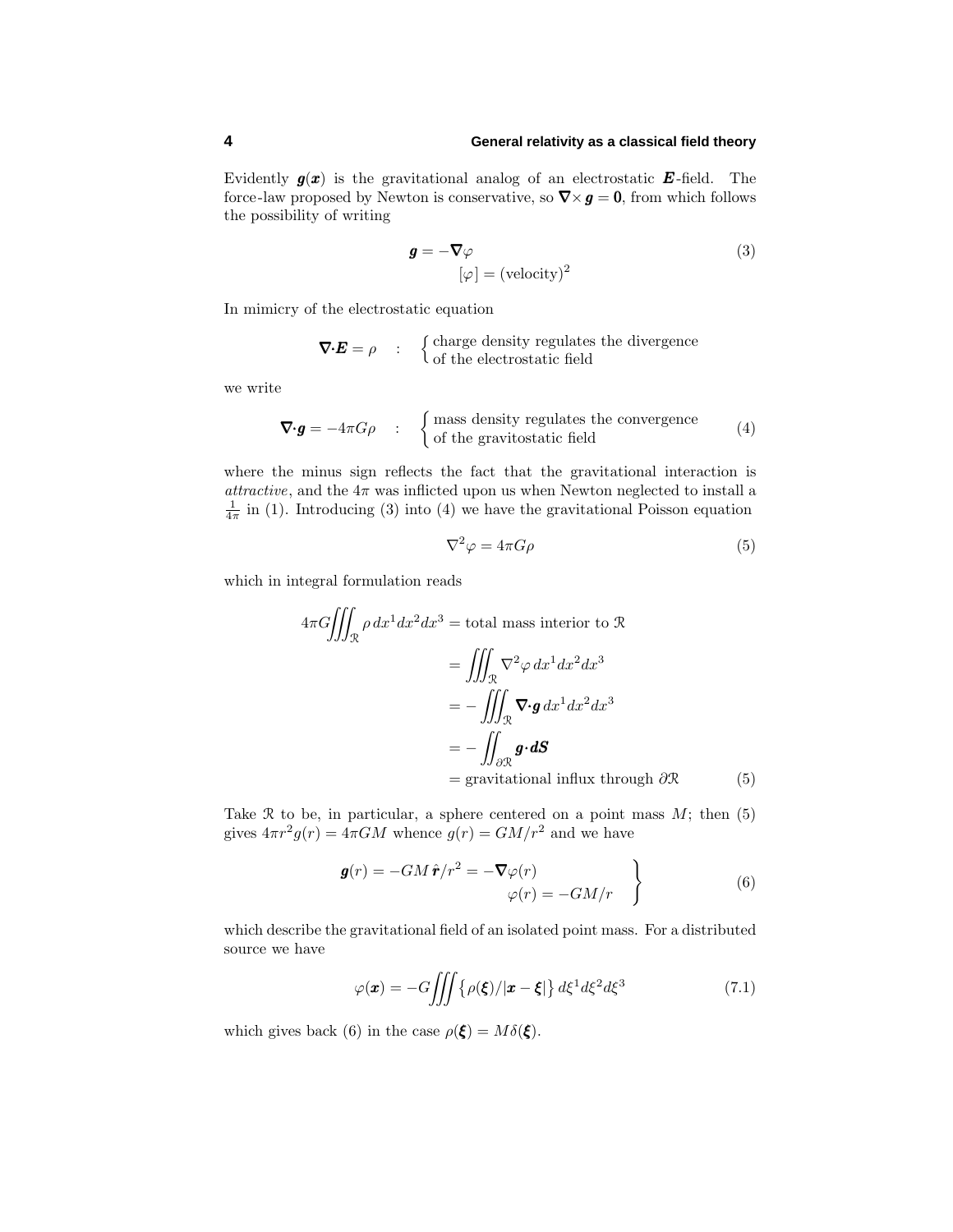### **Special relativistic generalizations of Newtonian gravitation 5**

The distinction between "gravitostatics" and "gravitodynamics" did not exist for Newton, since he considered gravitational effects to propagate instantaneously. To describe the gravitational potential engendered by a moving mass distribution he would have written

$$
\varphi(\boldsymbol{x},t) = -G \iiint \left\{ \rho(\boldsymbol{\xi},t) / |\boldsymbol{x} - \boldsymbol{\xi}| \right\} d\xi^1 d\xi^2 d\xi^3 \tag{7.2}
$$

which is to say: he would simply have repeated (7.1) at each incremented value of *t*. Such a program makes no provision for the "retardation" effects which distinguish electrodynamics from electrostatics.

To describe the motion of a mass point *m* in the presence of such an imposed field, Newton writes

$$
m\ddot{\boldsymbol{x}} = -m\boldsymbol{\nabla}\varphi(\boldsymbol{x},t) \tag{8}
$$

from which the *m*-factors (an inertial mass on the left, a gravitational charge on the right) drop away.

To complete the theory Newton would be obligated by his own  $3^{\text{rd}}$  Law to describe the action of *m* back upon  $\rho(\mathbf{x}, t)$ —else to argue that it can, in the specific instance, be neglected—and, more generally, to construct (borrow from fluid dynamics?) a field equation descriptive of  $\rho(\mathbf{x}, t)$ ; the latter assignment presents one with a continuous analog of the gravitational *n*-body problem *...* where the "problem" is not to write but to *solve* the equations of motion.

**Special relativistic generalizations of Newtonian gravitation**. If we look upon the potential  $\varphi$  as the object most characteristic of Newtonian gravity—i.e., if we imagine ourselves to be looking for a relativistic scalar field theory which gives back Newton's theory in the non-relativistic limit, then it becomes natural in place of (5) to write

$$
\left\{ \left( \frac{1}{c} \frac{\partial}{\partial t} \right)^2 - \nabla^2 \right\} \varphi(x) = -4\pi G \rho(x) \quad ; i.e. \quad \Box \varphi = -4\pi G \rho
$$

since this familiar equation is manifestly covariant, and gives back (5) in the limit  $c \uparrow \infty$ . In place of (7.2) one would then obtain

$$
\varphi(x) = -G \iiint D_R(x - \xi) \rho(\xi) d\xi^0 d\xi^1 d\xi^2 d\xi^3
$$

where the retarded Green's function  $D_R(x-\xi)$  vanishes except on the lightcone which extends backward from *x*. 7

Relativistic generalization of (8) is more interesting because a bit less straightforward. Notice first that we can *not* simply write  $ma^{\mu} = -m\partial^{\mu}\varphi$ 

 $7$  See ELECTRODYNAMICS (1980), pp. 379–389 for details.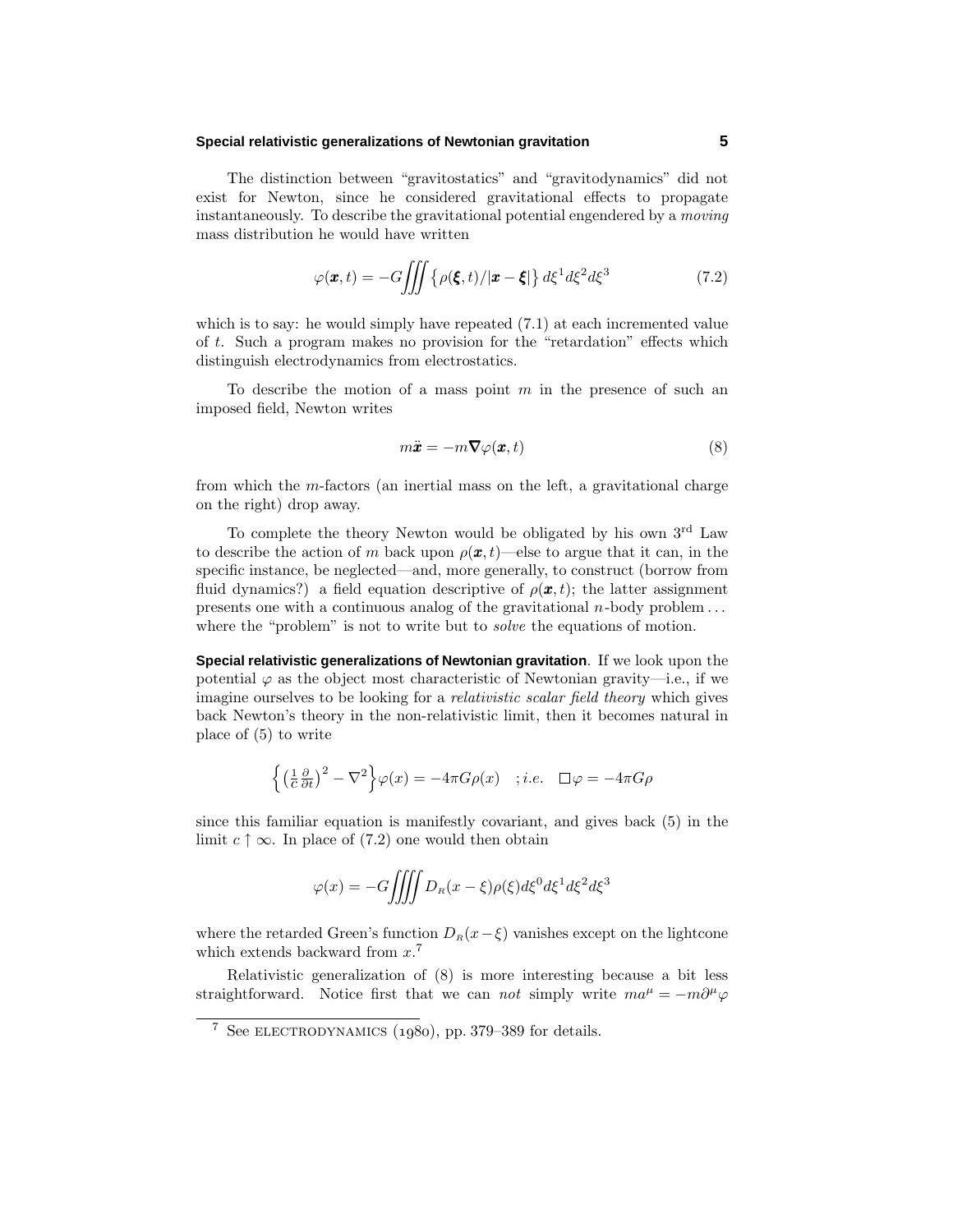because the Minkowski force on the right is not velocity-dependent, therefore cannot satisfy  $K \perp u$ , as required.<sup>8</sup> We are led thus to write

$$
ma^{\mu} = K^{\mu}
$$
 with (tentatively)  $K_{\mu} = m(\partial_{\alpha}\varphi)[\delta^{\alpha}{}_{\mu} - u^{\alpha}u_{\mu}/c^2]$ 

because (i) the proposed  $K_\mu$  depends linearly upon the derivatives of  $\varphi$  and (*ii*) clearly does yield  $K_\mu u^\mu = 0$ . Noticing that we have

$$
K_{\mu} = m \{ \varphi_{,\mu} - (1/c^2) u_{\mu} \frac{d}{d\tau} \varphi \}
$$
  
=  $m \{ \varphi_{,\mu} - (1/c^2) \frac{d}{d\tau} (u_{\mu} \varphi) + (1/c^2) \varphi a_{\mu} \}$ 

and that the final term on the right (since it is itself normal to *u*) could be abandoned without compromising the normality of what remains*...* we do so, obtaining a refined equation of motion

$$
\frac{d}{d\tau}\left[m(1+\varphi/c^2)u^{\mu}\right] = m\partial^{\mu}\varphi
$$

which can be notated

$$
\gamma \frac{d}{dt} \left[ m(1 + \varphi/c^2) \gamma \begin{pmatrix} c \\ \mathbf{v} \end{pmatrix} \right] = m \begin{pmatrix} \frac{1}{C} \partial_t \varphi \\ -\nabla \varphi \end{pmatrix}
$$

The spatial part of the preceding equation gives back (8) in the non-relativistic limit  $c \uparrow \infty$ , which was the point of the exercise. The form of the equation makes it natural to introduce

$$
m^* \equiv m(1 + \varphi/c^2) \equiv
$$
 effective inertial mass

It is interesting that in this theory "gravitational charge" *m* is invariable, while the "effective inertial mass" is environmentally contingent, and that the two do not cancel each other out.<sup>9</sup>

If, on the other hand, we look upon the gravitational 3-vector *g* as the object most characteristic of Newtonian gravity then it becomes natural to suppose that it possesses a heretofore unnoticed companion *h*—a gravitational analog of magnetism—and to proceed in direct imitation of Maxwellian electrodynamics to an "antisymmetric tensor theory of relativistic gravitation."

These and a number of other purported "special relativistic generalizations of Newtonian gravitation" are discussed in Chapter 7 of MTW . All require formal flights of fancy which take one away from the secure observational base of the theory, all at one point or another are contradicted by the observational facts, and some have been found to be internally inconsistent. All, that is, except some of the most recent, which were found—somewhat surprisingly—to be round-the-bush reconstructions of Einstein's general relativity, and not the intended alternatives to it. I suspect that Einstein himself considered all such efforts misguided for the simple reason that, in sanctifying special relativity, they created no place at the table for the Principle of Equivalence—no place for what he sometimes called the "relativity of non-uniform motion."

 $8 \text{ See again the discussion preliminary to } (3-51).$ 

<sup>&</sup>lt;sup>9</sup> For further discussion see RELATIVISTIC DYNAMICS  $(1967)$ , pp. 17–20.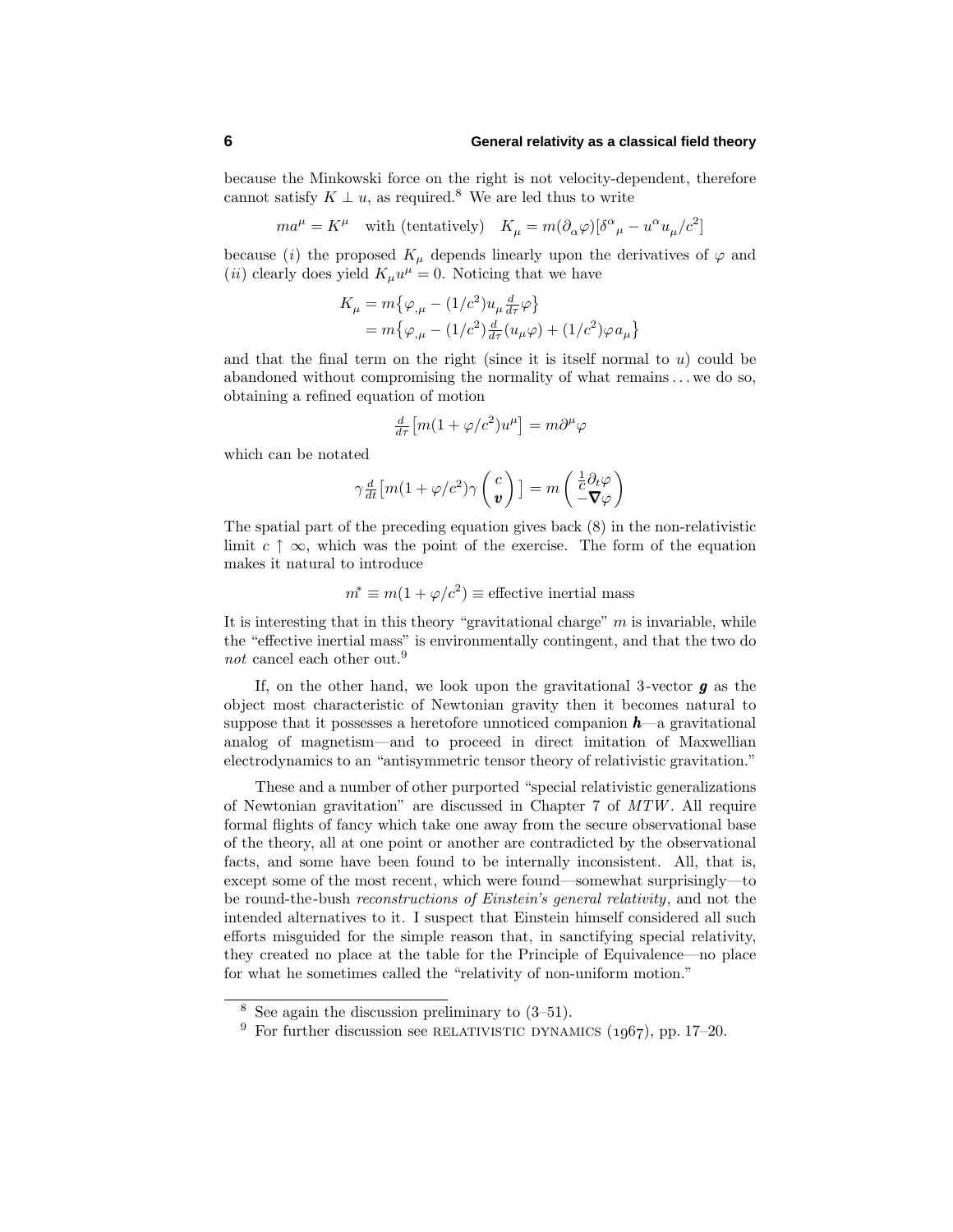### **Ramifications of the Principle of Equivalence 7**

**Theoretical program evidently implicit in the Principle of Equivalence**. Here in this laboratory we erect a Cartesian *y* -frame, which we naively take to be an inertial frame, with 3-axis pointing up. We have turned off all force fields except gravity

$$
\boldsymbol{g} = \begin{pmatrix} 0 \\ 0 \\ -g \end{pmatrix}
$$

(for which we could find no switch, no shielding*...* else we would have turned if off too). At  $t = 0$  we launch pellets in all directions, with all velocities. Each



FIGURE 1: Pellets are launched (all with the same initial speed) in various directions at  $t = 0$ , and trace parabolic arcs as they fall in the uniform gravitational field. In the figure they have been arrested at the same instant, and are seen to lie on a circle. The envelope of the family of trajectories appears to be parabolic, with the origin at the focus.

pellet traces a parabolic arc, and the whole display looks like the 4th of July. To describe any particular pellet we write  $m\ddot{\mathbf{y}} = m\mathbf{g}$  and obtain  $\mathbf{y}(t) = \mathbf{v}t + \frac{1}{2}\mathbf{g}t^2$ , of which

$$
\begin{pmatrix} y^1(t) \\ y^2(t) \\ y^3(t) \end{pmatrix} = \begin{pmatrix} v^1t \\ v^2t \\ v^3t - \frac{1}{2}gt^2 \end{pmatrix}
$$

provides a more explicit rendition. Now introduce the Cartesian *x*-frame of an observer who (irrotationally) drops from the origin at the moment of the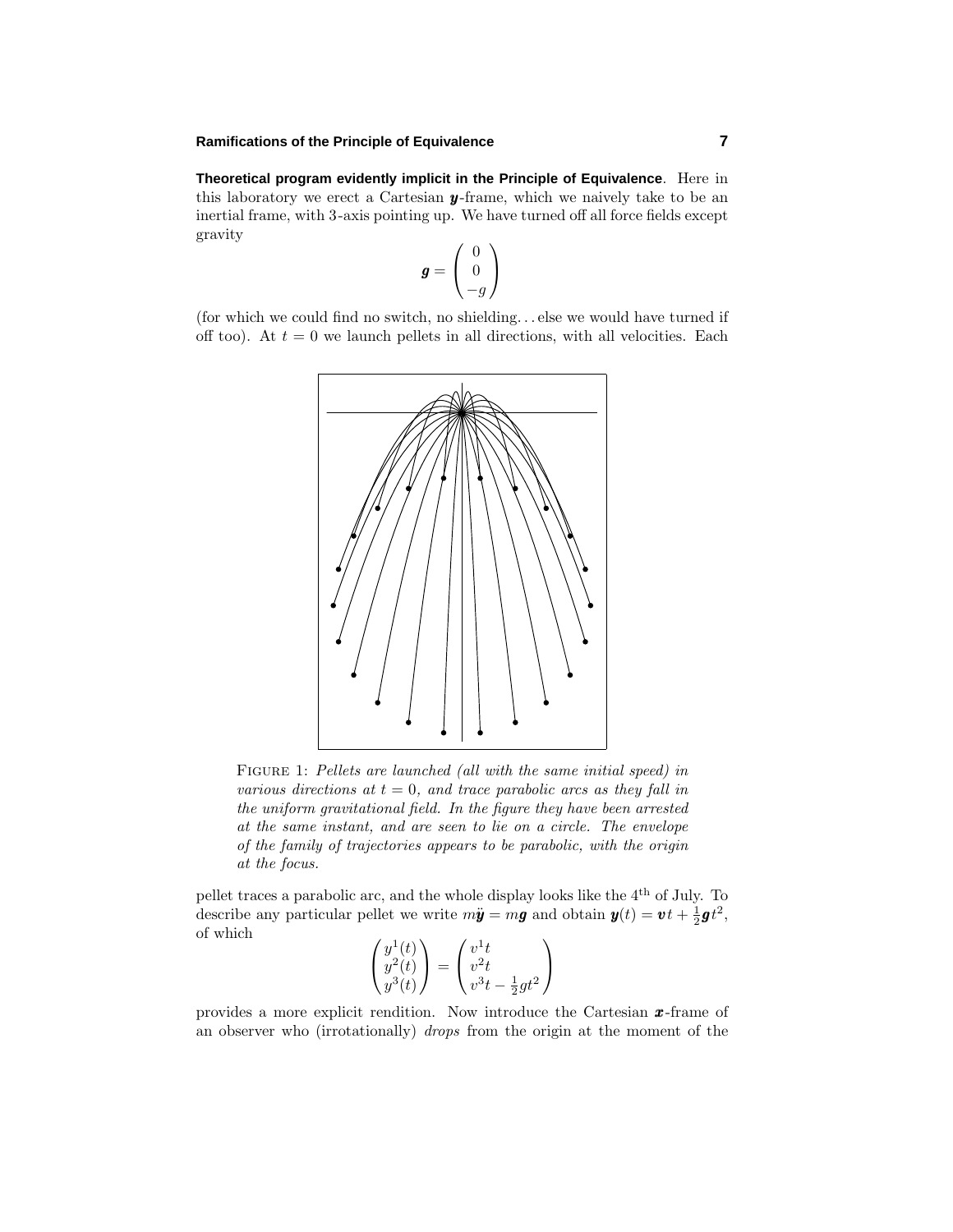explosion. To describe the time-dependent relationship between the *y* -frame and the *x*-frame we write  $y = x + \frac{1}{2}gt^2$  and from  $m\ddot{y} = m(\ddot{x} + g) = mg$  conclude that the falling observer writes  $m\ddot{x} = 0$  to describe the motion of the pellets, which he sees to be moving uniformly and rectilinearly (which is to say: in accordance with Newton's 1<sup>st</sup> Law):  $\boldsymbol{x}(t) = \boldsymbol{v}t$ . The relationship between our view of the display and the view presented to the falling observer is illustrated in Figure 2.

Einstein argues that it is the observer in (irrotational) free fall who is the inertial observer in this discussion; that we in the laboratory have had to



FIGURE 2: A falling observer experiences no gravitational field, and sees the pellets to be in radial recession. Knowing them to have been launched with the same speed, he is not surprised to observe that they lie on a uniformly expanding circle (sphere).

"invent gravity" in order to compensate for the circumstance that, relative to the inertial observer, we are accelerating upwards with acceleration *g*, and that therefore we should not be surprised when it is "discovered" that what we misguidedly call "gravitational charge" is proportional through a universal factor to inertial mass.<sup>10</sup>

<sup>10</sup> Einstein's viewpoint is nicely developed in §2 of Spacetime Physics, by Edwin Taylor & John Wheeler  $(1963)$ . It is advanced on somewhat different grounds in Chapter 1("Ground to Stand on: Inertiality & Newton's First Law") of CLASSICAL MECHANICS  $(1983)$ .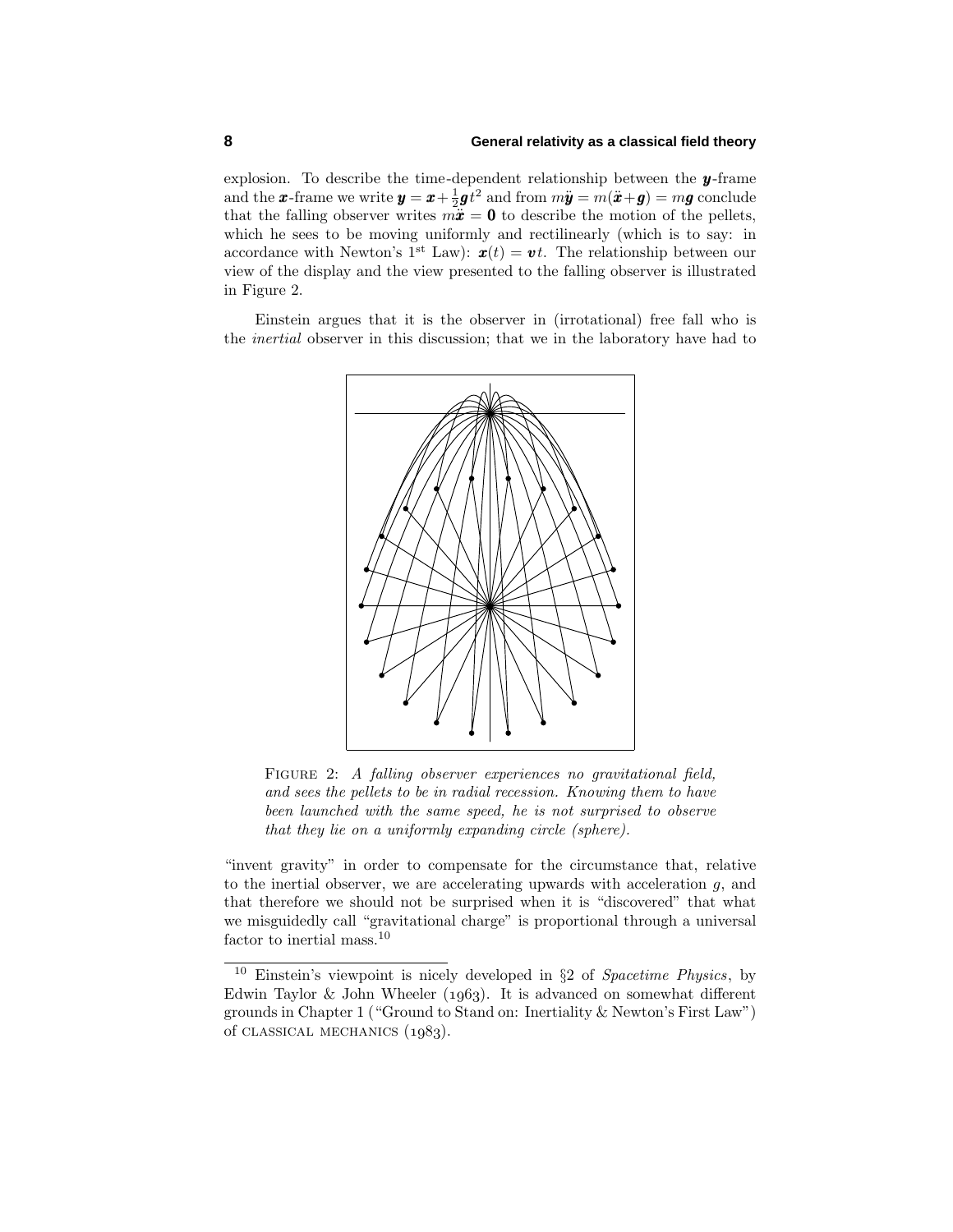### **Ramifications of the Principle of Equivalence 9**

The perception of uniform/rectilinear pellet motion—i.e., of the absence of a gravitational field—would be shared also by other observers  $\mathcal{O}', \mathcal{O}'', \dots$  who are in states of (irrotational) unaccelerated motion with respect to our falling observer O. It is this population of observers which in Newtonian physics is interlinked by Galilean transformations, and in relativistic physics by Lorentz transformations.

We nod indulgently at  $\mathcal O$ 's account of events, then observe that "Of course, you will see pellets (and the observers who ride them) to move uniformly/ rectilinearly only for awhile—only until they have ventured far enough away to sense non-uniformity of the gravitational field, by which time tidal effects will have begun to distort their spherical pattern."<sup>11</sup> We might write

$$
\boldsymbol{g}(\boldsymbol{x}) = \boldsymbol{g}(\boldsymbol{0}) + \boldsymbol{g}_i(\boldsymbol{0})x^i + \frac{1}{2}\boldsymbol{g}_{ij}(\boldsymbol{0})x^ix^j + \cdots = \boldsymbol{g} + \text{tidal terms}
$$

to underscore the force of our remark.

O's—Einstein's—response to our remark must necessarily be radical, for he cannot reasonably enter into discussion of the higher order properties of something he has already declared to be a delusion. Einstein's embrace of the Principle of Equivalence leads him*...*

• to borrow from Newton the idea that inertial motion is the motion that results when all forces/interactions that can in principle be turned off/shielded have been;<sup>12</sup>

$$
g(r) = \begin{cases} GM r^{-2} & \text{if } r \ge R \\ (GM/R) r^{+1} & \text{if } r \le R \end{cases}
$$

The "parabolic arcs" mentioned previously are really sections of Keplerean ellipses (or hyperbolæ, if *v* is sufficiently great), with the earth's center at one focus. While passing through the earth (which pellets do because we have "turned off all force fields," and "observers" find easy to do because they are mythical) the pellets move as though attached to an isotropic spring, and trace a section of an ellipse with center at the center of the earth.

 $12$  This simple-seeming thought rests upon some heavy idealization. It is one thing to imagine turning off the phenomenological forces which would impede a pellet's passage through the earth, but how in practical fact would one turn off the fundamental interactions which underlie those phenomenological forces? We are in something like the predicament of the classical physicist who finds it convenient to "turn off quantum mechanics," and is forced to pretend that he has not thereby precluded the existence of meter sticks.

<sup>11</sup> What we have initially in mind is simply that the "down vector" here is not parallel to the "down vector" over there, but that remark is subject to interesting refinement. Assume the earth to be a (non-rotating) homogeneous sphere of radius *R* and mass *M*. The pellets then move in an attractive central force of strength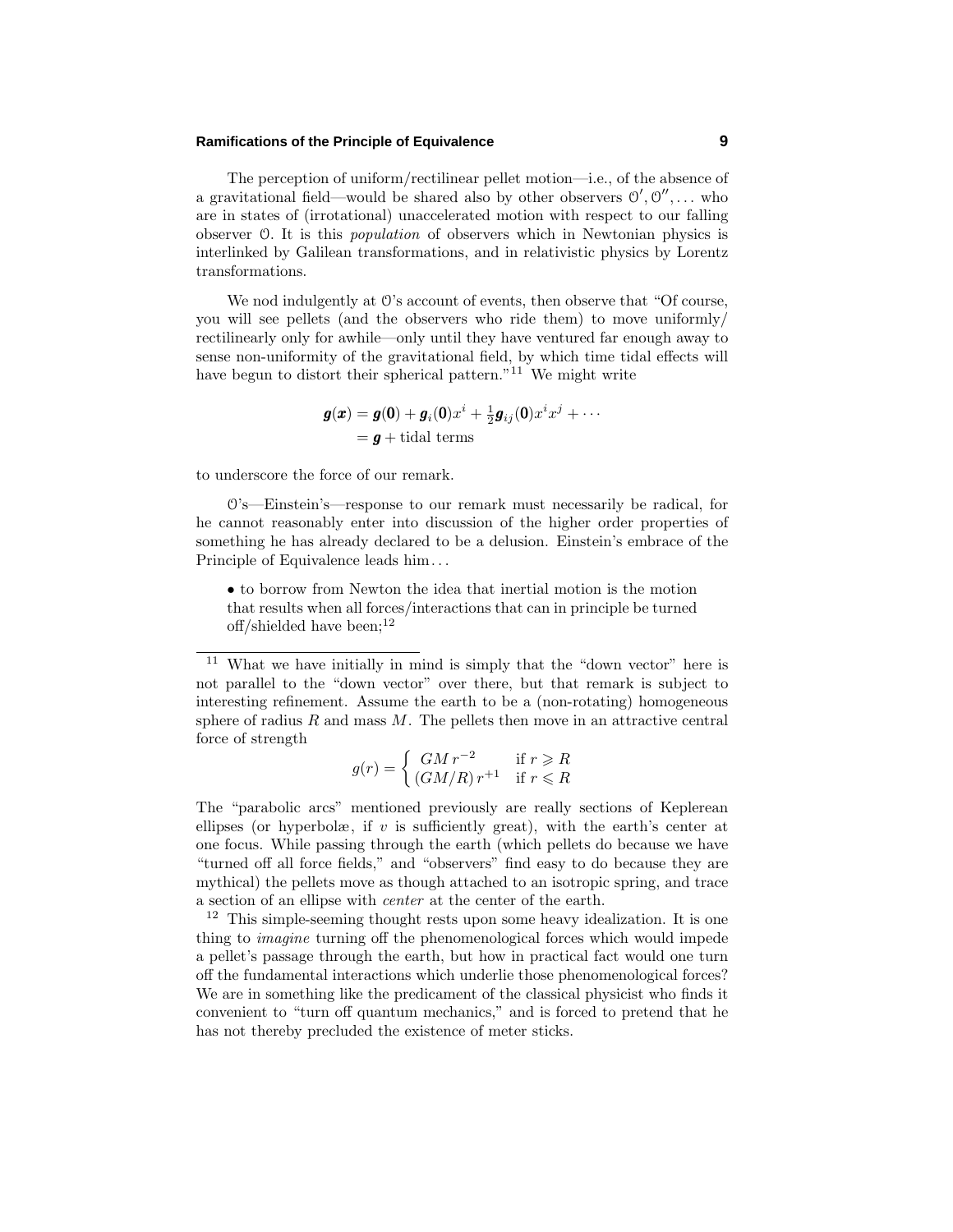• to recognize that "gravitational forces" cannot be turned off/shielded (can only be transformed away); at this point "inertial motion" has become synomymous with what Newton called "free fall;"

• to recognize that inertial observers can engage in special relativistic dialog only so long as—fleetingly—they share the same spatio-temporal "neighborhood," where the bounds of neighborhood are breached when the relative motion of  $\mathcal O$  and  $\mathcal O'$  is no longer uniform/rectilinear; in the absence of gravitation all neighborhoods would be co-extensive and infinite (i.e., there would be only one neighborhood, and we could dispense with the concept), but in the presence of gravitation they become local*...* like little platelets tangent to a curved surface.

Newton's "rectilinear" can be phrased "geodesic" in Euclidean 3-space. His "uniform rectilinear" could be similarly phrased if 4-dimensional spacetime were suitably metrized, and (as Minkowski was the first to emphasize) it was such a "suitable metrization of spacetime" which lay at the heart of Einstein's accomplishment when he invented special relativity. It became therefore natural for Einstein

• to associate the inertial motion of free-falling test particles with geodesics in a spacetime of suitably altered geometry.

Newton's assertion that "masses cause one another to depart from inertiality by exerting gravitational forces upon one another" becomes, from this point of view, an assertion that masses cause no "departure from inertiality," but instead alter the geometry of the spacetime upon which their respective inertial geodesics are inscribed. But Einstein had already established the equivalence of mass and energy. It became therefore natural for him

• to anticipate that the geometry of spacetime is conditioned by the distribution of mass/energy (which is itself in free-fall controlled by the geometry: the world has thus become "self-interactive geometry").<sup>13</sup>

Prior to (and well into) 1912 Einstein had concentrated on *scalar* theories of gravitation. He had achieved what he considered to be good results in the static theory, but was finding the dynamical theory to be "devilishly difficult." On August 10 Einstein registered as a resident of Zürich, to which he had, upon the invitation of Marcel Grossmann, moved from Prague in order to accept an

<sup>&</sup>lt;sup>13</sup> I must emphasize that it is as a rhetorical device—the better to clarify my expository intent—that I have allowed myself to impute motivations to Einstein for which I can, in some instances, provide no specific documentation. My remarks are not (!) intended to be read as "encapsulated history of science." Made-up history is the worst kind of history, and always does violence to the entangled facts. In the present instance it would be a mistake to lose sight of the fact that it took Einstein several years to create general relativity, that during those years his motivation was marked by frequent shifts and turns, and that it was not entirely clear where he was headed until he got there.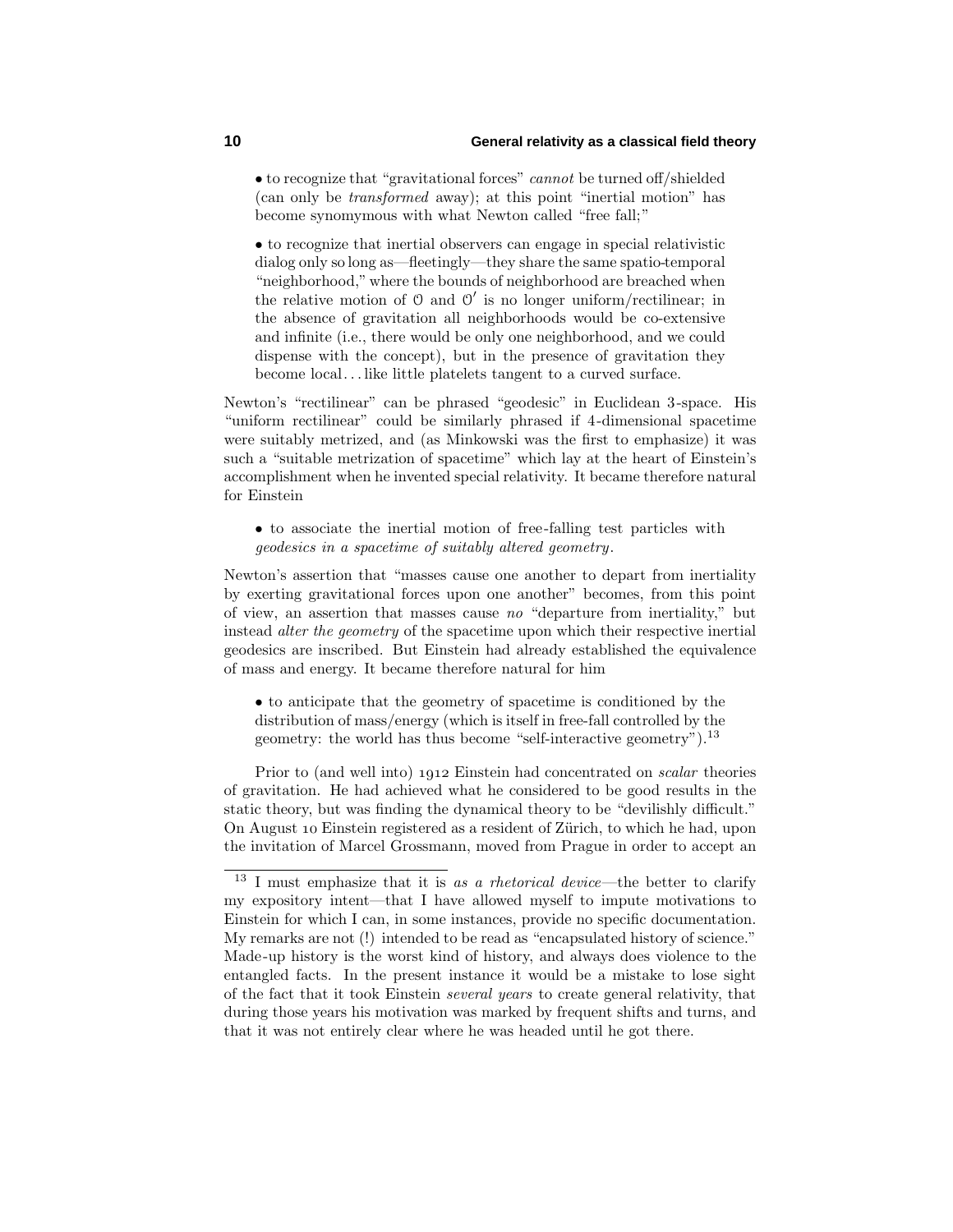### **Ramifications of the Principle of Equivalence 11**

appointment to the faculty of the ETH. Grossman  $(1878-1936)$ , it is invariably remarked, had loaned class notes to Einstein when both were students at the ETH. His father had helped Einstein gain employment at the patent office in Bern, while he himself had gone on to become a professor of geometry and (recently) dean of the mathematics–physics section at the ETH. It was, according to Pais,  $14$  sometime between August 10 and August 16 that Einstein pleaded "Grossmann, Du musst mir helfen, sonst werd' ich verrückt!"<sup>15</sup> and was made aware for the first time of Riemannian geometry, and of the tensor analysis of Ricci and Levi-Civita. Whereupon Einstein recalled that he had, in fact, already been exposed to the Gaussian theory of surfaces in the classroom on one Geisler (whose successor at the ETH was Weyl).<sup>16</sup>

Thus it came about that the scalar gravitation of a Saturday had become a tensor theory by the next Friday. In October of 1912 Einstein wrote to Sommerfeld that

"At present I occupy myself exclusively with the problem of gravitation and now believe that I shall master all difficulties with the help of a friendly mathematician here [Grassmann]. But one thing is certain: in all my life I have labored not nearly as hard, and I have become imbued with great respect for mathematics, the subtler part of which I had in my simple-mindedness regarded as pure luxury until now. Compared with this problem, the original relativity is child's play."

Einstein had entered upon what were to be three years of the most intense work of his life. We have now to consider what he was up to.

<sup>&</sup>lt;sup>14</sup> See Subtle is the Lord,<sup>3</sup> p. 210.

<sup>15</sup> Grossmann, you must help me or else I'll go crazy!

<sup>16</sup> Grossmann had not previously published in the areas in question, but had a good academic's familiarity with developments in his field. Einstein, on the other hand, did not possess a deep command of the literature, and was unaware that aspects of his train of thought had been anticipated decades before. In  $1854$  Riemann ( $1826-1866$ ), in a *Habilitation* lecture entitled "Uber die Hypothesen welche der Geometrie zugrunde liegen," had suggested that matter might be the cause of geometrical structure, and had in support of that conception described the outlines of "Riemannian geometry." That work was not published until  $1867$ —the year following Riemann's death. In  $1873$ Clifford  $(1845-1879)$  arranged for an English translation of Riemann's essay to be published in Nature, and in his own "On the space-theory of matter"  $(1876)$  carried the idea even further: by the time he wrote Chapter 4 of The Common Sense of the Exact Sciences  $(1885)$  he was prepared to argue that not only mechanics but also electrodynamics—the whole of classical physics—are manifestations of the curvature of space. Similar ideas (if somewhat differently motivated) were advanced by Hertz  $(1857-1894)$  in his The Principles of Mechanics  $(1894)$ . But these prescient thinkers worked in ignorance of special relativity, so contemplated the physical geometry not of spacetime but of space. Nor were they in position to draw guidance from the Principle of Equivalence.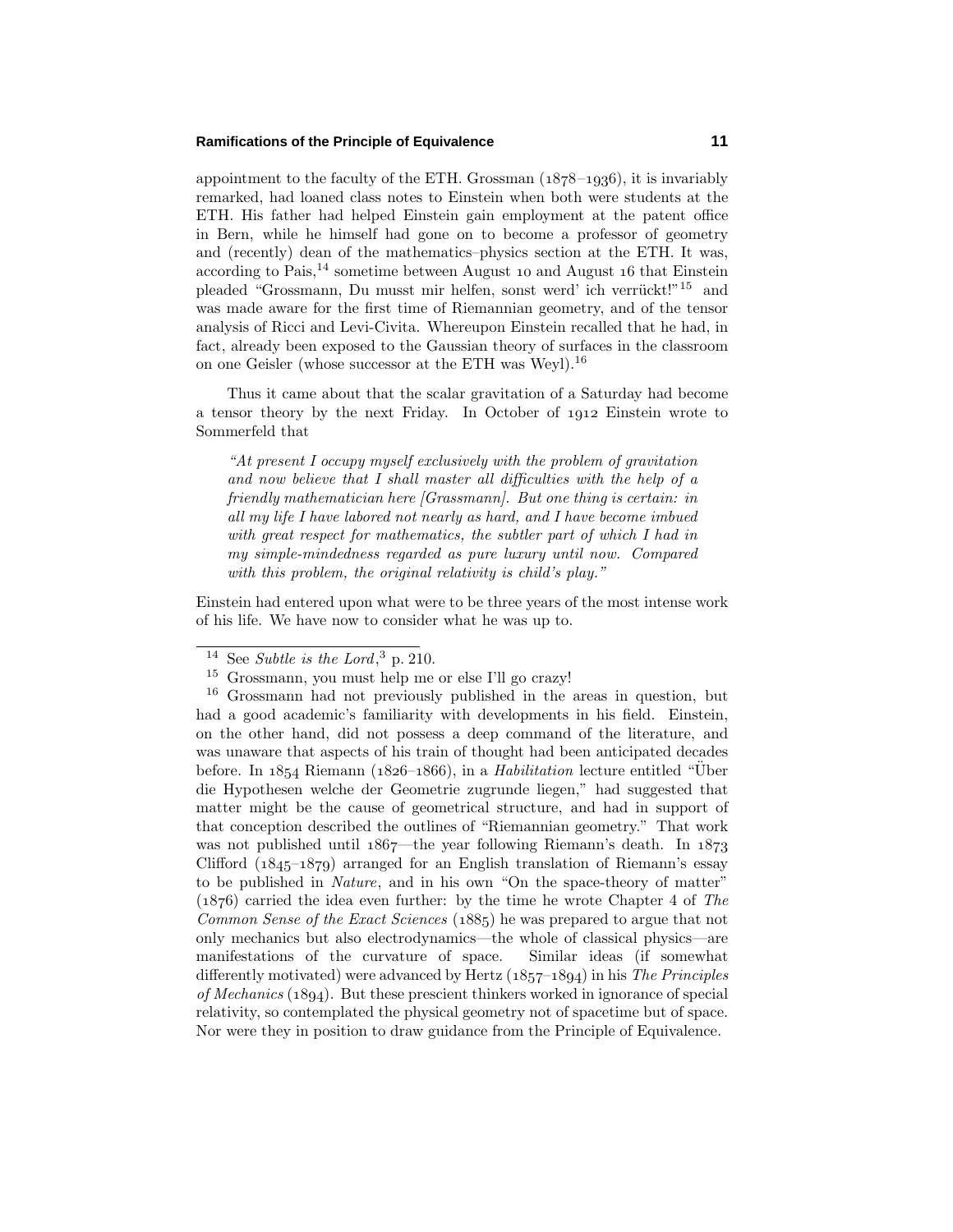General relativity lies on the other side of the mathematical thicket before which we now stand, and through which we—like Einstein in  $1912$ , and like every student of gravitation since  $1915$ —are obliged now to thread our way. The path was not yet clearly marked in Einstein's day (though the thicket had been in place—neglected by the generality of mathematicians—since before he was born) but has by now been very clearly mapped by any number of authors. I hesitate to add to that vast literature. Were it my option I would say "Find a book, as highbrow or lowbrow, as abstractly elegant or specifically concrete as seems most comfortable to you, and come back when you have mastered it." But that might take a while, and when you did come back we would almost certainly find that we had developed a language/notation problem. So*...*I attempt now to visit the principal landmarks, and to describe them in terms calculated to serve my immediate practical needs but which make no claim to mathematical modernity.

> mathematical digression **Tensor analysis on Riemannian manifolds**

When Riemann devised "Riemannian geometry"  $(1854)$ —which he did at the instigation of Gauss, who had selected the least favored of the three Habilitation topics proposed by Riemann—he built upon earlier work done by Gauss himself, and was influenced also by the then fairly recent non-Euclidean geometries of Lobachevsky and Bolyai (∼)*...* but managed to say what he had to say entirely without reference to "tensor analysis" (which hadn't been invented yet). The first steps toward the creation of the latter subject were taken by Elwin Christoffel ( $1829-1900$ ), who was a disciple of Riemann, and in 1882 was motivated to invent what we now call the "covariant derivative." Gregorio Ricci-Curbastro  $(1853-1925)$  was for the last forty-five years of his life a professor of mathematical physics at the University of Padua, $17$  and it was there that, during the years  $1884-1894$  and drawing inspiration from Riemann and Christoffel, he single-handedly invented what he called the "absolute differential calculus." During the latter phases of that work he was joined by his student, Tullio Levi-Civita  $(1873-1941)$ , and together they wrote the monograph "Méthodes de calcul différentiel absolute et leurs applications" (Mathematische Annalen 1900) which brought tensor analysis to a recognizably modern form (though it was not until 1917 that Levi-Civita invented the important concept of "parallel transport"). This accomplishment was not widely applauded, and in some quarters inspired hostility; it was in reaction to Ricci's work that in 1899 Elie Cartan published the paper which laid the foundation for what was to become the "exterior calculus." For an account of

<sup>&</sup>lt;sup>17</sup> Early in his career he had, at the instigation of Betti, published a memoir in Nuovo Cimento which introduced Italian physicists to the electrodynamics of Maxwell, and during a post-doctoral year in Munich  $(1877/8)$  he had come under the influence of Felix Klein.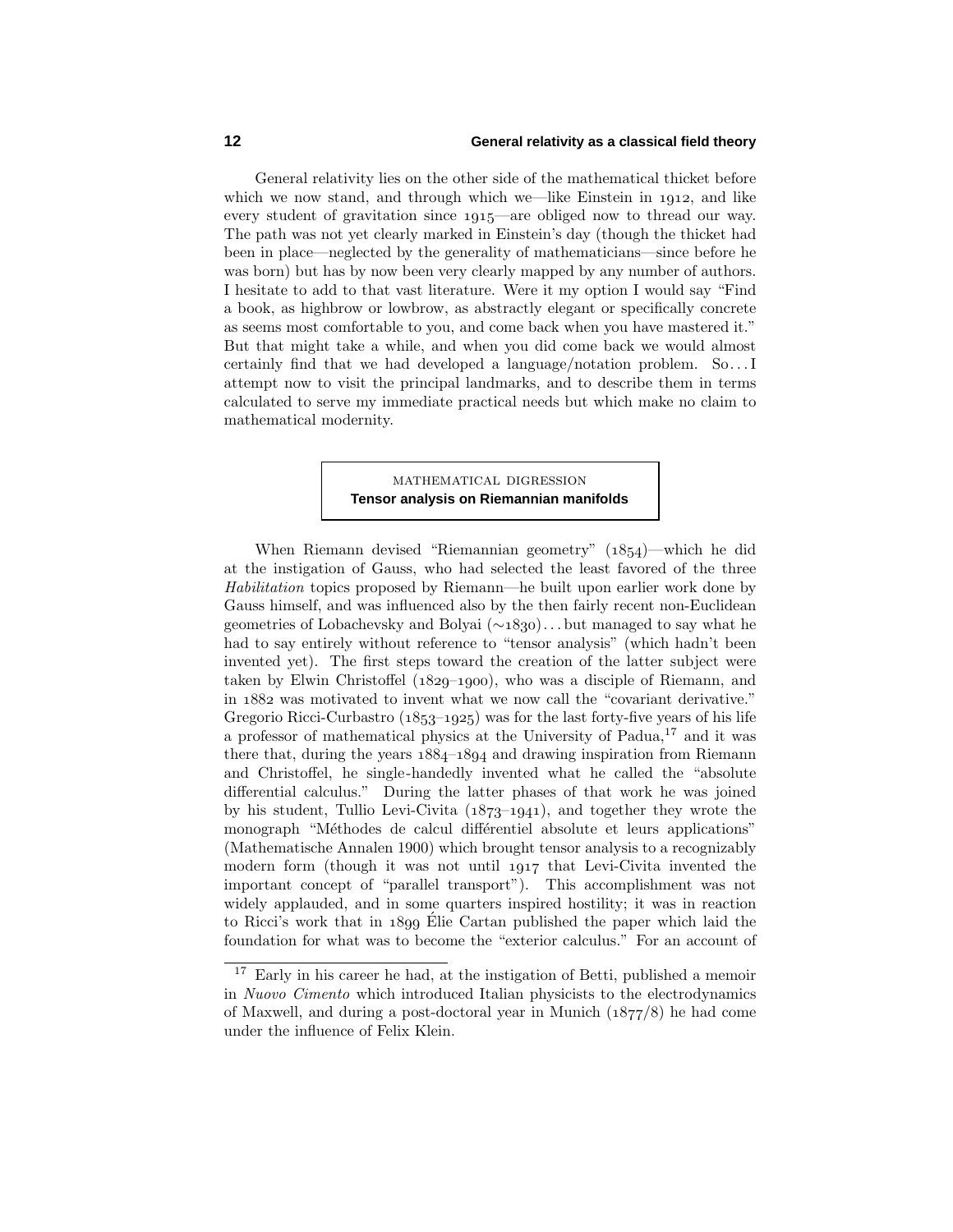the relationship between tensor analysis and the exterior calculus—an account which contains still some echo of that ancient tension—see §1.2 in H. Flanders' Differential Forms (1963).

I offer the preceding thumbnail history in order to underscore this fact: in opting to construct a simultaneous account of the relevant essentials of Riemannian geometry and tensor analysis I am melding two semi-independent subjects, one of which is fully thirty years older than the other (but both of which had been in place for nearly twenty years by the time Einstein was motivated to draw upon them).

**Metrically connected manifolds**. To start with the concrete: let  $x^1, x^2, x^3$  refer to a Cartesian fraame in Euclidean 3-space. To describe the distance between two neighboring points write

$$
(ds)^{2} = (dx^{1})^{2} + (dx^{2})^{2} + (dx^{3})^{2}
$$

$$
= \delta_{ij} dx^{i} dx^{j} \quad \text{with} \quad \|\delta_{ij}\| \equiv \begin{pmatrix} 1 & 0 & 0 \\ 0 & 1 & 0 \\ 0 & 0 & 1 \end{pmatrix}
$$
(9)

and agree to call  $\delta_{ij}$  the "metric connection." Let equations  $x^i = x^i(y^1, y^2, y^3)$ serve to describe the introduction  $x \to y$  of an arbitrary (and in the general case curvilinear) recoordinatization of  $3$ -space.<sup>18</sup> Evidently

$$
x \to y \quad \text{induces} \quad dx^i \to dy^i = M^i{}_j dx^j
$$
\n
$$
M^i{}_j \equiv \partial y^i / \partial x^j
$$
\n(10.1)

which is to say:

coordinate differentials transform as components of a contravariant tensor of first rank (contravariant vector)

The inverse transformation  $x \leftarrow y$  induces

$$
dx^{i} = W^{i}{}_{j}dy^{j} \leftarrow dy^{i}
$$
  
\n
$$
W^{i}{}_{j} \equiv \partial x^{i}/\partial y^{j}
$$
\n(10.2)

Consistently with the elementary observation that  $x \to y \to x$  must be the identity transformation, we (by the chain rule) have

$$
W^i{}_a M^a{}_j = \sum_a \frac{\partial x^i}{\partial y^a} \frac{\partial y^a}{\partial x^j} = \partial x^i/\partial x^j = \delta^i{}_j
$$

which is to say: WM = I. Our assumption that  $x \to y$  is invertible can be expressed det  $M \neq 0$ , which assures the existence of  $W = M^{-1}$ .

<sup>&</sup>lt;sup>18</sup> We require  $x \to y$  to be invertible (maybe not globally, but at least) in a neighborhood containing the point *P* where, for the purposes of this discussion, we have elected to live.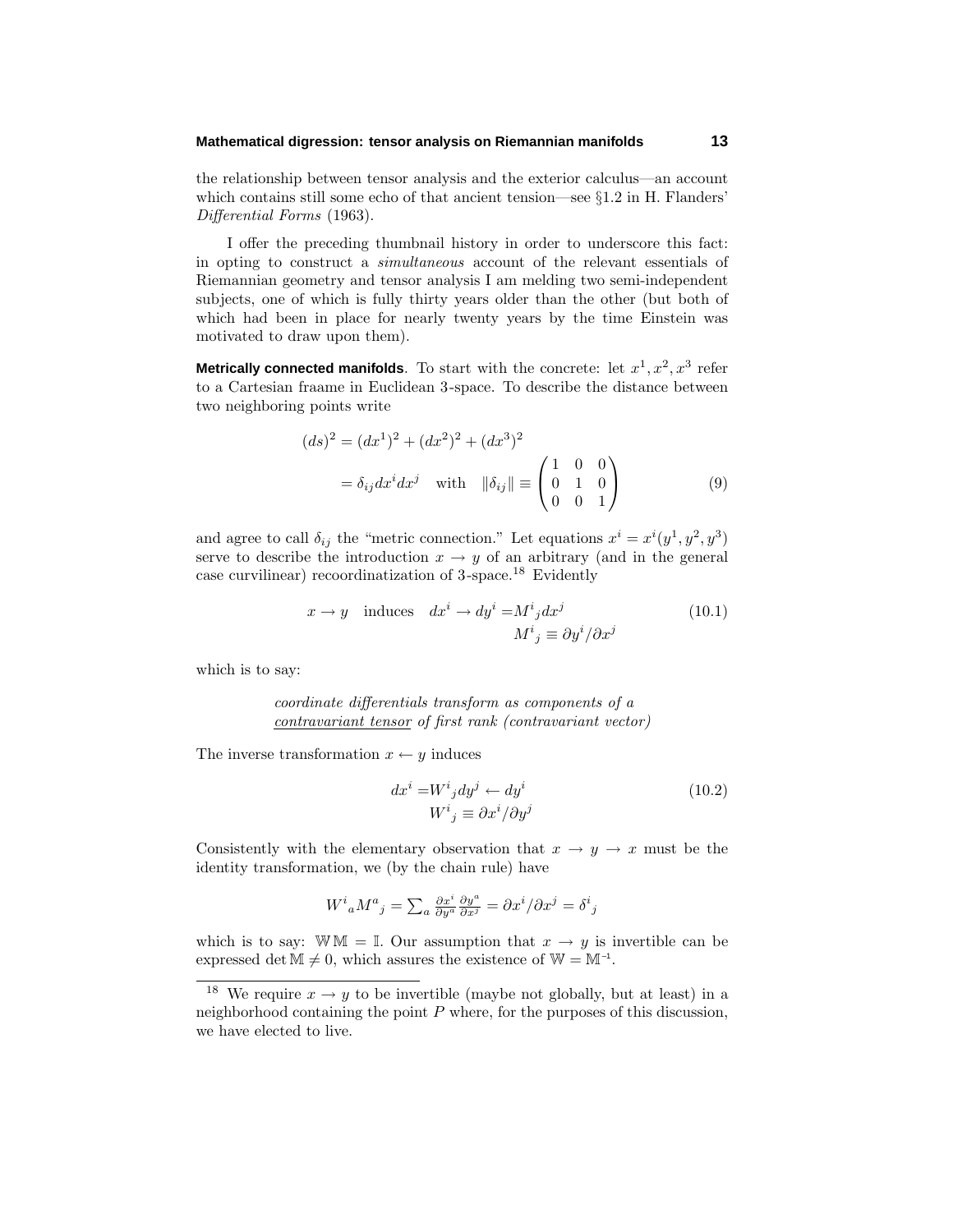The geometrical *meaning* of  $(ds)^2$  is clearly independent of coordinatized language we elect to speak when describing it. At (9) we spoke in *x*-language. To say the same thing in *y*-language we write

$$
(ds)^{2} = g_{ij}(y)dy^{i}dy^{j}
$$
  
\n
$$
g_{ij}(y) \equiv \delta_{ab} \frac{\partial x^{a}}{\partial y^{i}} \frac{\partial x^{b}}{\partial y^{j}}
$$
\n(11)

which is to say:

$$
x \to y
$$
 induces  $\delta_{ij} \to g_{ij} = W^a{}_i W^b{}_j \delta_{ab}$ 

In words,

the metric connection transforms as a covariant tensor of second rank

In matrix notation we have  $\|\delta_{ij}\| \to \|g_{ij}\| = \mathbb{W}^\top \|\delta_{ab}\| \mathbb{W}$  from which it follows that

$$
x \to y
$$
 induces  $\det \|\delta_{ij}\| \to \det \|g_{ij}\| = W^2 \cdot \det \|\delta_{ab}\|$   
 $W \equiv \det W$ 

In words,

the determinant 
$$
g \equiv ||g_{ij}||
$$
 of the metric connection  
transforms as a scalar density of weight  $w = 2$ 

More generally, we would say of the multiply-indexed objects  $X^{ijk}$ <sub>mn</sub> that they transform "as components of a mixed tensor of

- contravariant rank 3 (number of superscripts)
- covariant rank 2 (number of subscripts) and
- weight *w*"

if and only they respond to  $x \rightarrow y$  by the rule

$$
X^{ijk}_{mn} \rightarrow Y^{ijk}_{mn} = W^w \cdot M^i{}_a M^j{}_b M^k{}_c W^d{}_m W^e{}_n X^{abc}_{de} \tag{12}
$$

which generalizes straightforwardly to arbitrary covariant/contravariant rank. It remains to be established that geometry/physics present a vast number of objects which do transform by this rule (as well as a population of multiplyindexed objects made all the more interesting by the fact that they don't!). And it is important to appreciate the significance of the "as components of" in the sentence which led to (12); it is important, that is to say, not to confuse the geometrical/physical object  $\mathfrak X$  with the set  $X^{ijk}$ <sub>mn</sub> of numbers which, *relative* to a coordinate system, serve to describe it (its "coordinates").

From (12) follow a number of propositions—collectively, the subject matter of "tensor algebra"—which are in each instance either self-evident or so easy to prove that I state them without proof: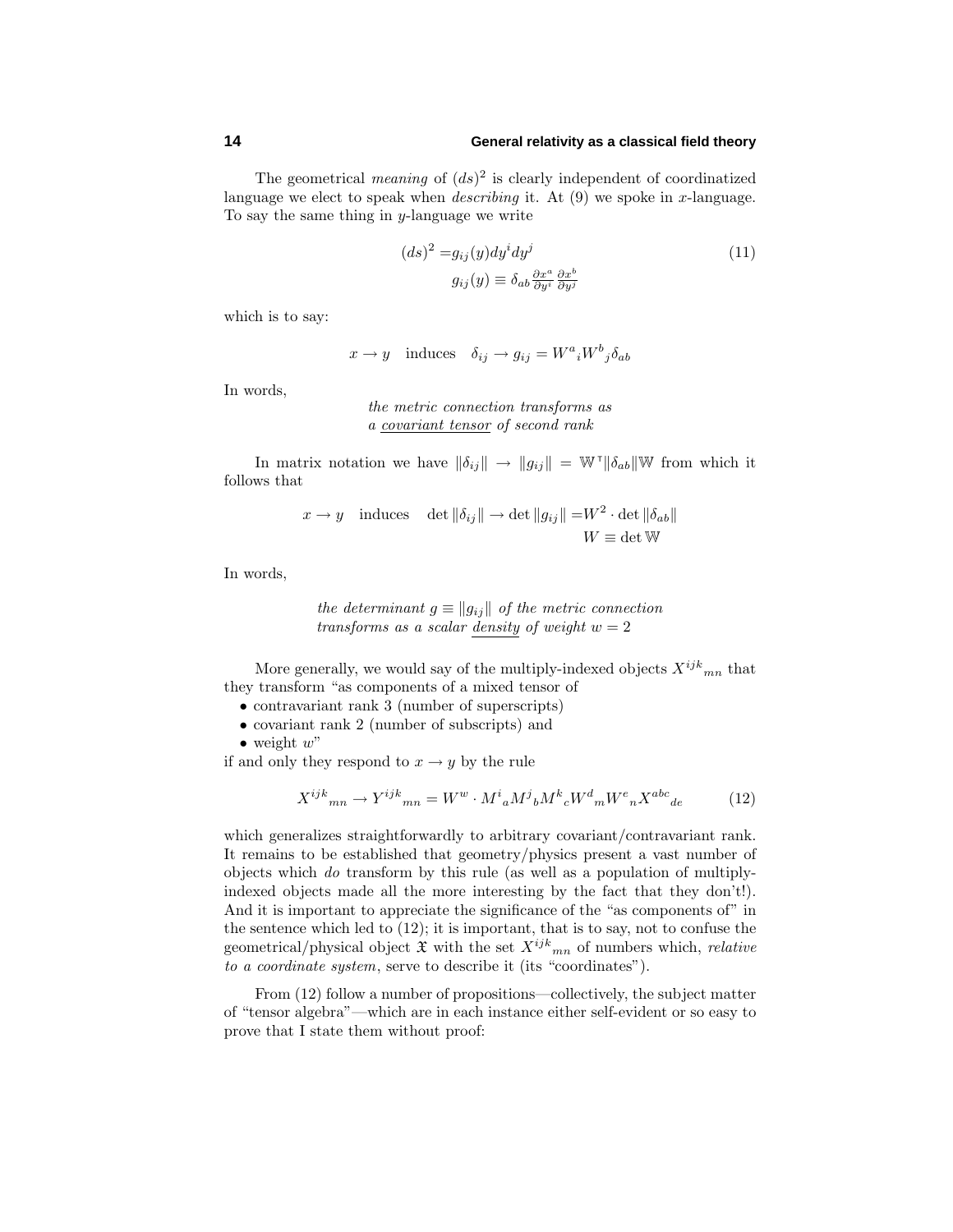• Tensors<sup>19</sup> can be added/subtracted (to yield again a tensor) if and only if they possess the same covariant/contravariant ranks and weight (for otherwise they would come unstuck when transformed).

•  $A^{\cdots}$  =  $B^{\cdots}$  means  $A^{\cdots}$  -  $B^{\cdots}$  = 0, which if valid in one coordinate system is, by the design of (12), clearly valid in all. Such tensor equations require that  $A^{\cdots}$  and  $B^{\cdots}$  have the same ranks and weight, and provide coordinatized expression of statements of the form  $\mathfrak{A} = \mathfrak{B}$ .

• Tensors can be multiplied (to yield again a tensor) even if they possess distinct ranks and weights; the resulting tensor will have

- ∗ contravariant/covariant rank equal to the sum of the respective ranks of the factors
- ∗ weight equal to the sum of the weights of the factors.

• If  $A^{n,i...}$ <sub>*i* $\ldots$ *j*<sup>*i*</sup></sub> is a tensor density of contravariant rank *r* and covariant rank *s* then  $A^{n}$ <sup>*n*</sup> $\ldots$ <sup>*a*</sup> $\ldots$ </sub>*a* $\ldots$  transforms as a tensor density of the same weight, and of the respective ranks  $r-1$  and  $s-1$ . We say the <sup>*i*</sup> has been "contracted" into the  $i$ . Attempted contraction of a superscript into a superscript (or of a subscript into subscript) would, on the other hand, yield an object which fails to transform tensorially.

• It makes transform-theoretic good sense to say of a tensor that it is symmetric/antisymmetric with respect to some specified pair of superscripts/subscripts

$$
A^{\cdots i\cdots j\cdots}\cdots = \pm A^{\cdots j\cdots i\cdots}\cdots \quad \text{or} \quad A^{\cdots}\cdots i\cdots j\cdots = \pm A^{\cdots}\cdots j\cdots i\cdots
$$

but statements of the form  $A^{n,i...}$ <sub>*i*</sub>... =  $\pm A^{n,j...}$ <sub>*i*</sub>... come unstuck when transformed.

• It is in this light remarkable that Kronecker's mixed tensor—defined

$$
\delta^i{}_j \equiv \begin{cases} 1 & \text{if } i = j \\ 0 & \text{otherwise} \end{cases}
$$

in some coordinate system—retains that description in all coordinate systems.

Returning again to (11), we are in position now to understand the coordinate-independence of  $(ds)^2$  to be a result of our having contracted the second rank product  $dy^i dy^j$  of a pair of contravariant vectors into a second rank covariant tensor  $g_{ij}$ . And to observe that (as a result of the "Pythagorean" symmetry" originally attributed to  $\delta_{ij}$  the metric tensor  $g_{ij}(y)$  will in all coordinate systems be symmetric:

$$
g_{ij}=g_{ji}\,
$$

<sup>19</sup> *...* of, it need hardly be added, the same dimension. On says of a tensor that it is "*N*-dimensional" if the indices range on  $\{1, 2, ..., N\}$ .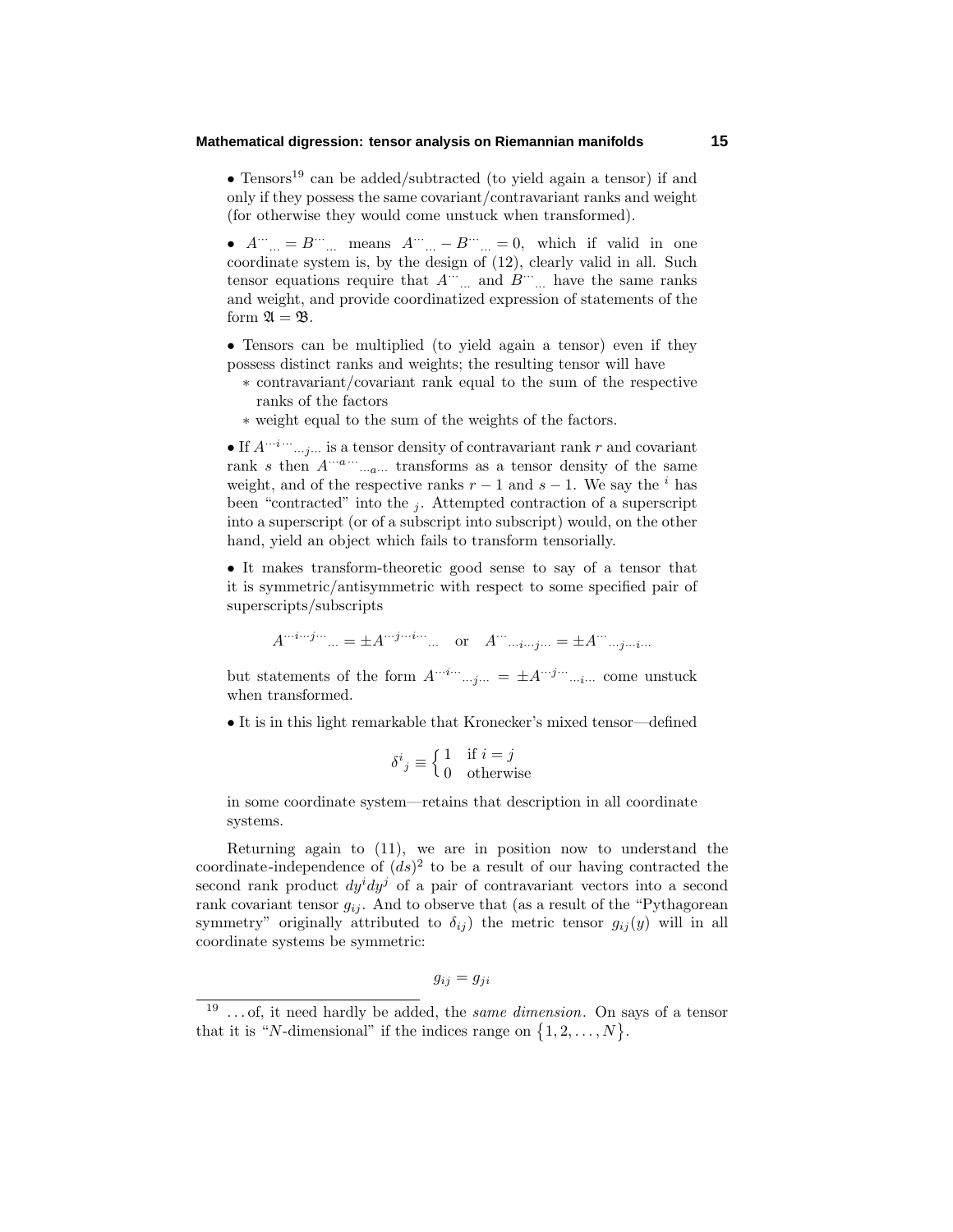To  $g_{ij}(y)$  we assign a contravariant companion  $g^{ij}(y)$ , defined by the square array of linear equations

$$
g^{ia}g_{aj}=\delta^i{}_j
$$

The numbers  $g^{ij}$  are in effect just the elements of the matrix  $||g_{ij}||^{-1}$ . We observe that necessarily

$$
g^{ij} = g^{ji}
$$

and that det  $||g^{ij}|| = 1/g$  transforms as a scalar density of weight  $w = -2$ .

Recalling that at the beginning of this conversation we placed ourselves in Euclidean 3-space, let the *y* -coordinates be, for purposes of illustration, spherical: then

$$
x^{1} = r \sin \theta^{1} \cos \theta^{2}
$$
  
\n
$$
x^{2} = r \sin \theta^{1} \sin \theta^{2}
$$
  
\n
$$
x^{3} = r \cos \theta^{1}
$$
\n(13)

give

$$
dx^{1} = \sin \theta^{1} \cos \theta^{2} \cdot dr + r \cos \theta^{1} \cos \theta^{2} \cdot d\theta^{1} - r \sin \theta^{1} \sin \theta^{2} \cdot d\theta^{2}
$$
  
\n
$$
dx^{2} = \sin \theta^{1} \sin \theta^{2} \cdot dr + r \cos \theta^{1} \sin \theta^{2} \cdot d\theta^{1} + r \sin \theta^{1} \cos \theta^{2} \cdot d\theta^{2}
$$
  
\n
$$
dx^{3} = \cos \theta^{1} \cdot dr - r \sin \theta^{1} \cdot d\theta^{1}
$$

whence (squaring and simplifying; it would in the present context be cheating to simply read from a figure)

$$
(ds)^{2} = (dr)^{2} + r^{2}(d\theta^{1})^{2} + (r\sin\theta^{1})^{2}(d\theta^{2})^{2}
$$

↓

Let us now take up residence *on the 2-dimensional surface* of the sphere of radius  $R$  (see the following figure); we then have

$$
(ds)^{2} = R^{2}(d\theta^{1})^{2} + (R\sin\theta^{1})^{2}(d\theta^{2})^{2}
$$
  
=  $g_{ij}(\theta)d\theta^{i}d\theta^{j}$  with  $||g_{ij}|| = \begin{pmatrix} R^{2} & 0\\ 0 & (R\sin\theta^{1})^{2} \end{pmatrix}$  (14)

which describes in *θ* -coordinates the non-Euclidean metric structure that the spherical surface has inherited from the enveloping Euclidean 3-space. Notice that

 $g \equiv \det ||g_{ij}|| = R^4 \sin^2 \theta^1$  vanishes at the poles

where  $g^{ij}$  therefore fails to exist, essentially because (13) becomes non-invertible on the polar axis.

We have come upon a particular instance of a class of objects—surfaces  $\Sigma^2$  embedded in Euclidean 3-space  $E^3$ —which (especially with regard to their curvature properties) were the subject of Gauß' pioneering Disquisitiones generales circa superficies curvas  $(1827)$ . It is to expose the magnitude of Riemann's accomplishment that I look now very briefly to Gauß' "theory of surfaces."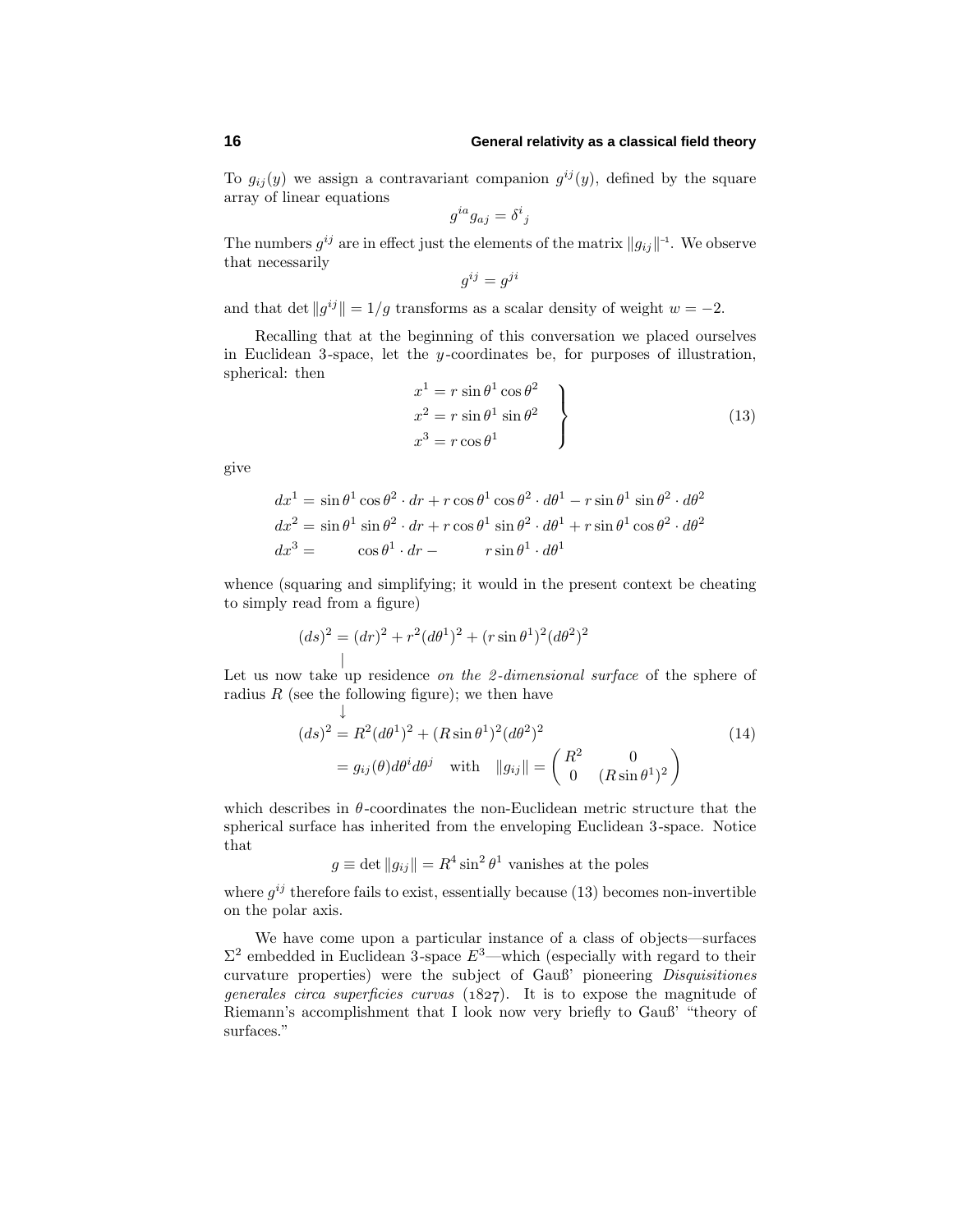

FIGURE 3: Spherical surface from which polar caps and a sector have been excised to avoid complications which result from the circumstance that the  $\{\theta^1, \theta^2\}$  coordinate system (13) becomes singular at the poles (where  $\cos \theta^1 = \pm 1$ ) and is periodic in  $\theta^2$ . The surface inherits its metric properties from the enveloping Euclidean space.

Write  $\mathbf{x}(u, v)$  to present a parametric description of such a surface  $\Sigma^2$  (which *u* and *v* serve to coordinatize). Let *P* and *Q* mark a pair of neighboring points on Σ<sup>2</sup>. To describe the squared Euclidean length of the interval separating *Q* from *P*, Gauss writes

$$
(ds)^{2} = d\boldsymbol{x} \cdot d\boldsymbol{x} \quad \text{with} \quad d\boldsymbol{x} = \frac{\partial \boldsymbol{x}}{\partial u} du + \frac{\partial \boldsymbol{x}}{\partial v} dv + \cdots \equiv \boldsymbol{x}_{u} du + \boldsymbol{x}_{v} dv
$$

and obtains

$$
(ds)^{2} = \mathbf{x}_{u} \cdot \mathbf{x}_{u} dudu + 2\mathbf{x}_{u} \cdot \mathbf{x}_{v} dudv + \mathbf{x}_{v} \cdot \mathbf{x}_{v} dvdv
$$
  
\n
$$
\equiv E du du + 2F du dv + G dv dv
$$
  
\n
$$
\equiv \text{FIRST FUNDAMENTAL FORM}
$$
 (15.1)

of which (14) presents a particular instance. Carrying the expansion of *dx* to higher order

$$
d\pmb{x}=\left\{\pmb{x}_{u}du+\pmb{x}_{v}dv\right\}+\tfrac{1}{2!}\left\{\pmb{x}_{uu}\,dudu+2\pmb{x}_{uv}\,dudv+\pmb{x}_{vv}\,dvdv\right\}+\cdots
$$

Gauss observes that the leading term on the right lies in the plane tangent to  $\Sigma^2$  at *P*, and that the second term provides lowest-order indication of how  $\Sigma^2$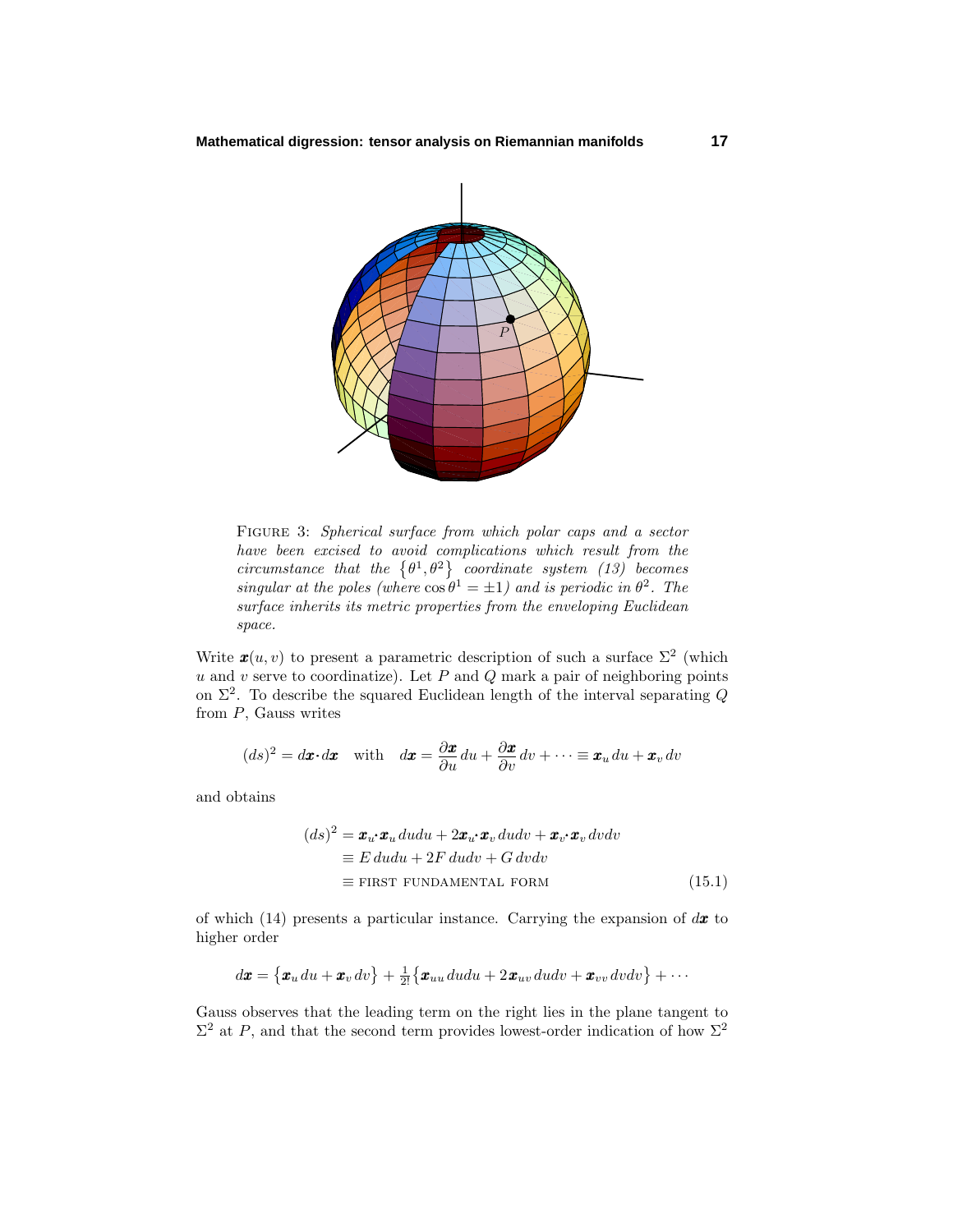curves away from that plane; taking  $\hat{\boldsymbol{n}}$  to be the unit normal to the tangent plane, Gauss constructs

$$
\hat{\mathbf{n}} \cdot d\mathbf{x} = \frac{1}{2} \{ \hat{\mathbf{n}} \cdot \mathbf{x}_{uu} du du + 2 \hat{\mathbf{n}} \cdot \mathbf{x}_{uv} du dv + \hat{\mathbf{n}} \cdot \mathbf{x}_{vv} dv dv \}
$$
\n
$$
\equiv \frac{1}{2} \{ e du du + 2f du dv + g dv dv \}
$$
\n
$$
\equiv \frac{1}{2} \cdot \text{SECOND FUNDAMENTAL FORM}
$$
\n(15.2)

where  $\hat{\boldsymbol{n}}$  can be described

$$
\hat{\boldsymbol{n}} = \frac{\boldsymbol{x}_u \times \boldsymbol{x}_v}{\sqrt{(\boldsymbol{x}_u \times \boldsymbol{x}_v) \cdot (\boldsymbol{x}_u \times \boldsymbol{x}_v)}} = \boldsymbol{x}_u \times \boldsymbol{x}_v \Bigg/ \sqrt{\det \begin{pmatrix} \boldsymbol{x}_u \cdot \boldsymbol{x}_u & \boldsymbol{x}_u \cdot \boldsymbol{x}_v \\ \boldsymbol{x}_v \cdot \boldsymbol{x}_u & \boldsymbol{x}_v \cdot \boldsymbol{x}_v \end{pmatrix}} \\ = \boldsymbol{x}_u \times \boldsymbol{x}_v \Bigg/ \sqrt{EG - F^2}
$$

Possession of the first and second fundamental forms placed Gauss in position to construct an account of the *curvature of*  $\Sigma^2$  at *P* which builds upon the elementary theory of the curvature of plane curves. Consider the planes which stand normal to  $\Sigma^2$  at *P* (in the sense that each contains  $\hat{\boldsymbol{n}}$ ). The intersection of  $\Sigma^2$  with such a plane inscribes a curve upon that plane, which at *P* has curvature *κ*. Gauss shows<sup>20</sup> that the least/greatest values of  $\kappa$  to be found within that set of planes can be obtained as the respective roots of a quadratic polynomial

$$
(EG - F2)\kappa2 - (Eg - 2Ff + Ge)\kappa + (eg - f2) = 0
$$

which combines information written into the fundamental forms. Let those roots be denoted  $\kappa_1$  and  $\kappa_2$ ; one has then the definitions

GAUSSIAN CURVATURE : 
$$
K \equiv \kappa_1 \kappa_2 = \frac{eg - f^2}{EG - F^2}
$$
 (16)  
MEAN CURVATURE :  $M \equiv \frac{1}{2}(\kappa_1 + \kappa_2) = \frac{Eg - 2Ff + ge}{2(EG - F^2)}$ 

which serve in their respective ways to describe the curvature of  $\Sigma^2$  at *P*. Looking to the dimensional implications of the definitions (15) we find that  $[\kappa] = (\text{length})^{-1}$ , as required by the familiar relation

$$
curvature = \frac{1}{radius of curvature}
$$

<sup>&</sup>lt;sup>20</sup> See, for example, §§32–38 in H. Lass, *Vector & Tensor Analysis* (1950) or  $\S 9.14-9.16$  in K. Rektorys, *Survey of Applicable Mathematics* (1969) for the elementary details, and accessible surveys of related matters. More modern discussions—such, for example, as can be found in John McCleary, Geometry from a Differentiable Viewpoint  $(1994)$ , Chapter 9 or R. Darling, Differential Forms  $\mathcal B$  Connections (1994) §§4.7–4.11—tend generally to be vastly more elegant, but (in proportion to their self-conscious modernism) to impose such heavy formal demands upon the reader as to be almost useless except to people who have already gained a geometrical sense of the subject from other sources.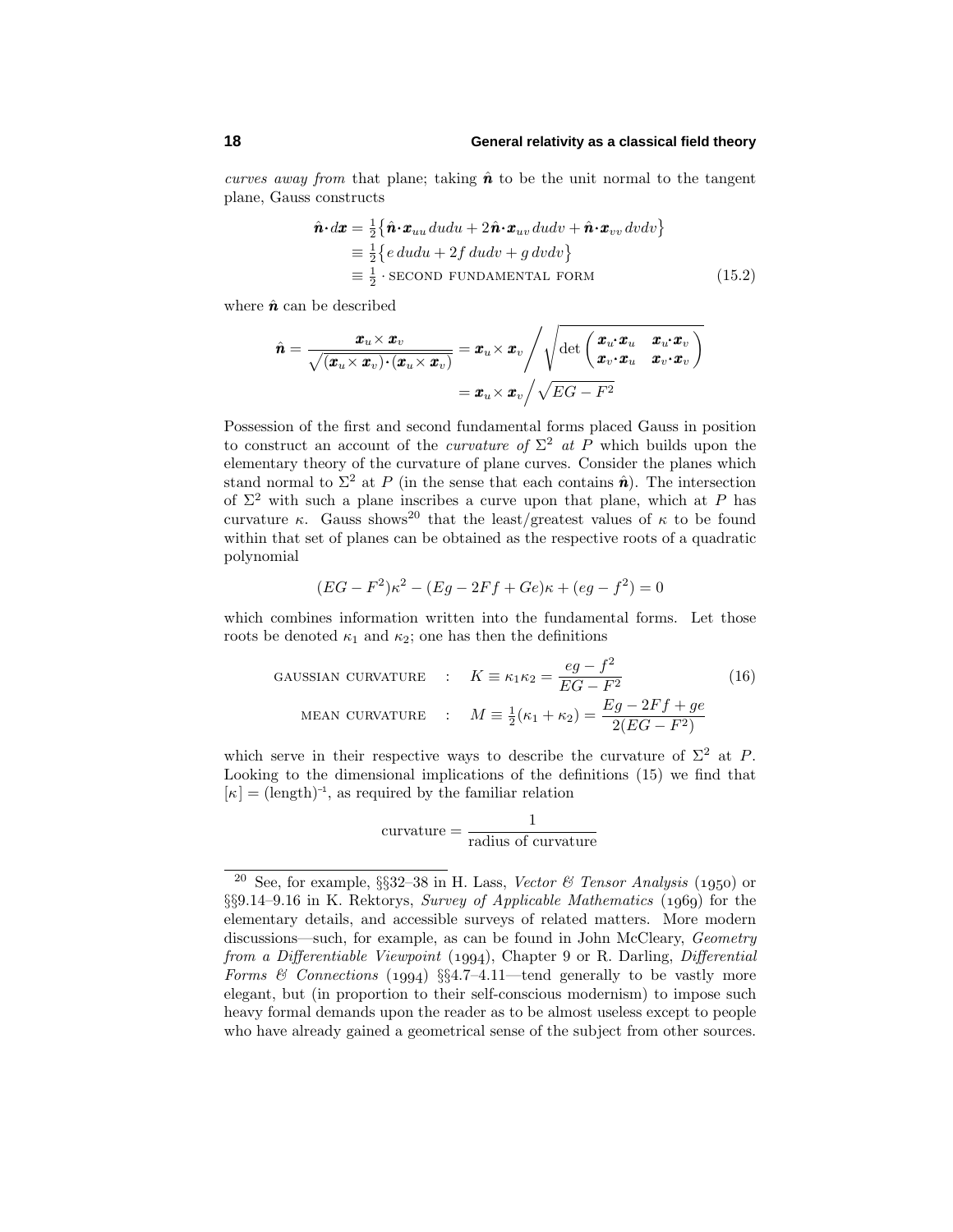Look back again, by way of illustration, to the spherical surface shown in Figure 3. We have

$$
\mathbf{x}(u,v) = R\,\hat{\mathbf{n}}(u,v) \quad \text{with} \quad \hat{\mathbf{n}} = \begin{pmatrix} \sin u \cos v \\ \sin u \sin v \\ \cos u \end{pmatrix}
$$

giving

$$
\boldsymbol{x}_{u} = R \begin{pmatrix} +\cos u \cos v \\ +\cos u \sin v \\ -\sin u \end{pmatrix}, \qquad \boldsymbol{x}_{v} = R \begin{pmatrix} -\sin u \sin v \\ +\sin u \cos v \\ 0 \end{pmatrix}
$$

$$
\boldsymbol{x}_{uu} = -\boldsymbol{x}, \qquad \boldsymbol{x}_{uv} = R \begin{pmatrix} -\cos u \sin v \\ +\cos u \cos v \\ 0 \end{pmatrix}, \qquad \boldsymbol{x}_{vv} = R \begin{pmatrix} -\sin u \cos v \\ -\sin u \sin v \\ 0 \end{pmatrix}
$$

from which we compute

$$
E = R2
$$
  
\n
$$
F = 0
$$
  
\n
$$
G = R2 sin2 u
$$
  
\n
$$
e = -R
$$
  
\n
$$
f = 0
$$
  
\n
$$
g = -R sin2 u
$$

from which it follows by (16) that

$$
K = \frac{1}{R^2} \quad \text{: all values of } u \text{ and } v
$$

The specialness of the result reflects, in an obvious sense, the specialness of spheres.

The functions

$$
g_{uu}(u, v) = E(u, v)
$$

$$
g_{uv}(u, v) = g_{vu}(u, v) = F(u, v)
$$

$$
g_{vv}(u, v) = G(u, v)
$$

are "intrinsic to  $\Sigma^2$ " in the sense that they are accessible to determination by a flat mathematician who has a good understanding of the Euclidean geometry of  $E^2$  but no perception of the enveloping  $E^3$ . The  $\hat{\boldsymbol{n}}$  which enters into the definitions of  $e(u, v)$ ,  $f(u, v)$  and  $g(u, v)$  presents, on the other hand, an explicit reference to the enveloping space. It is, in this light, remarkable—in Latin: egregium—that

Gaussian curvature is an *intrinsic* property of  $\Sigma^2$ 

which is the upshot of Gauss' THEOREMA EGREGIUM, the capstone of his Disquisitiones. The technical point is that *e*, *f* and *g* can be expressed in terms of  $E$ ,  $F$  and  $G$ ; when this is done, (16) becomes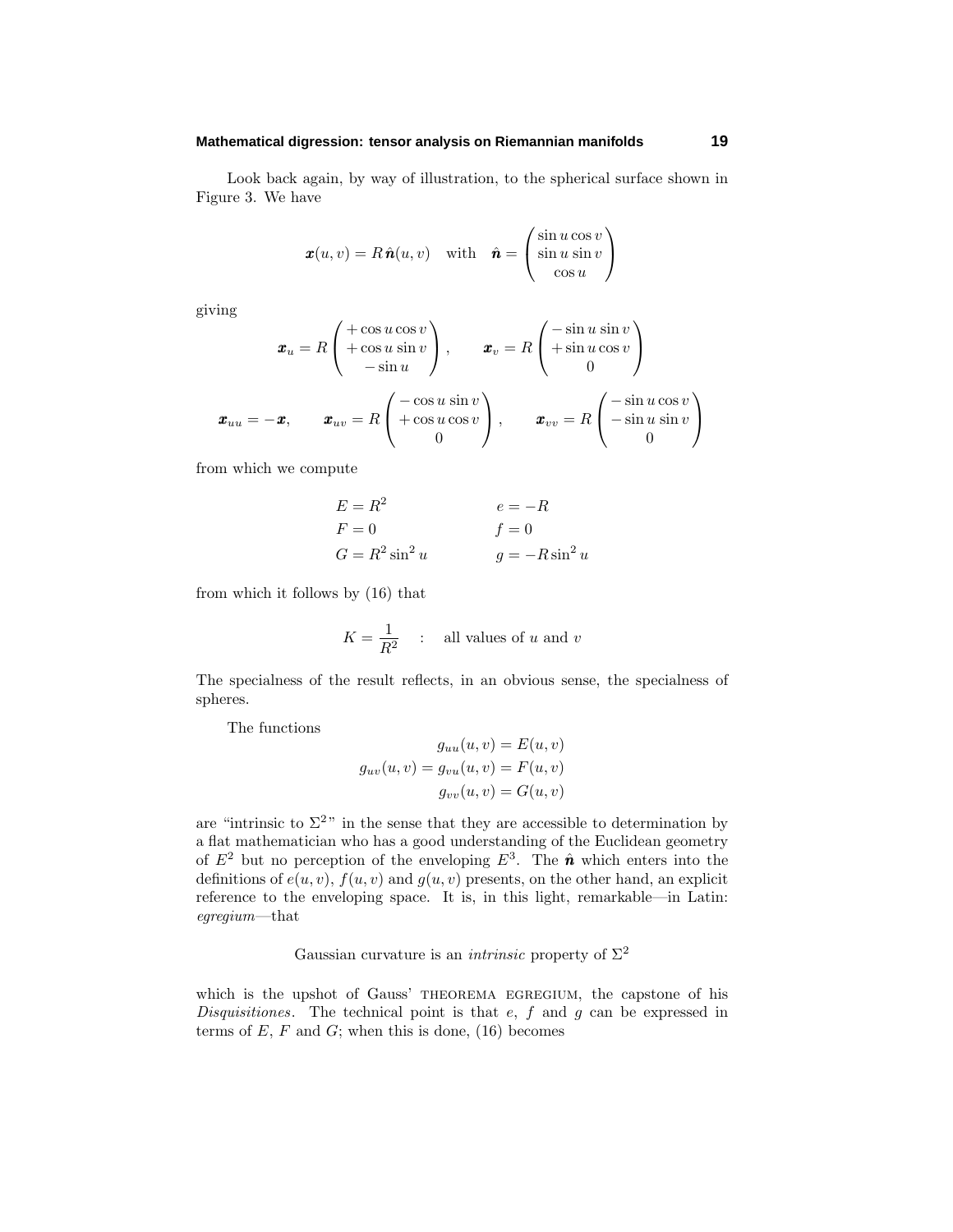$$
K = -\frac{1}{4D^4} \begin{vmatrix} E & E_u & E_v \\ F & F_u & F_v \\ G & G_u & G_v \end{vmatrix} - \frac{1}{2D} \left\{ \frac{\partial}{\partial v} \frac{E_v - F_u}{D} - \frac{\partial}{\partial u} \frac{F_v - G_u}{D} \right\}
$$
(17)

with  $D \equiv \sqrt{EG - F^2}$ .<sup>21</sup> Gauss stressed also the fact that (17) is structurally invariant with respect to recoordinatizations

$$
\left.\begin{array}{c} u\\v\end{array}\right\}\ \longrightarrow\ \left\{\begin{array}{c} u'=u'(u,v)\\v'=v'(u,v)\end{array}\right.
$$

of the surface  $\Sigma^2$ .

To consult the literature is to encounter the names of people like G. Mainardi ( $1800-1879$ ), D. Codazzi ( $1824-1875$ ) and O. Bonnet ( $1819-1892$ ) who were productive participants in the flurry of geometrical activity which followed publication of Disquisitiones. But it is clear in retrospect—and was clear already to  $Gauss^{22}$ —that the most profoundly creative of that second generation of geometers was Riemann. Gauss had been led to geometry from physical geodesy, which may account for why he concentrated on the geometry of surfaces in 3-space (as did those who followed in his steps). Riemann, on the other hand, imagined himself to be exploring the "foundations of geometry," and in doing so to be pursuing a complex physico-philosophical agenda;  $23$  he found it natural<sup>24</sup> to look upon Gaussian surfaces as special cases of much more general (*N*-dimensional) structures. "Manifolds" he called them, the properties of which were internal to themselves—developed without reference to any enveloping Euclidean space.

In the spherical case we would be led on this basis to write

$$
K = -0 - \frac{1}{2R^2 \sin u} \left\{ \frac{\partial}{\partial v} 0 - \frac{\partial}{\partial u} (-2 \cos u) \right\} = \frac{1}{R^2}
$$

which checks out.

 $22$  Gauss died in 1855, only one year after Riemann—at age  $28$ —had (after delays caused by Gauss' declining health) presented the geometrical lecture in which Gauss found so much to praise. By 1860 Riemann himself was dead.

<sup>23</sup> See E. T. Bell captures the flavor of that agenda in Chapter 26 of his Men of Mathematics  $(1937)$ . Or see Michael Spivak's translation of "Riemann's Habilatationsvortrag: On the hypotheses which lie at the foundations of geometry," which is reprinted in McCleary, $^{20}$  which is pretty heavy sledding, but ends with the remark that "This leads us away into the domain of another science, the realm of physics, into which the nature of the present occasion does not allow us to enter."

<sup>24</sup> There is no accounting for genius, but could he have been influeded by "Riemannian surfaces of *N*-sheets" which had played a role in his dissertation, "Grundlagen für eine allegemeine Theorie der Functionen einer veränderlichen complexen Grösse"  $(1851)$ ?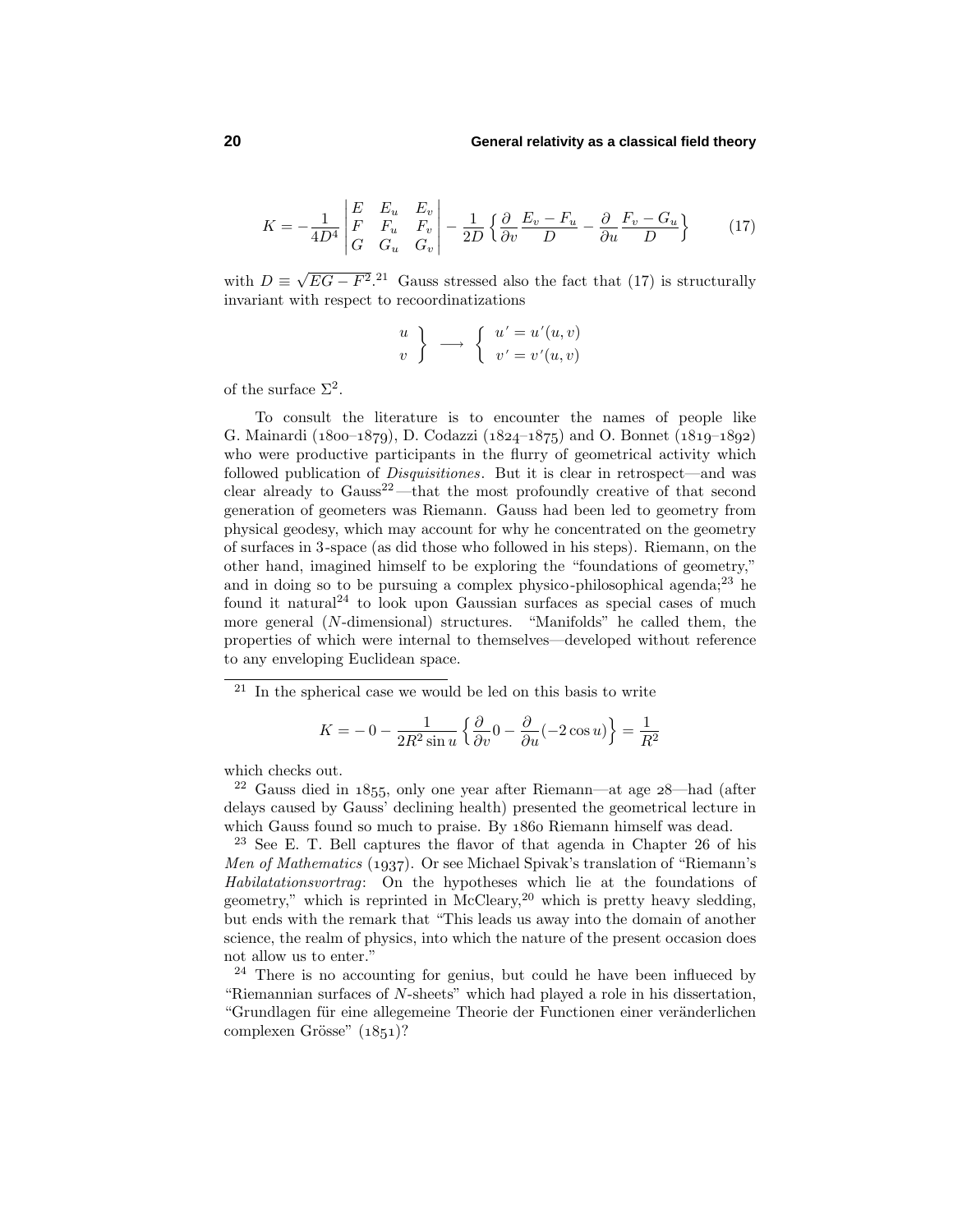With a vagueness worthy of Riemann himself, I will understand an *N*-dimensional manifold to be an  $\binom{n}{x}$ ,  $\binom{n}{x}$ ,  $\ldots$ ,  $\binom{n}{x}$  -coordinatized continuum" which is sufficiently structured to permit us to do the things we want to do. The manifold becomes a *Riemannian manifold* when endowed with functions

$$
g_{ij}(x^1, x^2, \dots, x^N) \quad : \quad i, j \in \{1, 2, \dots, N\}, \ \ g_{ij} = g_{ji}
$$

which permit one to write

$$
(ds)^2 = g_{ij}(x) dx^i dx^j \tag{18}
$$

to lend postulated metric structure to the manifold. In (18) we maintain the form of (12) but abandon the notion that (18) is the curvilinear expression of some more primitive metric axiom (Euclidean metric, either of the manifold itself or—as it was at (14), and always was for Gauss—of a Euclidean space within which the manifold is imagined to be embedded). Riemann retains the service of the "first fundamental form," but his program obligates him to abandon the "second fundamental form," and therefore to find some way to circumvent the mathematics which for Gauss culminated in the Theorema Egregium.

Somewhat idiosyncratically, I use the word "connection" to refer to any ancillary device we "smear on a manifold" in order to permit us to do things there, and say of a manifold M that has been endowed with a  $g_{ij}(x)$  that it has been "metrically connected."<sup>25</sup>

The coordinate-independence of  $(18)$  requires that  $g_{ij}$  transform as a tensor. At each of the points *P* of M we erect, as our mathematical/physical interest may dictate, also populations of other tensors of various ranks and weights. Those live in multivector spaces which are "tangent" to  $\mathcal M$  at  $P$ . If  $X^i$  refers  $(\text{in } x\text{-coordinates})$  to a contravariant vector defined at *P*, then  $g_{ia}X^a$  and  $g_{ai}X^a$ refer similarly to covariant vectors defined at *P*. And these are, by the symmetry of  $g_{ij}$ , the same covariant vector, which we may agree to denote  $X_i$ . Moreover,  $g^{ia}X_a = g^{ia}g_{ab}X^b = \delta^i{}_bX^b = X^i$  gives back the contravariant vector from which we started. The idea extends naturally to tensors of arbitrary rank and weight

$$
X^{\cdots} \cdots = g_{ia} X^{\cdots a \cdots} \cdots \quad ; \quad X^{\cdots i \cdots} \cdots = g^{ia} X^{\cdots} \cdots \cdots
$$

On metrically connected manifolds we can agree to press the metric connection  $g_{ij}$  into secondary service as the *universal index manipulator*. The fundamental Reimannian axiom (18) can by this convention be written in a way

$$
(ds)^2 = dx_i \, dx^i
$$

which renders  $g_{ij}$  itself covert.

 $25$  My usage is arguably consistent with that employed by Schrödinger (See Chapter 9 in his elegant little book, Spacetime Structure(1954)), but departs from that favored by most differential geometers. As used by the latter, the concept originates in work  $(1916)$  of Gerhard Hassenberg, a German set theorist.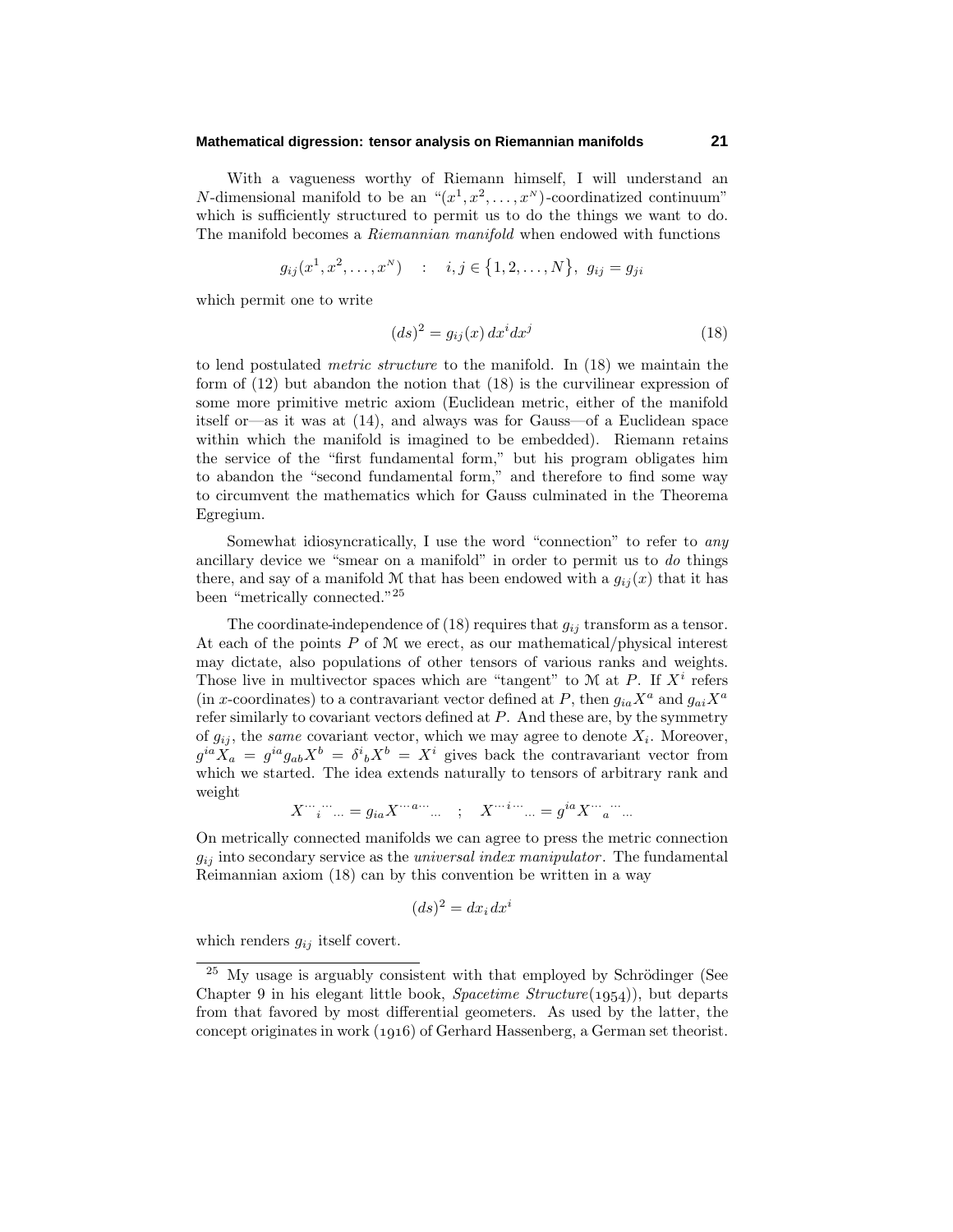**Geodesics**. Let  $x^i(t)$  describe a *t*-parameterized curve C which has been inscribed on M. Assume

$$
x^{i}(0) = \text{coordinates of a point } P
$$
  

$$
x^{i}(1) = \text{coordinates of a point } Q
$$

i.e., that the curve  $\mathcal{C}_{P\to Q}$  links *P* to *Q*. Riemann's axiom (18) places us in position to write

length of 
$$
\mathcal{C}_{P\to Q} = \int_0^1 \sqrt{g_{ab}v^av^b} dt
$$
  

$$
v^a \equiv \frac{d}{dt}x^a(t)
$$

"Geodesics" are curves of extremal length, and by straightforward appeal to the calculus of variations are found to satisfy

$$
\left\{ \frac{d}{dt} \frac{\partial}{\partial v^i} - \frac{\partial}{\partial x^i} \right\} \sqrt{g_{ab} v^a v^b} = 0 \tag{19.1}
$$

Working out the implications of (19.1) is a task made complicated by the presence of the radical. Those complications<sup>26</sup> can, however, be circumvented; one can show without difficulty<sup>27</sup> that if  $\dot{s} = 0$ —i.e., if

 $t = (constant) \cdot (arc length) + (constant)$ 

—then the  $\sqrt{\phantom{a}}$  can be discarded. So we adopt arc-length parameterization and obtain

$$
\left\{\frac{d}{ds}\frac{\partial}{\partial u^i} - \frac{\partial}{\partial x^i}\right\}g_{ab}u^a u^b = 0
$$
\n
$$
u^a \equiv \frac{d}{ds}x^a(s)
$$
\n(19.2)

Quick calculation gives  $g_{ia}\frac{d}{ds}u^a + \frac{1}{2}\{\partial_a g_{ib} + \partial_b g_{ia} - \partial_i g_{ab}\}u^a u^b = 0$  which can be written

$$
\frac{d}{ds}u^i + \left\{\frac{i}{ab}\right\}u^a u^b = 0\tag{20.2}
$$

$$
\{_{ab}^{i}\} \equiv g^{ij} \cdot \frac{1}{2} \{ \partial_a g_{jb} + \partial_b g_{ja} - \partial_j g_{ab} \}
$$
 (21)

To recover the result to which we would have been led had we proceeded from  $(19.1)$ —i.e., had we elected to use *arbitrary* parameterization—we use  $\frac{d}{ds} = (\dot{s})^{-1} \frac{d}{dt}$  (whence  $u^i = (\dot{s})^{-1} v^i$ ) and obtain

$$
\frac{d}{dt}v^i + \begin{Bmatrix} i \\ ab \end{Bmatrix} v^a v^b = v^i \frac{d}{dt} \log \frac{ds}{dt}
$$
\n
$$
\frac{ds}{dt} = \sqrt{g_{ab}v^a v^b}
$$
\n(20.1)

 $\frac{26}{26}$  See CLASSICAL DYNAMICS (1964), Chapter 2, p. 105.

<sup>&</sup>lt;sup>27</sup> The simple argument can be found in "Geometrical mechanics: Remarks commemorative of Heinrich Hertz"  $(1994)$  at p. 14.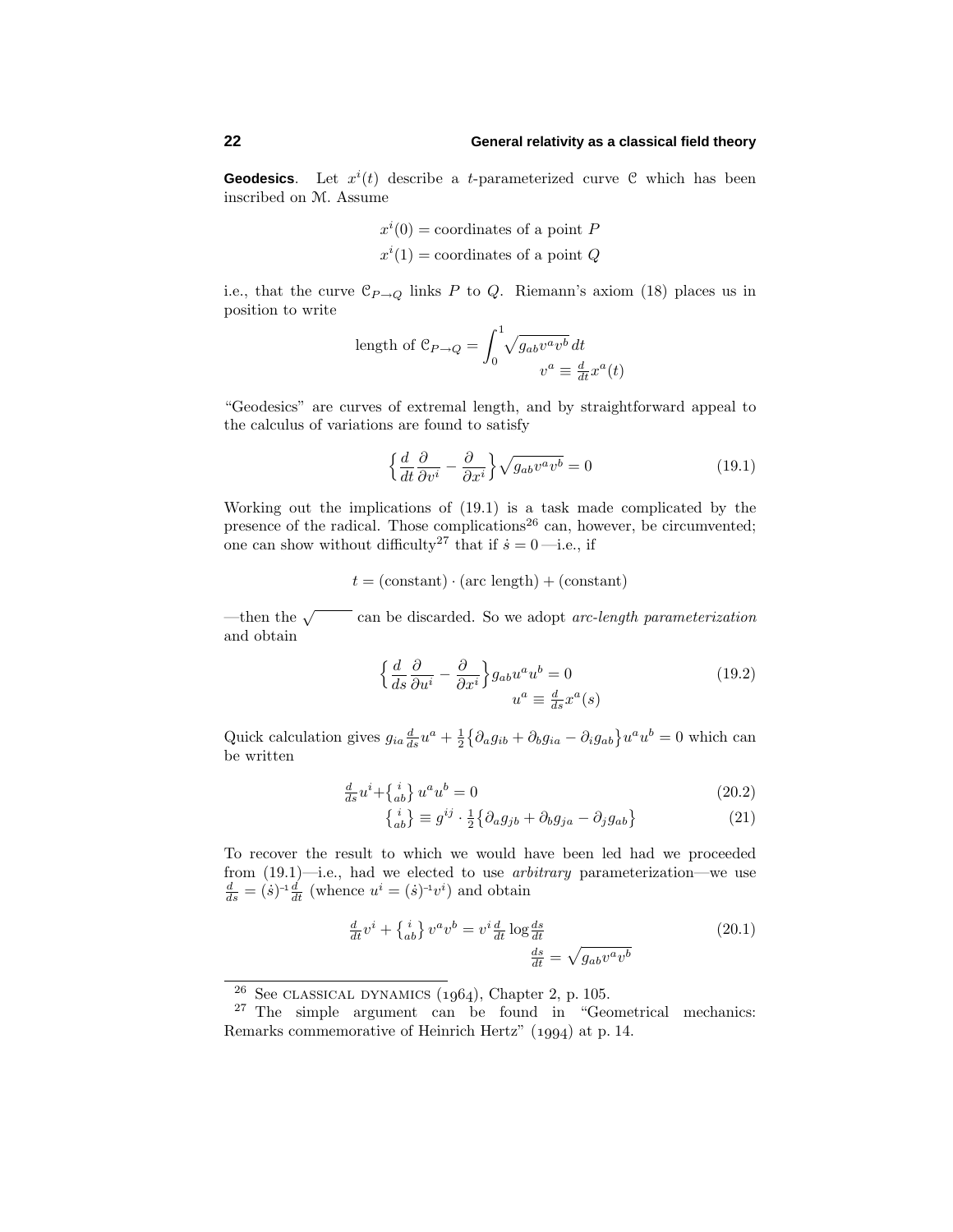Comparison of (19.2) with 19.1 , (20.2) with (20.1) underscores the marked simplification which typically results from arc-length parameterization.

**Covariant differentiation on affinely connected manifolds**. If *X*(*x*) responds to  $x \rightarrow y$  as a scalar density of zero weight

$$
X(x) \to Y(y) = X(x(y))
$$

then

$$
\frac{\partial Y}{\partial y^i} = \frac{\partial x^a}{\partial y^i} \frac{\partial X}{\partial x^a}
$$
 which we abbreviate  $Y_{,i} = W^a_{,i} X_{,a}$ 

In short: the gradient of a scalar transforms tensorially (i.e., as a covariant vector, and is standardly held up as the exemplar of such an object). But if *X<sup>i</sup>* transforms as a covariant vector  $(Y_i = W^a_i X_a)$  then

$$
Y_{i,j} = W^a{}_i W^b{}_j X_{a,b} + X_a \cdot \frac{\partial^2 x^a}{\partial y^i \partial y^j}
$$

shows that  $X_{i,j}$  fails to transform tensorially (unless we impose upon  $x \to y$ the restrictive requirement that  $\partial^2 x^a / \partial y^i \partial y^j = 0$ . A similar remark pertains generally: if  $Y^{i_1...i_r}{}_{j_1...j_s} = W^w \cdot M^{i_1}{}_{a_1} \cdots M^{i_r}{}_{a_r} W^{b_1}{}_{j_1} \cdots W^{b_s}{}_{j_s} X^{a_1...a_r}{}_{b_1...b_s}$ then

$$
Y^{i_1\cdots i_r}{}_{j_1\cdots j_s,k} = [W^w \cdot M^{i_1}{}_{a_1}\cdots M^{i_r}{}_{a_r}W^{b_1}{}_{j_1}\cdots W^{b_s}{}_{j_s}]W^c{}_kX^{a_1\cdots a_r}{}_{b_1\cdots b_s,c}
$$

$$
+ X^{a_1\cdots a_r}{}_{b_1\cdots b_s}\frac{\partial}{\partial y^k}[\text{etc.}]
$$

This circumstance severely constrains our ability to do ordinary differential calculus on manifolds; it limits us on transformation-theoretic grounds to such "accidentally tensorial" constructs as  $X_{i,j} - X_{j,i}$  in which the unwanted terms (by contrivance) cancel.<sup>28</sup>

There exists, however, an elegant work-around, devised early in the present century by Ricci and Levi-Civita (who harvested the fruit of a seed planted by Christoffel in  $1869$ ) and which has much in common with the spirit of gauge field theory. In place of  $\partial_i$  we study a *modified* operator  $\mathcal{D}_i$ , the action of which can, in the simplest instance, be described

$$
\mathcal{D}_j X_i \equiv X_{i,j} - X_a \Gamma^a{}_{ij} \quad ; \quad \text{denoted } X_{i;j} \tag{22}
$$
\n
$$
\begin{array}{ccc}\n\text{1} & \text{1} & \text{2} \\
\text{2} & \text{3} & \text{4} \\
\text{3} & \text{4} & \text{5} \\
\text{4} & \text{6} & \text{6} \\
\text{5} & \text{6} & \text{6} \\
\text{7} & \text{7} & \text{7}\n\end{array}
$$

The idea is to impose upon the "affine connection"  $\Gamma^a{}_{ij}$  such transformation properties as are sufficient to *insure* that  $X_{i,j}$  transform tensorially

$$
\bar{X}_{i;j} = W^a{}_i W^b{}_j X_{a;b}
$$

<sup>28</sup> For lists of such "accidentally tensorial constructs"—of which the exterior calculus provides a systematic account (and which are in themselves rich enough to support much of physics)—see §4 of "Electrodynamical Applications of the Exterior Calculus" (1996) and pp. 22-24 of Schrödinger.<sup>25</sup>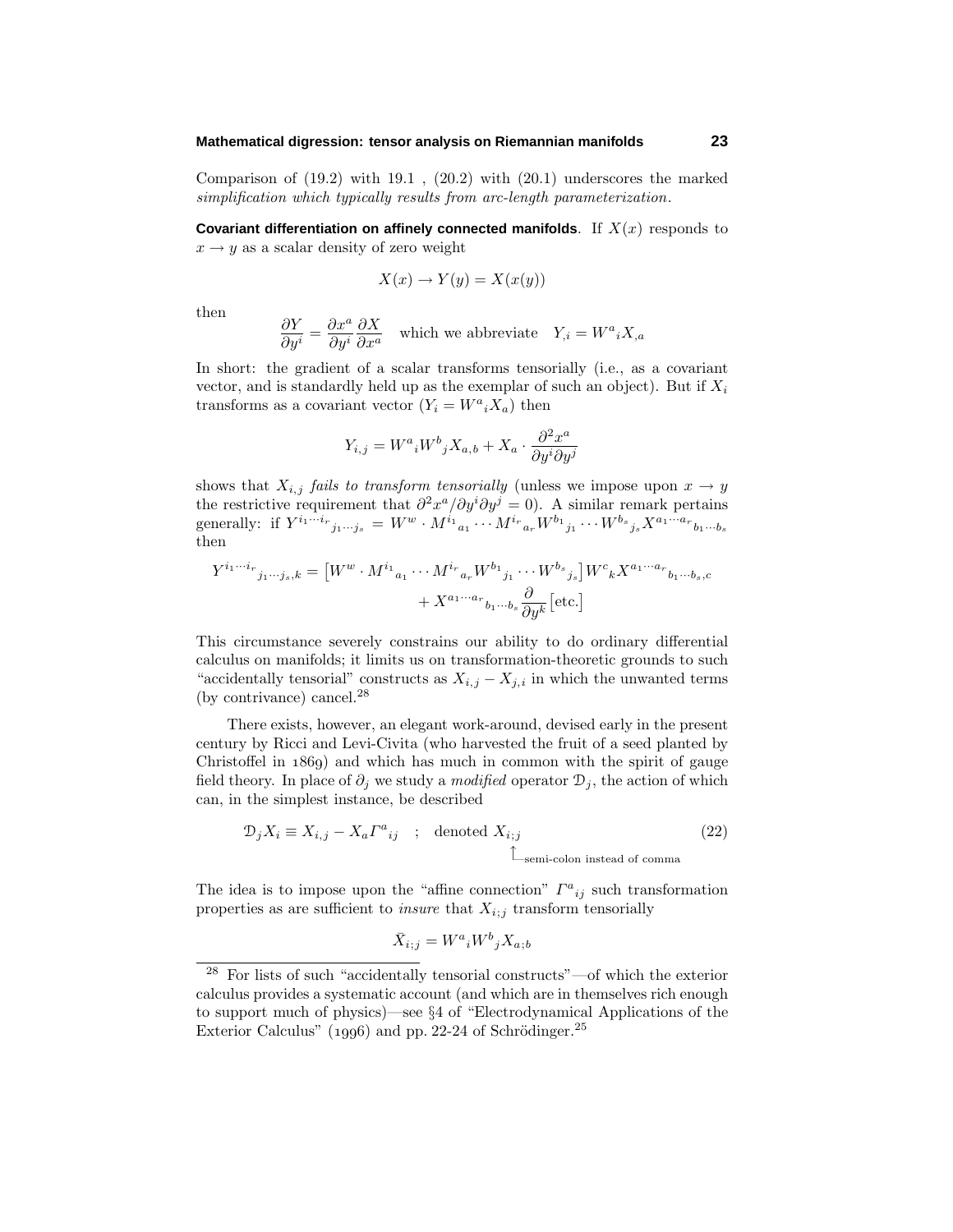(It has at this point become more natural to write  $x \to \bar{x}$  where formerly we wrote  $x \to y$ .) This by

$$
\bar{X}_{i,j} - \bar{X}_a \bar{\Gamma}^a{}_{ij} = \left\{ W^a{}_i W^b{}_j X_{a,b} + X_a \cdot \frac{\partial^2 x^a}{\partial y^i \partial y^j} \right\} - W^b{}_a X_b \bar{\Gamma}^a{}_{ij}
$$
\n
$$
= W^a{}_i W^b{}_j X_{a,b} - X_c \left\{ W^c{}_a \bar{\Gamma}^a{}_{ij} - \frac{\partial^2 x^c}{\partial y^i \partial y^j} \right\}
$$
\n
$$
= W^a{}_i W^b{}_j (X_{a,b} - X_c \Gamma^c{}_{ab})
$$

requires that  $W^c{}_a \bar{\Gamma}^a{}_{ij} - \partial^2 x^c / \partial y^i \partial y^j = W^a{}_i W^b{}_j \Gamma^c{}_{ab}$ . Multiplication by  $M^k{}_c$ <br>leads to the conclusion that  $\Gamma^k{}_{ij}$  must transform

$$
\Gamma^{k}_{\ \ ij} \to \bar{\Gamma}^{k}_{\ \ ij} = M^{k}_{\ c} W^{a}_{\ \ i} W^{b}_{\ \ j} \Gamma^{c}_{\ \ ab} + \frac{\partial y^{k}}{\partial x^{c}} \frac{\partial^{2} x^{c}}{\partial y^{i} \partial y^{j}} \tag{23}
$$

if it is to do the job we require of it. To assign natural meaning to  $X^i_{;j}$  we shall REQUIRE that for weightless scalars "covariant differentiation" reduces to ordinary differentiation

$$
X_{;i} = X_{,i} \tag{24.1}
$$

and that for for tensor products covariant differentiation satisfies the product rule

$$
(X^{\cdots}...Y^{\cdots}...)_{;i} = X^{\cdots}..._{;i}Y^{\cdots}...+X^{\cdots}...Y^{\cdots}..._{;i}
$$
 (24.2)

Look in this light to the contracted product  $Y_a X^a$ ; we have

$$
(Y_{a,j} - Y_i \Gamma^i_{aj}) X^a + Y_i X^i_{;j} = (Y_i X^i)_{,j} = Y_{a,j} X^a + Y_i X^i_{,j}
$$

for all  $Y_i$ , from which we obtain the second of the following equations (the first being simply a repeat of  $(22)$ :

$$
X_{i;j} = X_{i,j} - X_a T^a{}_{ij}
$$
  
\n
$$
X^i{}_{;j} = X^i{}_{,j} + X^a T^i{}_{aj}
$$
\n(25.1)

A somewhat more intricate argument—which I omit<sup>29</sup>—leads to the conclusion that for scaral densities the natural thing to write is

$$
X_{;i} = X_{,i} - wXT^a{}_{ai} \tag{25.2}
$$

which gives back  $(24.1)$  in the case  $w = 0$ . Using  $(24)$  and  $(25)$  in combination one can describe the covariant derivatives of tensors of all ranks and weights; for example, we find

$$
X^{ij}{}_{k;l} = X^{ij}{}_{k,l} + X^{aj}{}_{k} \Gamma^{i}{}_{al} + X^{ia}{}_{k} \Gamma^{j}{}_{al} - X^{ij}{}_{a} \Gamma^{a}{}_{kl} - w X^{ij}{}_{k} \Gamma^{a}{}_{al}
$$

<sup>&</sup>lt;sup>29</sup> See Chapter 2, p. 59 in the notes recently cited,<sup>26</sup> or Schrödinger,<sup>25</sup> p. 32.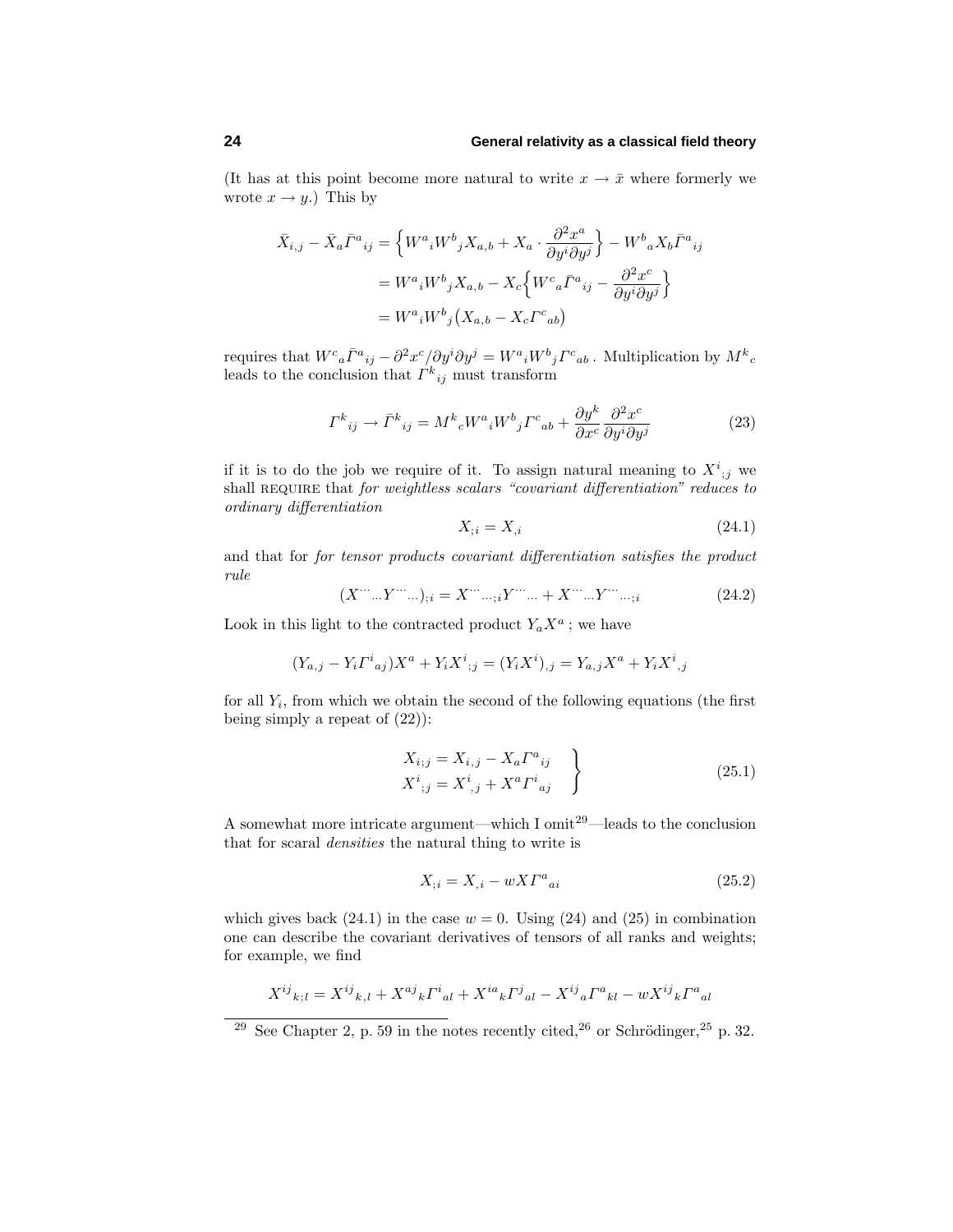which—by construction—transforms as a mixed tensor density of

- unchanged contravariant rank,
- augmented covariant rank, and
- unchanged weight.

All of which becomes available as a mechanism for obtaining tensors by the (covariant) differentiation of tensors, and for constructing transformationally well-behaved tensorial differential equations*...* if and only if the underlying manifold M has been endowed with an affine connection; i.e., if and only if (in some coordinate system) functions  $\Gamma^k_{ij}(x)$  have been prescribed at every point, in which case we say that M is "affinely connected." Differentiation of objects attached to such a manifold is relative to the prescribed affine connection: replace one affine connection with another, and the meaning of all derivatives changes. Description of  $\Gamma^k_{ij}(x)$  requires the specification of  $N^3$ functions; its description in other coordinate systems (reached by  $x \to \bar{x}$ ) is then accomplished by appeal to (23), in connection with which we observe that

•  $\Gamma^k_{ij}(x) \to \bar{\Gamma}^k_{ij}(\bar{x})$  is tensorial only if  $x \to \bar{x}$  is linear (as, we note in passing, are the inhomogeneous Lorentz transformations); in more general cases  $\Gamma^k_{ij}(x)$  transforms distinctively—"like an affine connection."

• The rule (23) is "transitive" in the sense that if  $\Gamma^k_{ij}(x) \to \bar{\Gamma}^k_{ij}(\bar{x})$  $\bar{C}$  and  $\bar{F}^k{}_{ij}(\bar{x}) \to \bar{\bar{F}}^k{}_{ij}(\bar{\bar{x}})$  conform to it, then so does  $\Gamma^k{}_{ij}(x) \to \bar{\bar{F}}^k{}_{ij}(\bar{\bar{x}})$ 

• If  $\Gamma^k_{ij}(x)$  vanishes in some coordinate system (call it the *x*-system) then it is given in other coordinate systems by

$$
\bar{\varGamma}^k{}_{ij}(\bar{x}) = \frac{\partial \bar{x}^k}{\partial x^c} \frac{\partial^2 x^c}{\partial \bar{x}^i \partial \bar{x}^j}
$$

which is *ij*-symmetric.

• Let  $\Gamma^k{}_{ij}$  be resolved  $\Gamma^k{}_{ij} = \frac{1}{2}(\Gamma^k{}_{ij} + \Gamma^k{}_{ji}) + \frac{1}{2}(\Gamma^k{}_{ij} - \Gamma^k{}_{ji})$  into its *ij*-symmetric and *ij*-antisymmetric (or "torsional") parts. It follows from (23) that, while the symmetric part transforms "like an affine connection," the torsional part transforms *tensorially*.<sup>30</sup>

<sup>30</sup> In Riemannian geometry, and in gravitational theories based upon it, one (tacitly) assumes the affine connection to be "torsion free" (i.e., that  $\Gamma^k_{ij}$  is symmetric), and  $MTW$  remark (p. 250) that to assume otherwise would be inconsistent with the Principle of Equivalence. But, beginning in the  $1920$ 's, Einstein and others studied various generalizations of general relativity which involved relaxation of that assumption. For a useful summary of that work see §§17d&e in Pais.<sup>3</sup> According to MTW (§39.2), all such generalizations can now be dismissed on observational grounds except (possibly) for the torsional theory described by E. Cartan in  $1922/23$ .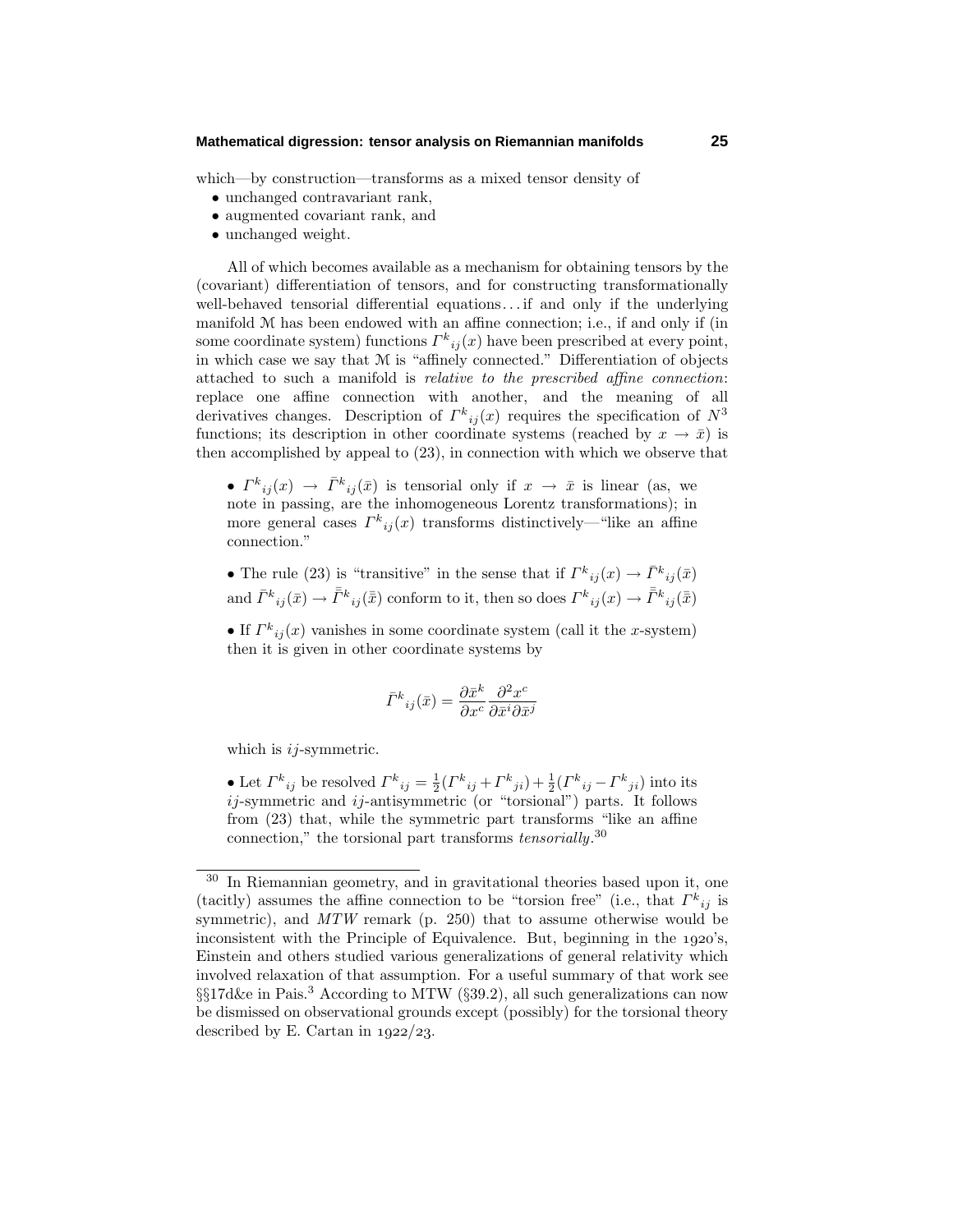On metrically connected manifolds there exists a "natural" (symmetric) affine connection. It arises when one imposes the requirement that

- covariant differentiation and
- index manipulation

be compatible operations, performable in either order:

$$
(g_{ia}X^{\cdots a\cdots}...)_{;k}=g_{ia}(X^{\cdots a\cdots}..._{;k})
$$

This, by  $(24.2)$ , amounts to requiring that  $g_{ij;k} = 0$ ; i.e., that

$$
g_{ij,k} - g_{aj} \Gamma^a{}_{ik} - g_{ia} \Gamma^a{}_{jk} = 0
$$

Let this equation be notated  $\Gamma_{jik} + \Gamma_{ijk} = g_{ij,k}$  and draw upon the symmetry assumption to write *Γjki* in place of *Γjik*. Cyclic permutation on *ijk* leads then to a trio of equations which can be displayed

$$
\begin{pmatrix} 0 & 1 & 1 \ 1 & 0 & 1 \ 1 & 1 & 0 \end{pmatrix} \begin{pmatrix} \Gamma_{ijk} \\ \Gamma_{jki} \\ \Gamma_{kij} \end{pmatrix} = \begin{pmatrix} g_{jk,i} \\ g_{ki,j} \\ g_{ijk} \end{pmatrix}
$$

from which it follows by matrix inversion that

$$
\begin{pmatrix} \Gamma_{ijk} \\ \Gamma_{jki} \\ \Gamma_{kij} \end{pmatrix} = \frac{1}{2} \begin{pmatrix} -1 & 1 & 1 \\ 1 & -1 & 1 \\ 1 & 1 & -1 \end{pmatrix} \begin{pmatrix} g_{jk,i} \\ g_{ki,j} \\ g_{ij,k} \end{pmatrix}
$$

Making free use of metric symmetry  $(g_{ij} = g_{ji})$  we are led thus—by an argument which is seen to hinge on the "permutation trick" employed already once before (see again the derivation of  $(2-83)$ )—to cyclic permutations of the following basic statement:

$$
\Gamma_{kij} = g_{ka} \Gamma^a{}_{ij} = \frac{1}{2} \{ g_{ki,j} + g_{kj,i} - g_{ij,k} \}
$$
\n(26.1)

$$
\Gamma^{k}_{ij} = g^{ka} \cdot \frac{1}{2} \{ g_{ai,j} + g_{aj,i} - g_{ij,a} \}
$$
\n(26.2)

To compute the covariant derivatives of densities it helps to know also that

$$
\Gamma^a{}_{ai} = \frac{\partial}{\partial x^i} \log \sqrt{g} \tag{26.3}
$$

but the demonstration is somewhat intricate and will be postponed.  $\!\!^{31}$ 

The expressions which stand on the right side of (25) were introduced into the literature by Christoffel  $(1869)$ ; they are called "Christoffel symbols," and are (or used to be) standardly notated

$$
[ij, k] \equiv \text{right side of (25.1)} : Christoffel symbol of 1st kind\n
$$
\{^k_{ij}\} \equiv \text{right side of (25.2)} : Christoffel symbol of 2nd kind
$$
$$

 $31$  See p. 73 in some notes previously cited,<sup>28</sup> or (58) below.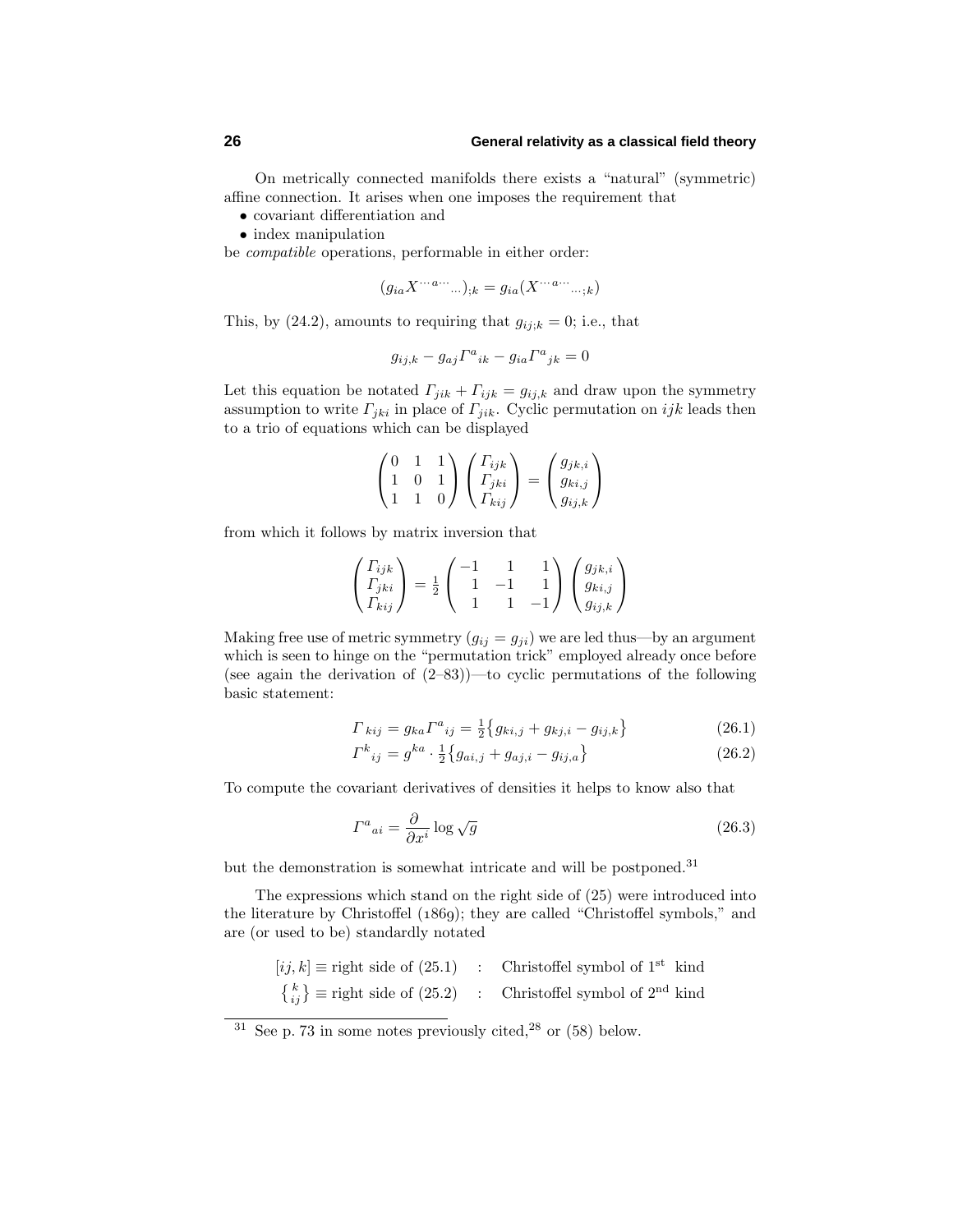The Christoffel symbol  $\{^k_{ij}\}$  is the symmetric affine connection—the "Christoffel connection"—most natural to metrically connected manifolds (Riemannian manifolds), and its valuation is, according to (26), latent in specification of the metric  $g_{ij}(x)$ . It sprang spontaneously to our attention already at (20), when we were looking to the description of Riemannian geodesics. We confront therefore the question: What has covariant differentiation to do with geodesic design?

**Parallel transport**. When asked to "differentiate a tensor"—let it, to render the discussion concrete, be a covariant vector—one's first instinct might be to write

$$
\frac{X_i(x + \delta x) - X_i(x)}{\delta x}
$$

Such a program is, however, foredoomed. For, while it makes transformational good sense to write  $Y_i(x) - X_i(x)$ , it is not permissible to add/subtract vectors which are *attached to distinct points on the manifold* (vectors which therefore live in distinct vector spaces, and transform a bit differently from one another).



FIGURE 4: The vector  $X_i(x)$  is attached to the manifold at P, and  $X_i(x + \delta x)$  at the neighboring point *Q*. The affine connection  $\int f(x)$  *defines the sense in which the grey vector*  $\mathfrak{X}_i(x + \delta x)$ is "parallel" to  $X_i(x)$ . The difference  $X_i(x + \delta x) - \mathfrak{X}_i(x + \delta x)$  is tensorially meaningful, and gives rise to the covariant derivative in the limit.

We need to identify at  $x + \delta x$  a "stand-in" for  $X_i(x)$ —a vector  $\mathcal{X}_i(x + \delta x)$ obtained by (in Weyl's phrase) the "parallel transport" of  $X_i(x)$  from  $x$  to  $x + \delta x$ . With the aid of such an object we would construct

$$
\frac{X_i(x + \delta x) - X_i(x + \delta x)}{\delta x}
$$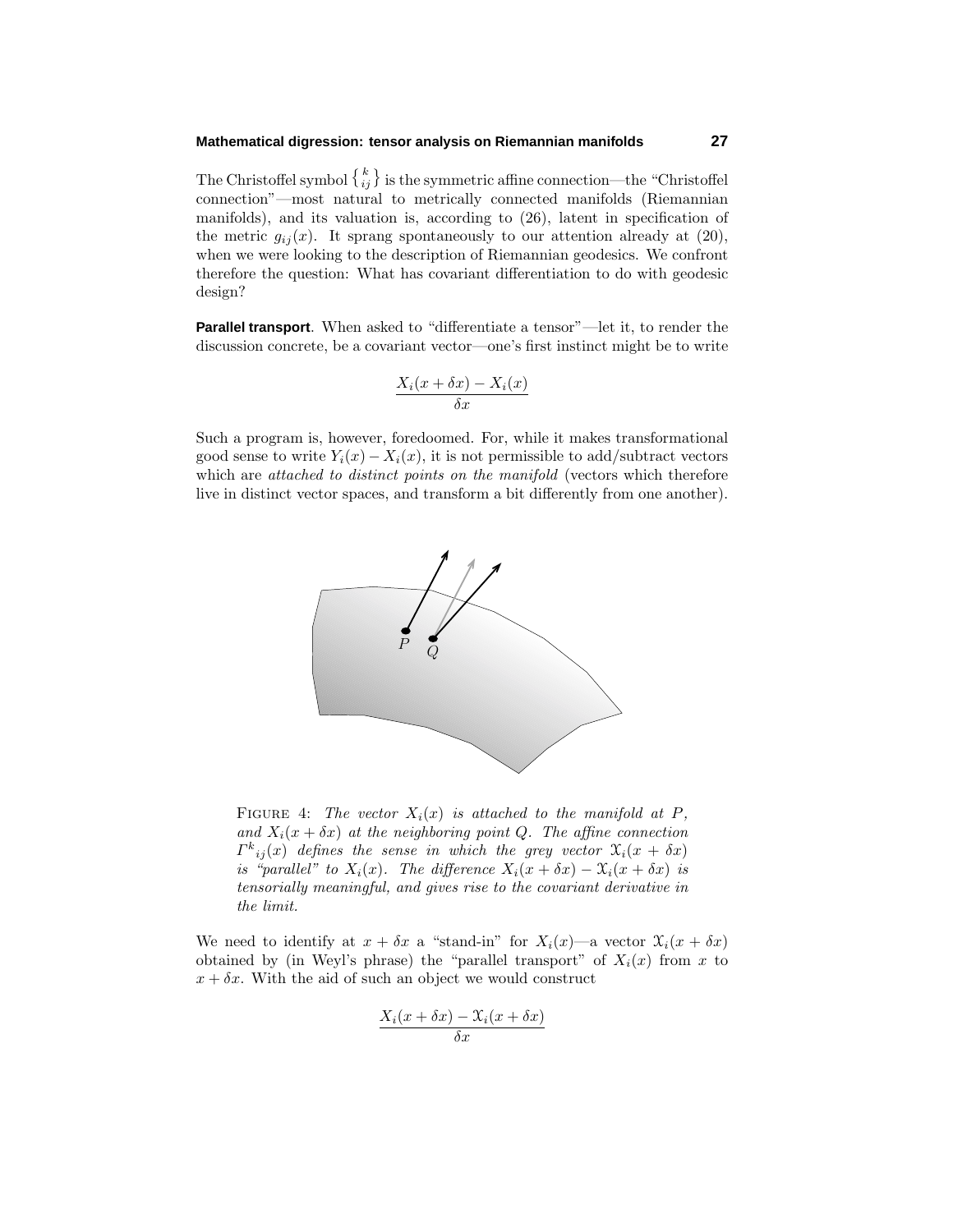which provides escape from our former transformational problem. Adopt this definition of the infinitesimial parallel transport process:

$$
\mathcal{X}_i(x + \delta x) \equiv X_i(x) + X_a(x) \Gamma^a{}_{ij}(x) \delta x^j \tag{27}
$$

We then have

$$
X_i(x + \delta x) - \mathcal{X}_i(x + \delta x) = \{X_i(x + \delta x) - X_i(x)\} - X_a(x)\Gamma^a{}_{ij}(x)\delta x^j
$$
  
= 
$$
\{X_{i,j}(x) - X_a(x)\Gamma^a{}_{ij}(x)\}\delta x^j
$$
  
= 
$$
X_{i,j}(x)\delta x^j
$$

which gives back  $(24.1)$  and permits reconstruction of all that has gone before.

The parallel transport concept permits formulation of a valuable metricindependent theory of geodesics, which I now sketch. Let  $C$  refer as before to an arbitrarily parameterized<sup>32</sup> curve  $x^{i}(t)$  which has been inscribed on M. Indexed objects  $v^i(t) \equiv \frac{d}{dt}x^i(t)$  are associated with the points of C, and are readily seen to transform as contravariant vectors (essentially because the differentials *dx<sup>i</sup>* do). It is natural to

call  $v^i(t)$  the vector "tangent" to  $\mathcal{C}$  at  $x^i(t)$ 

Introduce

$$
\mathcal{V}^{i}(t+\delta t) \equiv v^{i}(t) - v^{a}(t)\Gamma^{i}{}_{ab}(x(t))v^{b}(t)\delta t \tag{28}
$$

to describe the result of parallel transporting  $v^i(t)$  from  $x^i(t)$  to the neighboring point  $x^{i}(t) + v^{i}(t)\delta t$  and ask: How does  $\mathcal{V}^{i}(t + \delta t)$  compare to  $v^{i}(t + \delta t)$ ? If  $C$  is geodesic we expect those two to be parallel; i.e., we expect geodesics to be generated by parallel transportation of a tangent. One is tempted to look to the implications of  $\mathcal{V}^i(t + \delta t) = v^i(t + \delta t)$ —i.e., of

$$
\frac{d}{dt}v^i + \Gamma^i{}_{ab}v^a v^b = 0\tag{29}
$$

—but that equation is not stable with respect to parametric regraduation: an adjustment  $t \to \tau = \tau(t)$  would cause (29) to become (see again (20), and agree in the present instance to write  $w^i \equiv dx^i/d\tau = (d\tau/dt)^{-1} v^i = v^i/\tau$ 

$$
\frac{d}{d\tau}w^i + \Gamma^i{}_{ab}\,w^a w^b = w^i\,\frac{d}{d\tau}\log\frac{dt}{d\tau} = -w^i\,\ddot{\tau}/\dot{\tau}^2
$$

which is structurally distinct from  $(29)$ . Evidently the most we can require is that  $\mathcal{V}^i(t + \delta t) \sim v^i(t + \delta t)$ ; i.e., that there exists a  $\varphi(t)$  such that

$$
v^{i}(t) - v^{a}(t)\Gamma^{i}{}_{ab}(x(t))v^{b}(t)\delta t = [1 - \varphi(t)\delta t] \cdot v^{i}(t + \delta t)
$$

Then in place of (29) we have

$$
\frac{d}{dt}v^i + \Gamma^i{}_{ab}v^a v^b = v^i \cdot \varphi \tag{30.1}
$$

which upon reparameterization  $t \to \sigma = \sigma(t)$  becomes (write  $u^i \equiv \frac{d}{d\sigma}x^i = v^i/\dot{\sigma}$ )

$$
\frac{d}{d\sigma}u^i + \Gamma^i{}_{ab}u^a u^b = u^i \cdot (\dot{\sigma}\phi - \ddot{\sigma})/\dot{\sigma}^2 \tag{30.2}
$$

<sup>32</sup> "Arc-length parameterization" is, in the absence of a metric, not an option.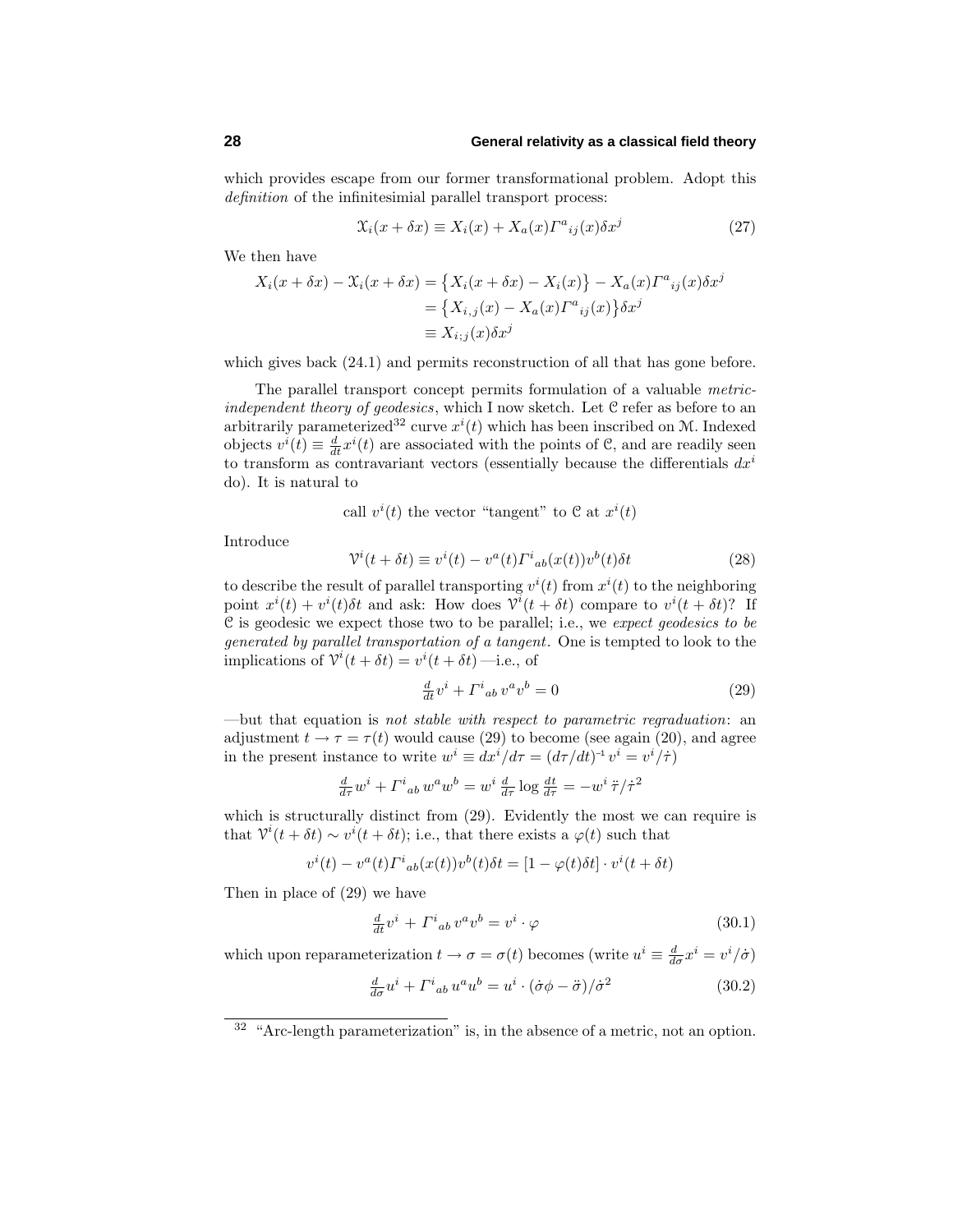where  $\phi(\sigma(t)) \equiv \varphi(t)$ . Notice that if we are given any instance of (30.1) then we have only to take  $\sigma(t)$  to be any solution of  $\dot{\sigma}\varphi - \ddot{\sigma} = 0^{33}$  to bring (30.2) to the form

$$
\frac{d}{d\sigma}u^i + \Gamma^i{}_{ab}u^a u^b = 0\tag{30.3}
$$

so even in the absence of  $g_{ij}(x)$  a "natural parameterization" is available, and when it is employed the geodesic condition  $(30.1)$  reads  $(30.3)$ , which *does* possess the design which at (29) was originally conjectured.<sup>34</sup>

On *metrically* connected manifolds the specialization  $\Gamma^i_{ab} \mapsto {\begin{Bmatrix} i \\ ab \end{Bmatrix}}$  becomes natural. It becomes natural, moreover, to adopt *s*-parameterization, and from  $(ds)^2 = g_{ab} dx^a dx^b$  we conclude that

the tangent vector 
$$
u^i(s) \equiv \frac{d}{ds}x^i(s)
$$
 is a *unit* vector:  $g_{ab}u^a u^b = 1$ 

Equation  $(30.3)$  gives back  $(20.2)$ , but with this added information: The unit tangents to a Riemannian geodesic are parallel transports of one another . The question which motivated this discussion—What has covariant differentiation to do with geodesic design?—has now an answer. But the concept of parallel tranport (introduced by Levi-Civita in 1917—too late to do Einstein any immediate good, but immediately put to general relativistic work by Weyl) has yet other things to teach us.

<sup>33</sup> The solution resulting from initial conditions  $\sigma(0) = 0$ ,  $\dot{\sigma}(0) = 1$  can be described

$$
\sigma(t) = \int_0^t \exp\left\{ \int_0^{t'} \varphi(t'') dt'' \right\} dt' = t + \frac{1}{2} \varphi(0) t^2 + \cdots
$$

<sup>34</sup> Given a tensor field  $X^i(x)$ , and a curve C inscribed by  $x^i(t)$  on an affinely connected manifold M, the "absolute derivative"

$$
\tfrac{\delta}{\delta t} X^i \equiv \tfrac{d}{dt} X^i + \varGamma^i{}_{ab} \, X^a v^b
$$

(here  $v^i \equiv dx^i/dt$  and  $\frac{d}{dt}X^i = X^i{}_{,a}v^a$ ) describes the rate at which  $X^i$  is seen to change as one progresses  $t \to t + \delta t$  along the curve. It is easy to show that *δX<sup>i</sup> /δt* responds

- tensorially to recoordinatization  $x \rightarrow y$ , and
- by the chain rule  $\frac{\delta}{\delta \tau} = \frac{dt}{d\tau} \frac{\delta}{\delta t}$  to reparameterization  $t \to \tau$ .

so statements of the form  $\frac{\delta}{\delta t}X^i = 0$  are transformationally stable. Why, therefore, was (29), not stable? Because  $X^i \mapsto v^i$  introduces an object which carries its own parameter-dependence. See "Non-Riemannian Spaces," the final chapter in J. L. Synge & A. Schild's *Tensor Calculus* (1952), for a detailed account of the absolute derivative and its applications. It was, by the way, from this text that I myself learned tensor calculus while an undergraduate, and in my view it remains the text best calculated to serve the needs of young physicists.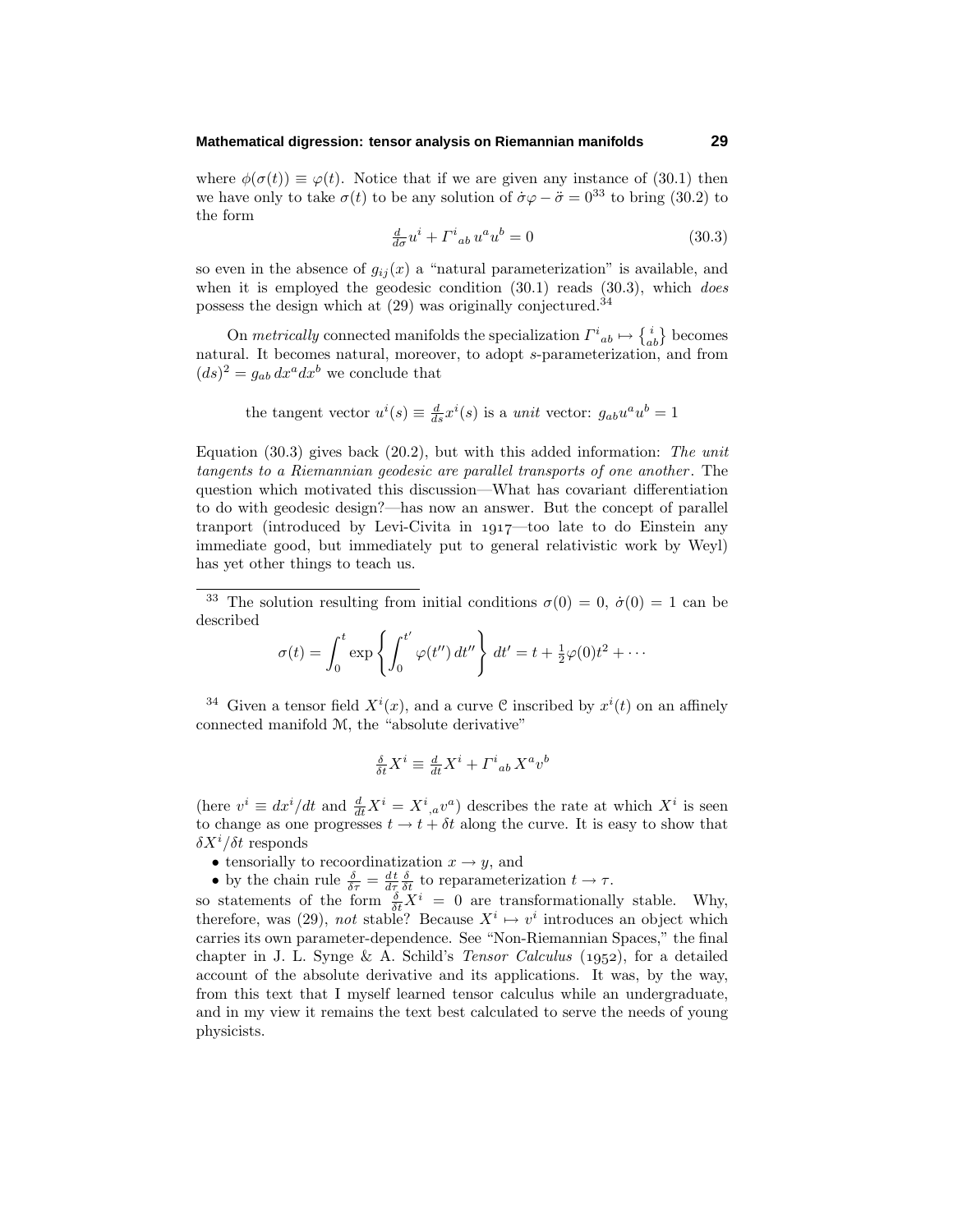**Curvature**. Inscribe a closed curve C on the Euclidean plane. Parallel transport of a vector  $\boldsymbol{X}$  around  $\mathcal C$  (taken in Figure 5 to be a triangle) returns  $\boldsymbol{X}$  to its



FIGURE 5: Parallel transport of a vector along a closed path (here taken to be triangular) inscribed on the Euclidean plane. The vector returns home unchanged by its adventure.

initial value. That this is, in general, not the case if  $C$  has been inscribed on a *curved* surface  $\Sigma^2 \in E^3$  is illustrated in Figure 6. In that figure the apex of the spherical triangle sits at the pole  $(\theta = 0)$  and the equatorial base points differ in longitude by  $\varphi = \phi_2 - \phi_1$ ; *X*, upon return to its point of departure (where  $\theta = \frac{\pi}{2}, \phi = \phi_1$ , has been rotated  $\circlearrowleft$  through angle  $\varphi$ . Spherical trigonometry supplies the information that

(sum of interior angles) –  $\pi \equiv$  "spherical excess" = area/ $R^2$  (31)

which acquires interest from the observation that

"spherical excess" =  $\varphi$  = angle through which **X** is rotated

This result—though special to the case illustrated—has a "generalizable look about it" *...* and indeed: the "Gauss-Bonnet theorem" (which I will discuss in a moment: see Figure 6) asserts that

$$
2\pi - (\text{sum of exterior angles}) - \int_{\mathcal{C}} \kappa_g \, ds = \iint_{\mathcal{D}} K \, dS \tag{32}
$$

which in the case illustrated—where

•  $\kappa_q = 0$  because  $\mathcal D$  is bounded by geodesics;

•  $K = 1/R^2$  everywhere because the surface is spherical —gives back (31).

The meanings of the terms which enter into statement of the Gauss-Bonnet theorem are evident with one exception; I refer to the "geodesic curvature," the meaning of which is explained in the caption to Figure 8.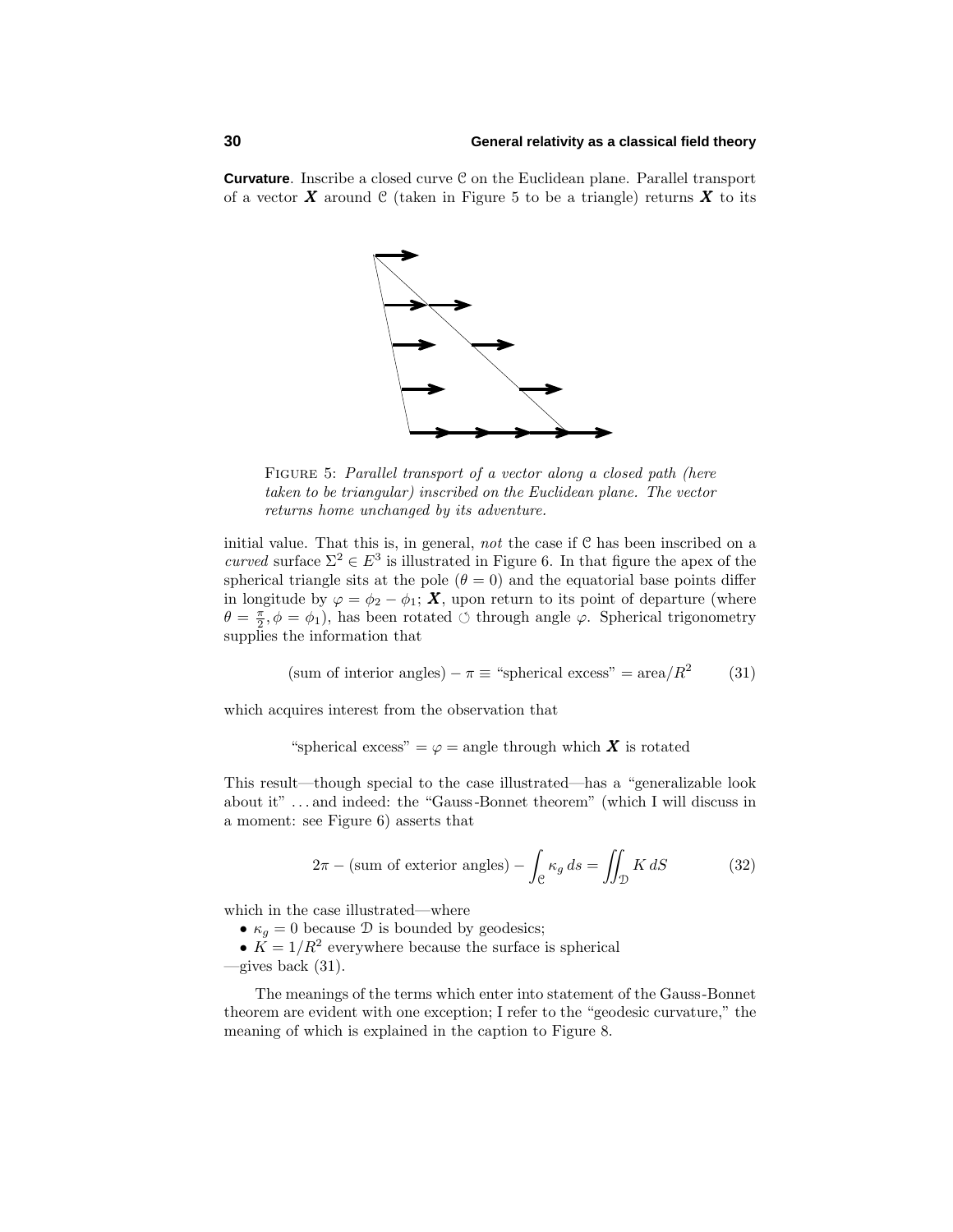

FIGURE 6: Parallel transport of a vector along a triangular path inscribed on a sphere of radius *R*. The base points sit on the equator, the apex is at the pole, the sides are geodesic, and the circulation  $sense \circledcirc has been counterclockwise.$ 



FIGURE 7: The shaded region  $D$  is bounded by a closed contour C which has been inscribed on a Gaussian surface  $\Sigma^2 \in E^3$ . The Gauss -Bonnet theorem (32) refers to situations in which the number of vertices is arbitrary, the bounding arcs need not be geodesic, and the Gaussian curvature *K* may vary from point to point within D.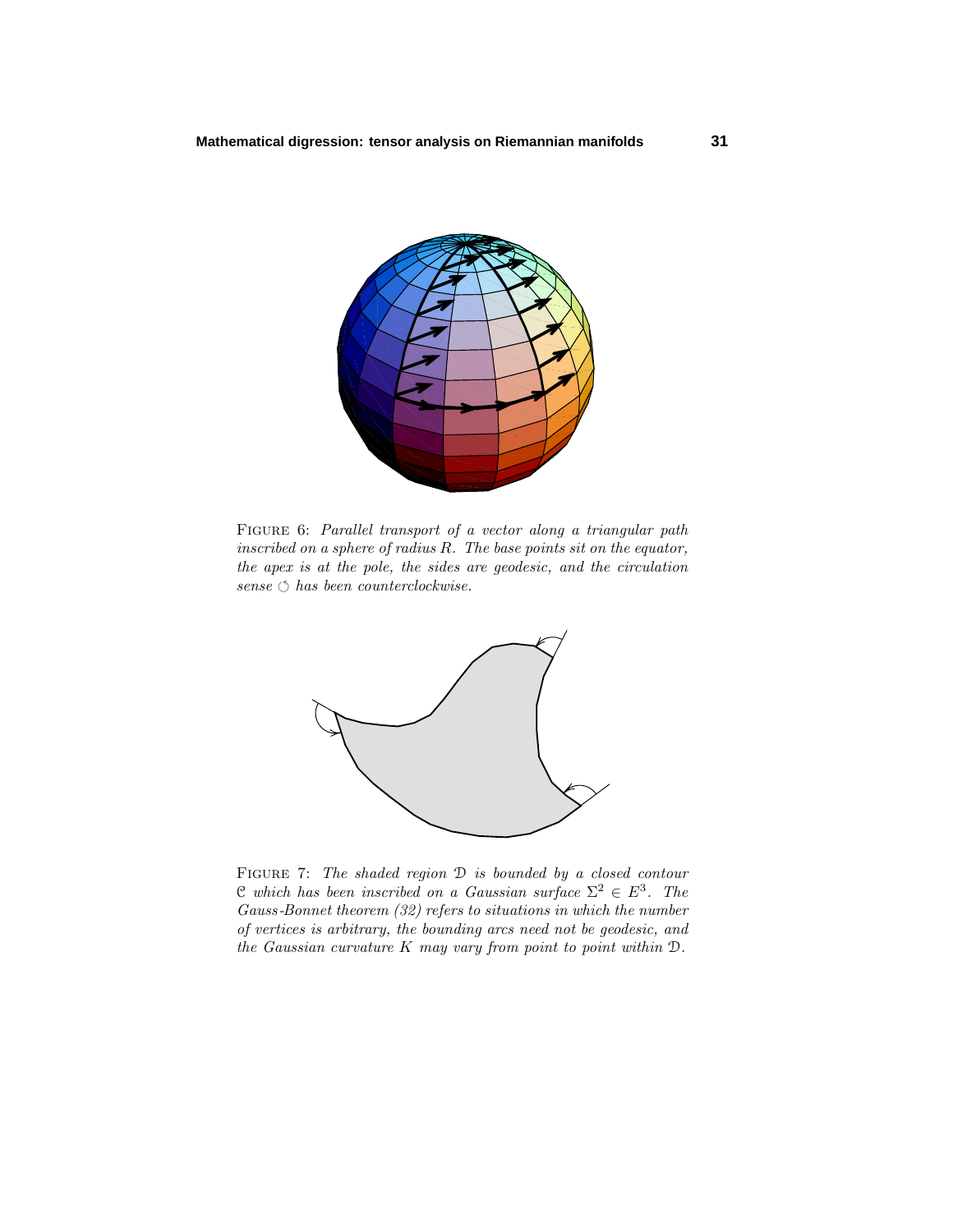

FIGURE 8: The shaded cap  $\mathcal{D}$ , bounded by a circle of constant  $\theta$ , has area  $2\pi R^2(1-\cos\theta)$ , and its boundary C presents no vertices. The Gauss -Bonnet theorem (32) therefore asserts that

$$
2\pi - \int_{\mathcal{C}} \kappa_g \, ds = 2\pi (1 - \cos \theta) \tag{i}
$$

The curvature  $\kappa$  of the boundary  $\mathcal{C}-$ thought of as a space curve arises from

$$
\frac{d}{ds}\pmb{x}(s) = \pmb{T}(s) \quad and \quad \frac{d}{ds}\pmb{T}(s) = \kappa(s)\pmb{n}(s)
$$

(here **T** is the unit tangent to  $C$  at  $\mathbf{x}(s)$ , and **n** is the unit normal in the plane of  $\mathcal{C}$ ), and in the present instance has constant value

$$
\kappa = 1/(radius of curvature) = 1/(R \sin \theta)
$$

The "geodesic curvature"  $\kappa_g$  refers to the length of the projection of  $\kappa \mathbf{n}$  onto the tangent plane, and is in the present instance given by

$$
\kappa_g = \cos\theta / (R\sin\theta)
$$

Therefore

$$
\int_{\mathcal{C}} \kappa_g \, ds = \kappa_g \cdot 2\pi R \sin \theta = 2\pi \cos \theta
$$

 $\rightarrow$  *in precise agreement with* (*i*).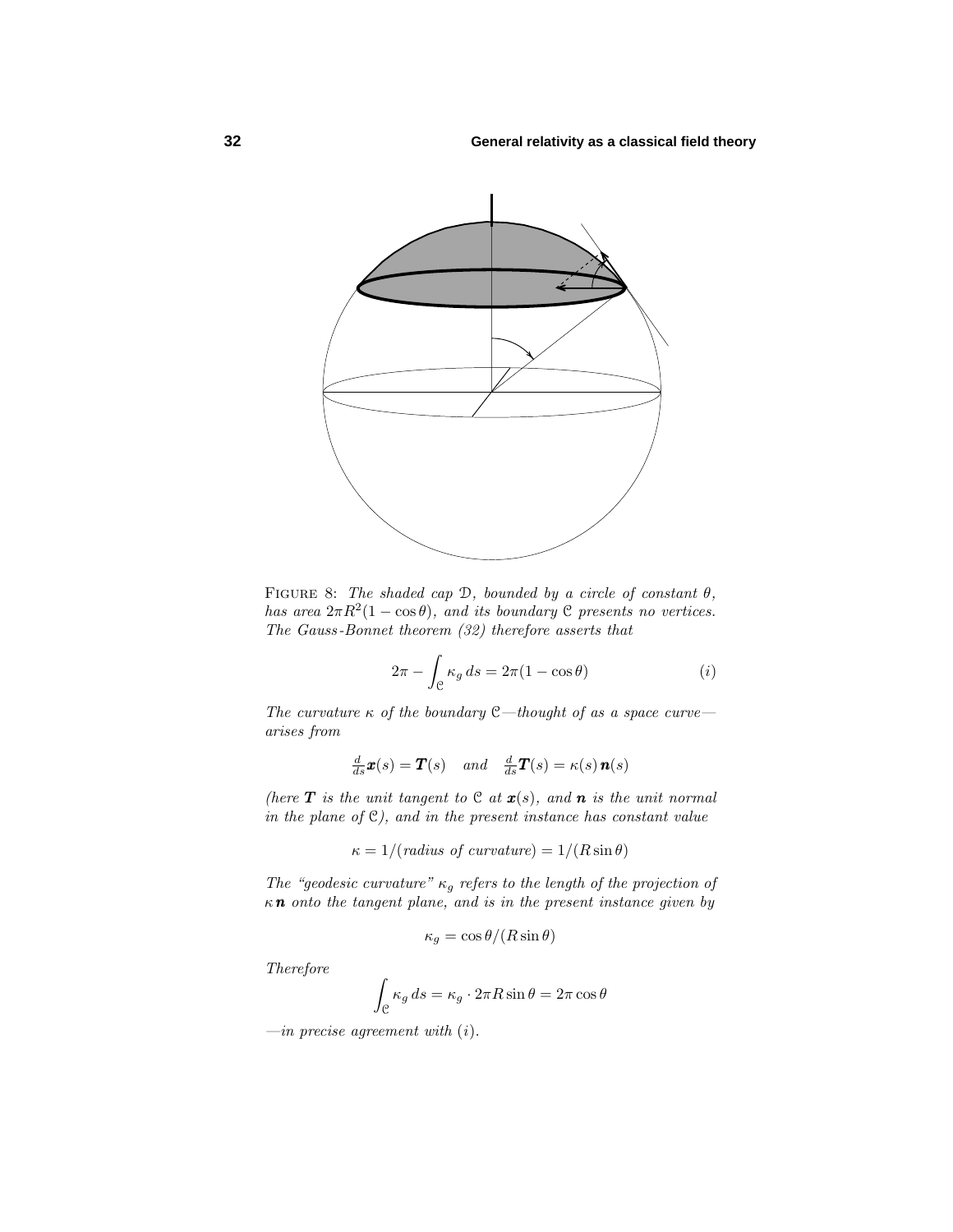Generally, C is locally geodesic if *n* stands normal to the local tangent plane; it follows that

$$
\kappa_g = 0
$$
 everywhere on a geodesic

(whence the name), and that the geodesics inscribed on a Gaussian surface  $\Sigma^2$ are "as uncurved as possible." The Gauss-Bonnet theorem (32), insofar as it entails

- exploration of the boundary  $\mathcal{C} = \partial \mathcal{D}$  on the left
- exploration of the interior of  $\mathcal D$  on the right,

bears a family resemblance to Stokes' theorem.<sup>35</sup> One expects it to be the case—as, indeed, it is—that  $\kappa_g$  can be described by operations intrinsic to the Gaussian surface.<sup>36</sup>

The circumstance discussed above—and illustrated in Figure 6 as it pertains to one particular Gaussian surface—was recognized by Riemann to pertain in metrically connected spaces of any dimension, and in fact it presumes only the affine connection needed to lend meaning to "parallel transport." The



Figure 9: The result of parallel transport from *P* to *Q* in on affinely connected manifold is typically path-dependent, and that fact can be taken to be the defining symptom of "curvature."

basic phenomenon is illustrated in the preceding figure, and can be approached analytically in several ways. One might, for example, develop a formal description of the  $X^i_Q$  which results from parallel transport of  $X^i_P$  along  $\mathcal{C}$ , and then examine the  $\delta X_Q^i$  which results from variation of the path.<sup>37</sup> It is far easier and more efficient, however, to look to the  $\delta X^i$  which results from comparison of a pair of differential paths (Figure 10); one's interest is then

 $35$  The point is developed on pp. 45–48 of "Ellipsometry" (1999). The motivation there comes not from general relativity but from optics.

 $36$  For indication of how this can be accomplished, see the *Encyclopedic* Dictionary of Mathematics  $(1993)$ , p. 1731.

 $37$  This is the program pursued on pp. 134–137 in notes previously cited.<sup>28</sup>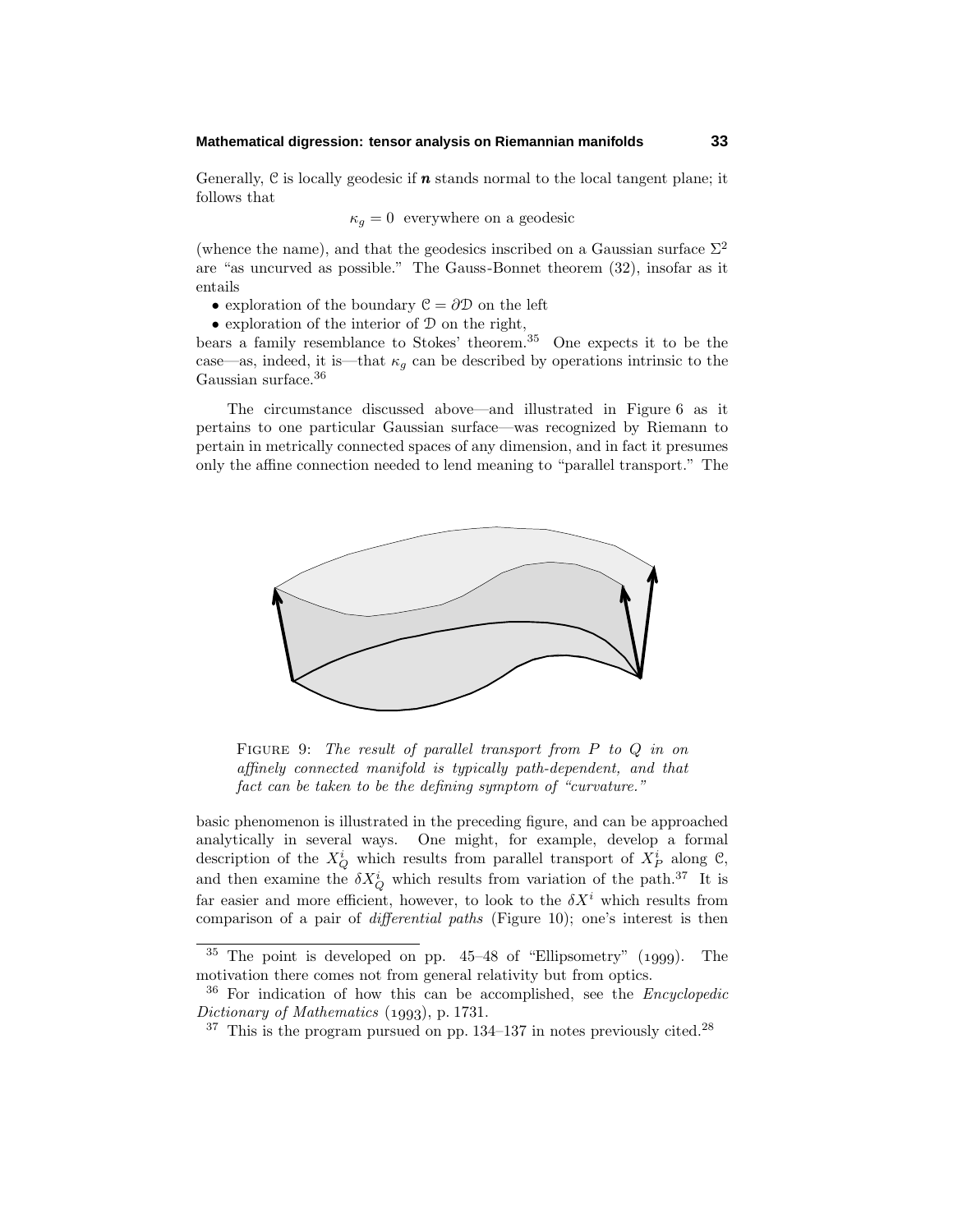

Figure 10: Alternative paths {*δu* then *δv*} and {*δv* then *δu*} linking point *P* to a neighboring point in M.

directed to the expression

$$
\delta X^{i} = \left\{ \frac{\delta}{\delta v} \frac{\delta}{\delta u} - \frac{\delta}{\delta u} \frac{\delta}{\delta v} \right\} X^{i} \delta u \delta v
$$

$$
= \left\{ X^{i}{}_{;jk} - X^{i}{}_{;kj} \right\} \frac{\partial x^{j}}{\partial u} \frac{\partial x^{k}}{\partial v} \delta u \delta v
$$

and thus by simple calculations to the statements

$$
\left\{X^{i}_{\;;jk} - X^{i}_{\;;kj}\right\} = (X^{i}_{\;;j} + X^{a} \Gamma^{i}_{\;aj})_{,k} + (X^{b}_{\;;j} + X^{a} \Gamma^{b}_{\;aj}) \Gamma^{i}_{\;bk}
$$
\n
$$
- \text{ditto with } j \text{ and } k \text{ interchanged}
$$
\n
$$
= X^{a}_{\;;k} \Gamma^{i}_{\;aj} + X^{b}_{\;;j} \Gamma^{i}_{\;bk} + X^{a} (\Gamma^{i}_{\;aj,k} + \Gamma^{b}_{\;aj} \Gamma^{i}_{\;bk})
$$
\n
$$
- \text{ditto with } j \text{ and } k \text{ interchanged}
$$
\n
$$
= -X^{a} \Gamma^{i}_{\;ajk} \tag{33.1}
$$
\n
$$
\Gamma^{i}_{\;ajk} \equiv \Gamma^{i}_{\;ak,j} - \Gamma^{i}_{\;aj,k} + \Gamma^{b}_{\;ak} \Gamma^{i}_{\;bj} - \Gamma^{b}_{\;aj} \Gamma^{i}_{\;bk} \tag{33.2}
$$

In the matrix notation  $\mathbf{F}_i \equiv ||\mathbf{F}^a{}_{bi}||$  the definition (33) becomes

$$
\mathbb{R}_{jk} = \partial_j \mathbf{F}_k - \partial_k \mathbf{F}_j + \mathbf{F}_j \mathbf{F}_k - \mathbf{F}_k \mathbf{F}_j \tag{35}
$$

It is an implication of the design of  $(33)$  that  $R^i_{\ ajk}$  transforms tensorially (as a mixed fourth-rank tensor of zero weight), even though it has been assembled from objects which do not transform tensorially. On metrically connected manifolds it becomes natural in place of (34) to write

$$
R^i{}_{ajk} = \frac{\partial}{\partial x^j} \left\{ \begin{array}{c} i \\ ak \end{array} \right\} - \frac{\partial}{\partial x^k} \left\{ \begin{array}{c} i \\ aj \end{array} \right\} + \left\{ \begin{array}{c} i \\ bj \end{array} \right\} \left\{ \begin{array}{c} b \\ ak \end{array} \right\} - \left\{ \begin{array}{c} i \\ bk \end{array} \right\} \left\{ \begin{array}{c} b \\ aj \end{array} \right\} \tag{36}
$$

This is the Riemann curvature tensor, which Riemann allegedly obtained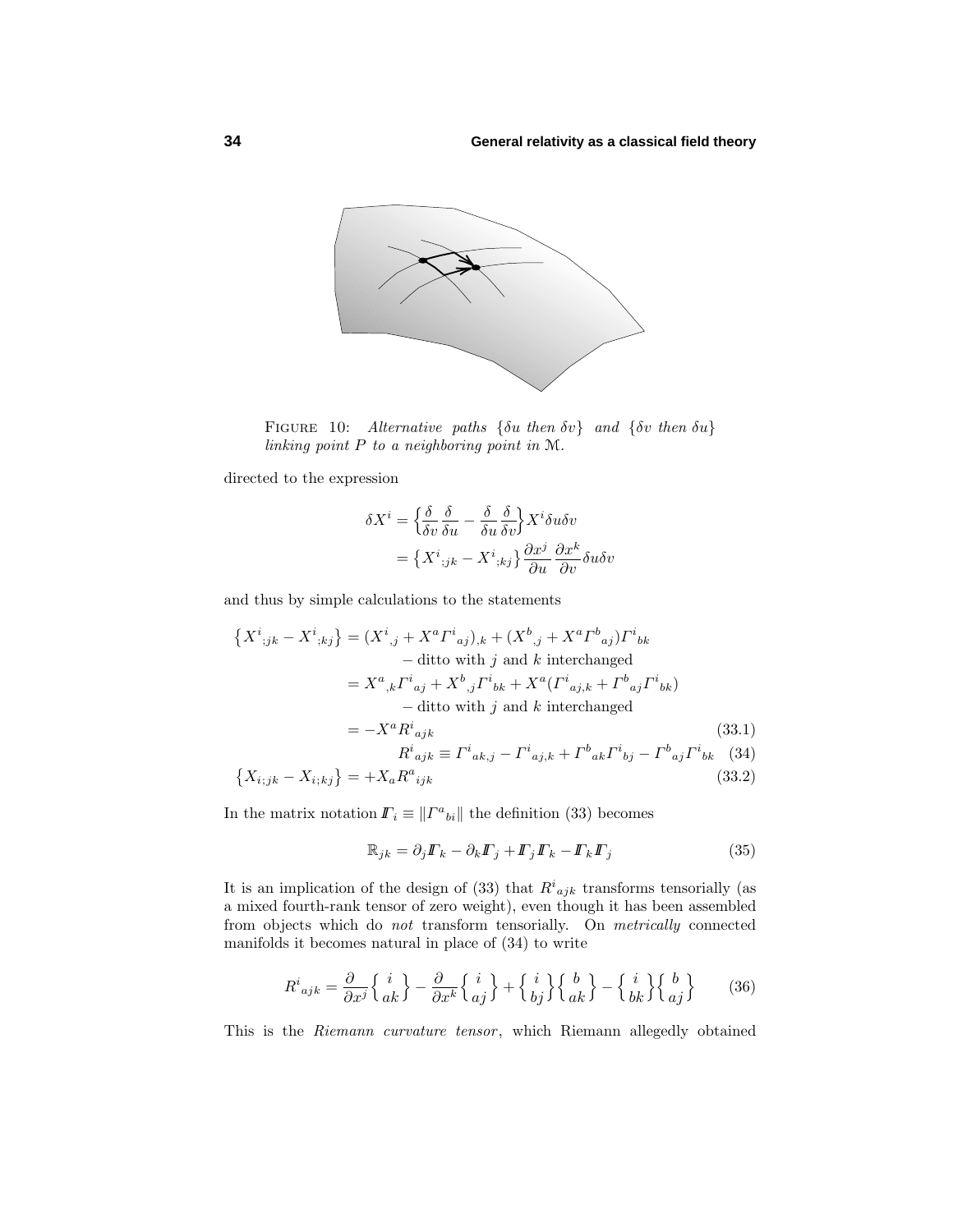without benefit either of a theory of connections or of a tensor calculus.<sup>38</sup> The right side of (34) describes its (metric-independent) affine generalization.

From (34) it follows readily that

$$
R^i_{\ ajk} = -R^i_{\ akj} \quad : \quad \text{antisymmetry in last subscripts} \tag{37.1}
$$

$$
R^{i}{}_{ajk} + R^{i}{}_{jka} + R^{i}{}_{kaj} = 0 \t : \t cyclic symmetry \t(37.2)
$$

On metrically connected manifolds we can use  $g_{ij}$  to construct

$$
R_{iajk} \equiv g_{ib} R^b{}_{ajk} \tag{38}
$$

which is found to possess, in addition to those symmetry properties, also two others:

$$
R_{iajk} = -R_{aijk} : \text{antisymmetry in first subscripts} \tag{37.3}
$$

$$
R_{iajk} = +R_{jkia} : symmetry in first/last pair-interchange (37.4)
$$

Careful counting,  $39$  based upon those overlapping statements, shows that in the *N*-dimensional case  $R_{iajk}$  possesses a total of  $\# \equiv \frac{1}{12}N^2(N^2-1)$  independent components; as N ranges on  $\{2, 3, 4, 5, ...\}$  # ranges on  $\{1, 6, 20, 50, ...\}$ .

Direct computation establishes also that the Riemann tensor satisfies also a population of first derivative conditions which can be written

$$
\mathbb{R}_{ij;k} + \mathbb{R}_{jk;i} + \mathbb{R}_{ki;j} = \mathbb{O}
$$
\n(39)

and are called Bianchi identities.

It was remarked in connection with (22) that the replacement

$$
\partial_j X_i \to \mathcal{D}_j X_i \equiv \partial_j X_i - X_a \Gamma^a{}_{ij}
$$

"has much in common with the spirit of gauge field theory." I had then in mind the minimal coupling adjustment  $\partial_{\mu}\psi \to \mathcal{D}_{\mu}\psi \equiv \partial_{\mu}\psi - ig\psi A_{\mu}$  which is basic to the latter theory. The parallel became more striking when it developed (compare (23) with (3–8)) that both the connection  $\Gamma^a{}_{ij}$  and the gauge field  $A_{\mu}$  had to *transform by acquisition of an additive term* if they were to perform their respective "compensator" roles. I draw attention now to the striking fact that (35) had a precise precursor in the equation

$$
\boldsymbol{F}_{\mu\nu} \equiv (\partial_{\mu}\boldsymbol{A}_{\nu} - \partial_{\nu}\boldsymbol{A}_{\mu}) - ig(\boldsymbol{A}_{\mu}\boldsymbol{A}_{\nu} - \boldsymbol{A}_{\nu}\boldsymbol{A}_{\mu})
$$

<sup>38</sup> I say "allegedly" because I can find no hint of any such thing in Riemann's collected works! Eddington—I suspect with good historical cause—refers in his Mathematical Theory of Relativity  $(1923)$  always to the "Riemann-Christoffel tensor."

 $39$  See p. 86 in Synge & Schild.<sup>34</sup>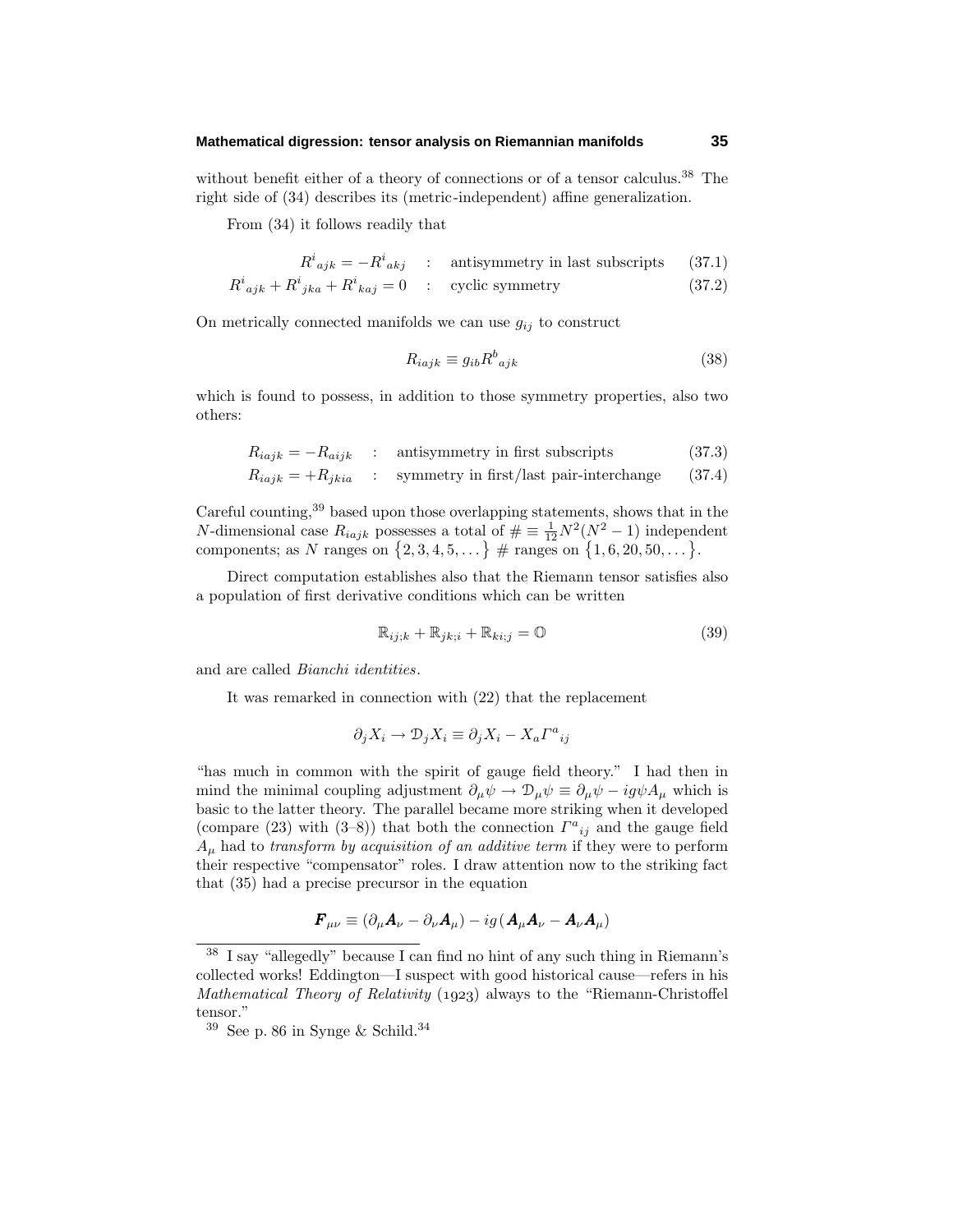which at (3–101) served to define the non-Abelian analog of the electromagnetic field tensor. And the Bianchi identities  $(39)$  were anticipated at  $(1-126)$ . Authors—writing in the presumption that their readers possess some familiarity with general relativity—most typically point to those formal parallels in an effort to make gauge field theory seem less alien.<sup>40</sup> My own intent has been the reverse. But pretty clearly, there must exist some sufficiently elevated viewpoint from which, in sufficiently fuzzy focus, gauge field theory and Riemannian geometry (if not general relativity itself) appear to be "the same thing."

Continuing in the presumption that  $M$  is metrically connected (i.e., that we are doing Riemannian geometry, and excluding from consideration the more relaxed structures contemplated by Weyl and others<sup>34</sup>), we observe that

$$
g^{ab}R_{abij} = g^{ab}R_{ijab} = 0
$$

and

$$
g^{ab}R_{aijb} = -g^{ab}R_{aibj} = -g^{ab}R_{iajb} = g^{ab}R_{iabj}
$$

are consequences of (37); there is, in other words, only one way (up to a sign) to contract the metric into the curvature tensor. The Ricci tensor is defined<sup>41</sup>

$$
R_{ij} \equiv g^{ab} R_{aijb} = R^a{}_{ija} \tag{40}
$$

and is, by (37), symmetric. More obviously, there is only one way to contract the metric into the Ricci tensor; it yields the curvature invariant:

$$
R \equiv g^{ij} R_{ij} = R^i{}_i \tag{41}
$$

The Bianchi identities (39), with input from (37), can be written

$$
R_{abij;k} - R_{bajk;i} - R_{abik;j} = 0
$$
\n(42.1)

and, when contracted into  $g^{ai}g^{bj}$ , give  $R_{jk} - 2R^i{}_{k;i} = 0$  which can be expressed

$$
(R^i{}_k - \frac{1}{2}R\delta^i{}_k)_{;i} = 0\tag{42.2}
$$

The preceding equations, known as the "contracted Bianchi identities," can be read as an assertion that the (covariant) divergence of the Einstein tensor

$$
G_{ij} \equiv R_{ij} - \frac{1}{2} R g_{ij} \quad : \quad G_{ij} = G_{ji} \tag{43}
$$

<sup>&</sup>lt;sup>40</sup> See, for example, p. 638 in M. Kaku, *Quantum Field Theory* (1993), or §15.1 "The geometry of gauge invariance" in M. E. Peskin & D. V. Schroeder, An Introduction to Quantum Field Theory  $(1995)$ .

<sup>41</sup> Careful! I have followed the conventions of Synge & Schild, but many modern authors write  $R^i_{\ ajk}$  where I have written  $R^i_{\ akj}$ ; i.e., they work with the negative of my Riemann tensor. But where I write  $R_{ij} \equiv R^a{}_{ij}$  they write  $R_{ij} \equiv R^a{}_{iaj}$ , so we are in agreement on the definition of the Ricci tensor, and of *R*.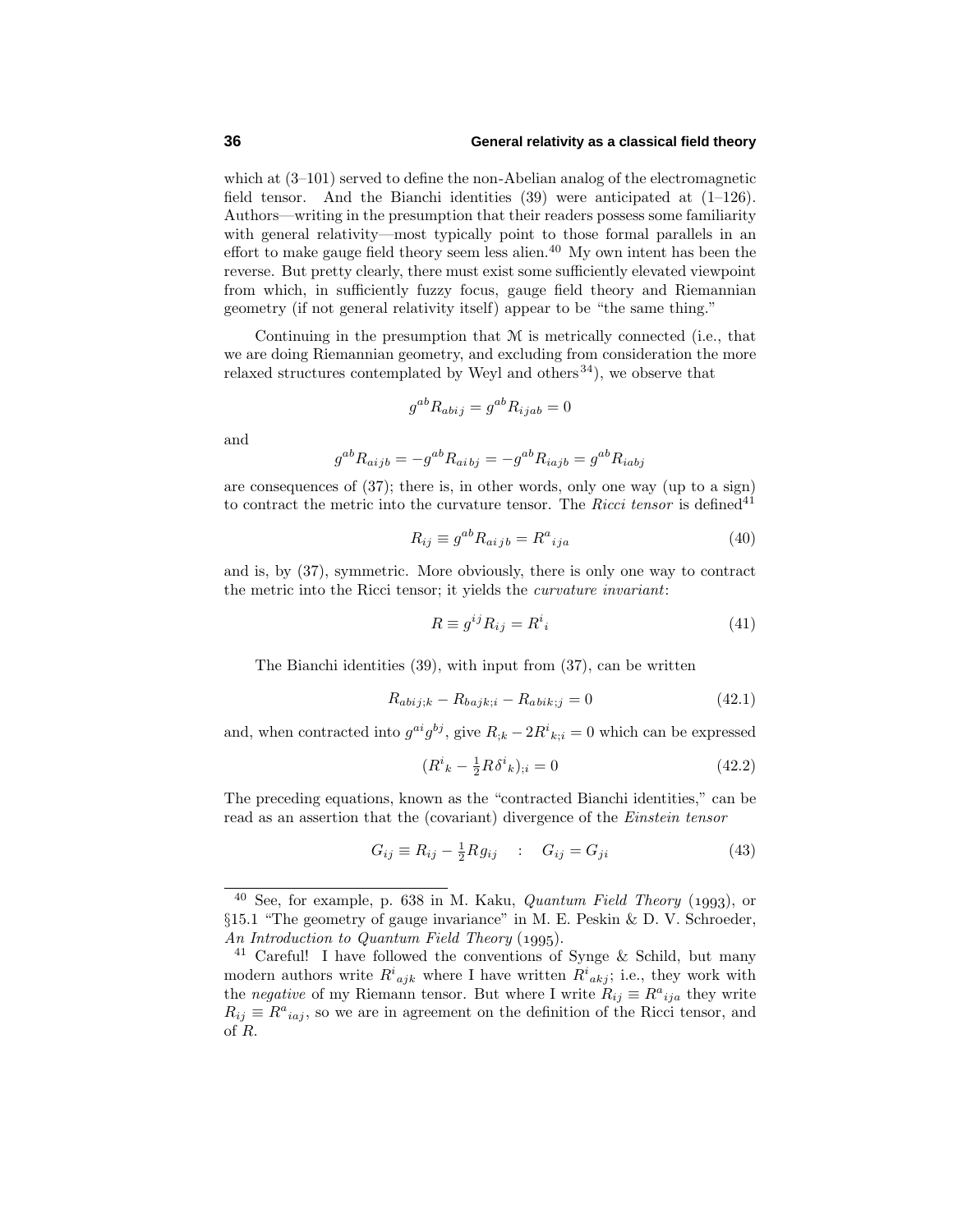vanishes:  $G^{ij}$ <sub>i</sub> = 0. The contracted identities (42.2) were first noted by Aurel Voss in 1880, rediscovered by Ricci in 1889 and rediscovered again by Luigi Bianchi in 1902, the argument in each instance being heavily computational; the observation that  $(42.2)$  follows quickly from "the" Bianchi identities  $(42.1)$ was not made until 1922. The geometrical statements  $(42.2)$  strike the eye of a physicist as a quartet of conservation laws, and it is as such that they have come to play an important role in gravitational theory. But they remained unknown to Einstein and Hilbert (and to most other experts, except for Weyl) during the years when they were most needed.<sup>42</sup>

But what have the Riemann curvature tensor and its relatives got to do with "curvature" in any familiar geometrical sense? To start with the almost obvious: If there exists some coordinate system *x* with respect to which the components of  $g_{ij}$  all become constant, then (see again the definitions (26) of the Christoffel symbols) the  $\{i_k\}$  all vanish in those coordinates, and so also therefore (see again the definition (36)) do the components  $R^a{}_{ijk}$  of the curvature tensor. Coordinate adjustment  $x \to y$  will, in general, cause the metric to no longer be constant, and the Christoffel symbols to no longer vanish, but because  $R^a{}_{ijk}$  transforms as a tensor it will vanish in all coordinate systems. It turns out that the converse is also true:

> $R^a{}_{ijk} = 0$  if and only if there exists a coordinate system in which the metric  $g_{ij}$  becomes constant

In such a coordinate system  $g_{ij}$  can, by rotation, be diagonalized, and by dilation one can arrange to have only  $\pm 1$ 's appear on the principal diagonal. If all signs are positive, then one has, in effect, "Cartesian coordinatized Euclidean *N*-space," and in all cases it becomes sensible to interpret  $R^a{}_{ijk} = 0$  as a "flatness condition." Which is to interpret  $R^a{}_{ijk} \neq 0$  as the condition that the Riemannian manifold M be "not flat, or curved." To test the plausibility of the interpretation we must look to circumstances in which we have some prior conception of curvature. Though we might look to "spheres in  $N$ -space,"<sup>43</sup> concerning which we have some sense of what the constant curvature should be, it makes more sense (and is easier) to look to the case  $N=2$ , where our intuitions are vivid, and where additionally we have Gauss' analytical accomplishments to guide us.

In the case  $N = 2$  the Riemann tensor has only one independent element;

$$
R_{abij} = \begin{cases} \pm R_{1212} \\ \text{else } 0 \end{cases}
$$
 on 2-dimensional manifolds

Look to the case  $(ds)^2 = r^2(d\theta)^2 + (r\sin\theta)^2(d\phi)^2$ , which we saw at (14) refers to the spherical coordinatization of a globe of radius *r* (Figure 3). In MTW (at p. 340 in Chapter 14: "Calculation of Curvature") we are walked through

<sup>42</sup> See §15c in Pais for further historical commentary.

<sup>&</sup>lt;sup>43</sup> See  $\S 4$  in "Algebraic theory of spherical harmonics" (1996) for indication of how this might be done.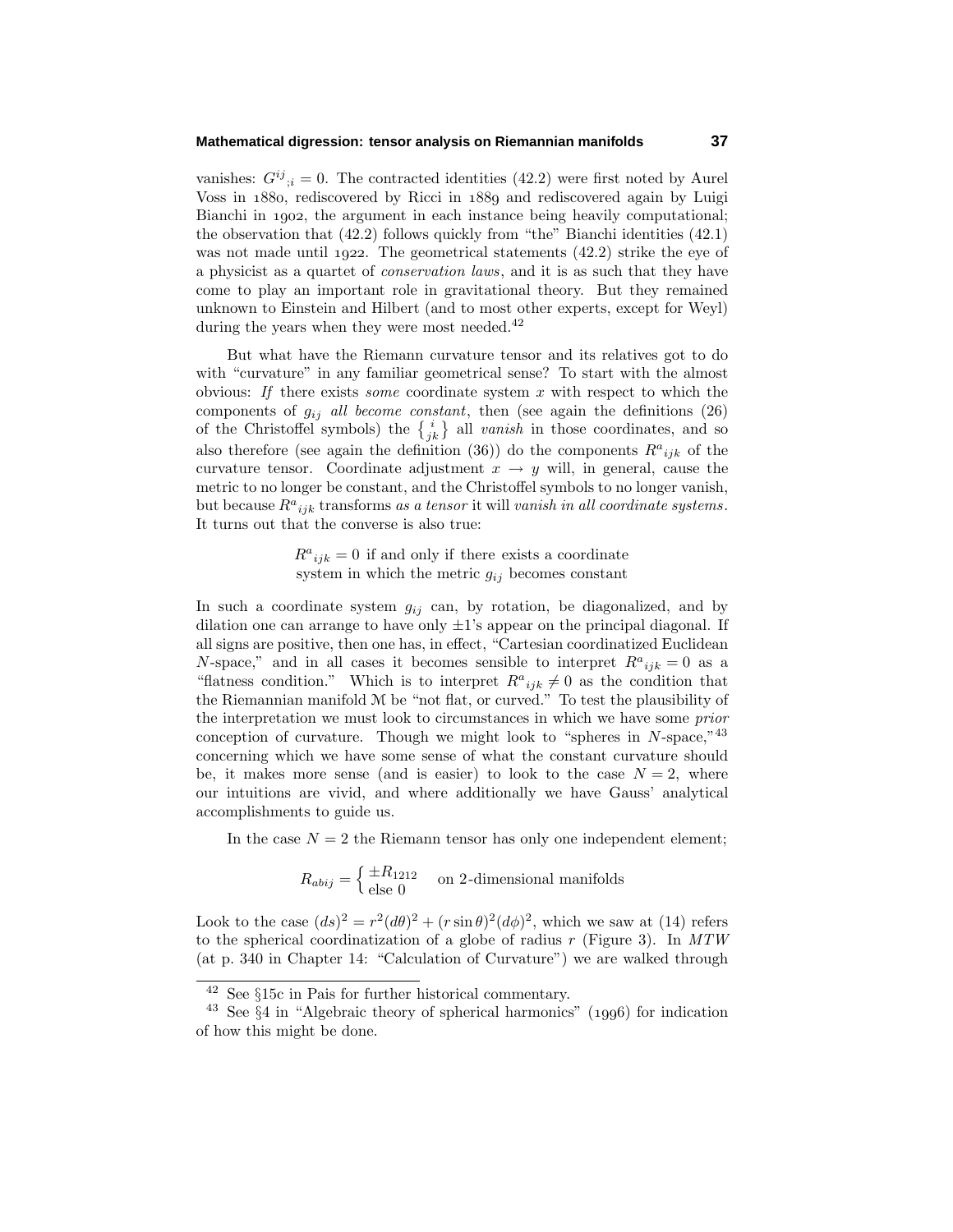the demonstration that

- $\Gamma^{\theta}{}_{\phi\phi} = -\sin\theta\cos\theta$ ;  $\Gamma^{\phi}{}_{\phi\theta} = \Gamma^{\phi}{}_{\theta\phi} = \cot\theta$ ; other *Γ*'s vanish;
- $R_{\theta \phi \theta \phi} = r^2 \sin^2 \theta$ , with other elements determined by symmetries;
- $\bullet$   $R^{\theta}{}_{\theta} = R^{\phi}{}_{\phi} = 1/r^2; R^{\theta}{}_{\phi} = R^{\phi}{}_{\theta} = 0;$
- $R = 2/r^2$

So at least in this hallowed case the curvature tensor speaks (through the curvature scalar  $R$ ) directly to what we are prepared to call the "curvature" of the sphere." More generally,  $44$  the Gaussian curvature can be described

> $K = \frac{R_{1212}}{g}$  $=\frac{r^2 \sin^2}{r^4 \sin^2 \theta} = 1/r^2$  in the spherical case just considered

We conclude on this evidence that  $R^a{}_{ijk}$  reproduces what we already knew about curvature, and puts us in position to say things we didn't already know. More particularly, it achieves a vast generalization of ideas pioneered by Gauss —ideas to which the young Einstein had been exposed, but had paid no special attention.

**Variational approach to the gravitational field equations**. Once Einstein had acquired the conviction that

• gravitation is an artifact of the (Riemannian) geometry of spacetime, and

• general covariance is an essential formal property of any theory of gravity he set out discover the field equations to which  $g_{\mu\nu}$  must be subject.<sup>45</sup> His principal guidance was supplied by Newton; i.e., by Poisson's equation

$$
\nabla^2 \varphi = 4\pi G \rho \tag{5}
$$

from which he inferred that  $g_{\mu\nu}(x)$  should satisfy a generally covariant coupled system of second-order partial differential equations—equations which are, in particular, linear and homogeneous in the second partials.<sup>46</sup> The tensor analytic theory of Riemannian manifolds supplies, as we have seen, only limited material, and led him to contemplate field equations of the narrowly constrained design

$$
R_{\mu\nu} + \alpha R g_{\mu\nu} + \Lambda g_{\mu\nu} = \kappa T_{\mu\nu} \tag{44}
$$

where  $\alpha$  and  $\Lambda$  are adjustable constants,  $T_{\mu\nu}$  is the (necessarily symmetric) stress-energy tensor of such non-gravitational (material, electromagnetic) fields as may inhabit spacetime, and  $\kappa$  is to be fixed by dimensional considerations (units). It was to achieve the conservation law (42.2) that he—somewhat

<sup>&</sup>lt;sup>44</sup> See McCleary,<sup>20</sup> p. 155 for the demonstration.

<sup>45</sup> I revert to Greek indices to emphasize that we now inhabit not some arbitrary Riemannian manifold, but the physical spacetime manifold, which is understood to be 4-dimensional.

<sup>&</sup>lt;sup>46</sup> See his *The Meaning of Relativity* ( $3<sup>rd</sup>$  revised edition 1950), p. 84.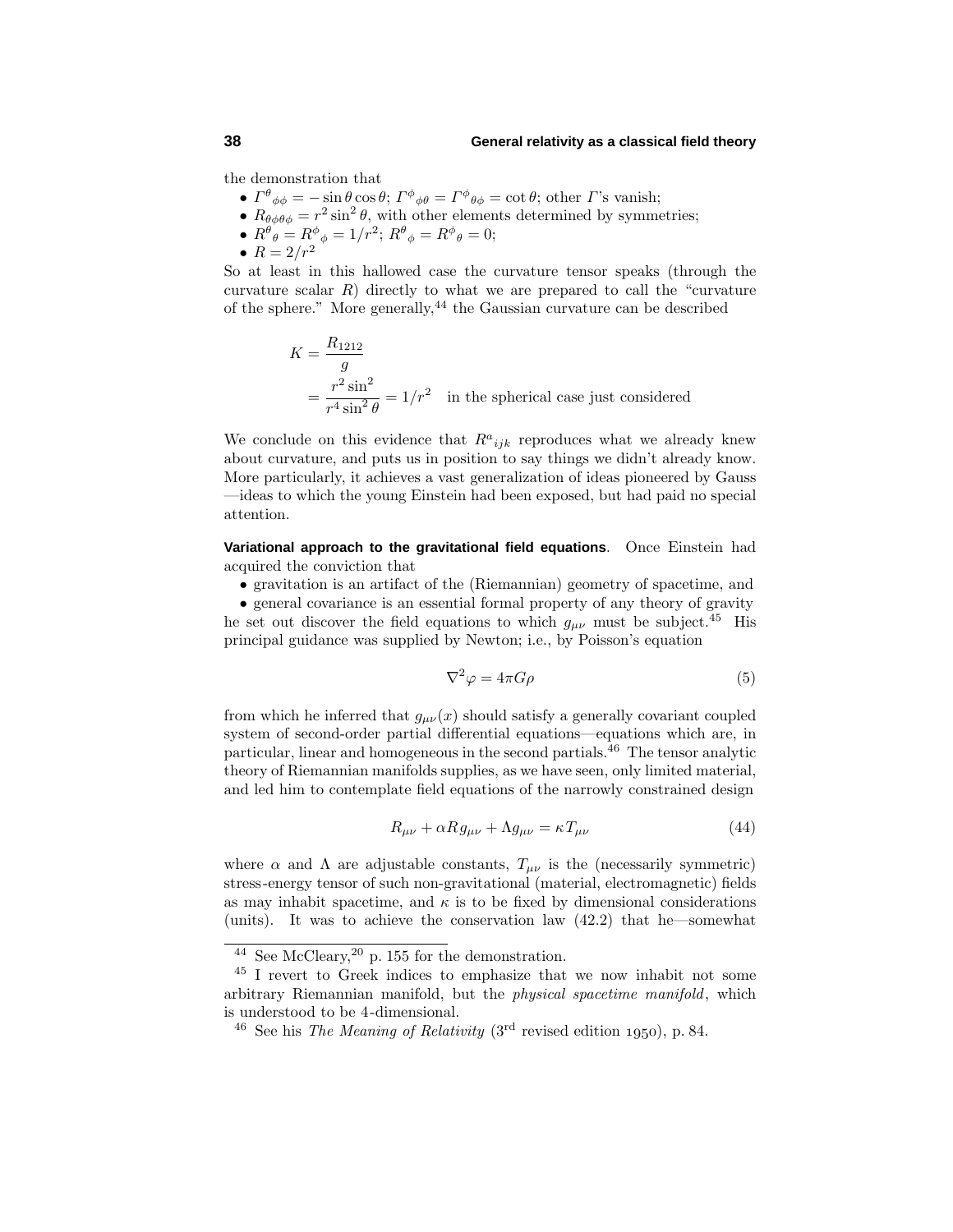### **Gravitational field equations 39**

tentatively—set  $\alpha = -\frac{1}{2}$  and  $\Lambda$  (the so-called "cosmological constant") equal to zero.

Hilbert, on the other hand, chose to look upon the problem posed by Einstein as a straightforward problem in Lagrangian field theory; i.e., to work from the assumption that the field equations can be derived from a variational principle.<sup>47</sup> His initial effort, therefore, was to build Einstein's requirements into the design of a Lagrange density. Before we attempt to follow in Hilbert's steps, let us*...*

Recall again (from elementary calculus) that integrals respond to a change of variables  $x \to y$  by "picking up a Jacobian"

$$
\iiint_{\text{bubble}} f(x) dx^0 dx^1 dx^2 dx^3
$$
  
= 
$$
\iiint_{\text{image bubble}} \underbrace{f(x(y)) \left| \frac{\partial(x^0, x^1, x^2, x^3)}{\partial(y^0, y^1, y^2, y^3)} \right|}_{F(y)} dy^0 dy^1 dy^2 dy^3
$$

The general covariance of an action functional

$$
S \equiv \iiint_{\mathcal{R}} \mathcal{L} dx^0 dx^1 dx^2 dx^3 = \iiint_{\mathcal{R}'} \mathcal{L}' dx'^0 dx'^1 dx'^2 dx'^3
$$

therefore requires that  $\mathcal L$  respond to  $x \to x'$  by the rule

$$
\mathcal{L} \to \mathcal{L}' = \mathcal{L} \cdot |\frac{\partial x}{\partial x'}|
$$

i.e., as a scalar density of unit weight. In special relativity the Jacobian has value  $\pm 1$ , so (as was remarked already at p. 9 in Chapter 2) to draw attention to the point just made is to underscore a "distinction without a difference." But in general relativity the point assumes non-trivial importance. It was remarked previously that in metric theories  $\sqrt{g}$  supplies the "prototypical instance" of a scalar density of unit weight. We expect therefore to be able to write

$$
\mathcal{L} = \sqrt{g} \cdot \text{(generally covariant scalar of zero weight)}
$$

Another preparatory detail. Assume for the moment that  $[x^{\mu}] = \text{length}$  for all  $\mu$ . Then the  $g_{\mu\nu}$  are all dimensionless, giving<sup>48</sup>

$$
[R_{aijk}] = [R_{ij}] = [R] = 1/(\text{length})^2
$$

 $47$  Pauli, writing in 1921, considered reliance upon a variational principle to be a defect, "unacceptable to physicists"*...* as at the time it assuredly was; today most physicists would consider this to be the principal virtue of Hilbert's approach.

<sup>&</sup>lt;sup>48</sup> The following statements remain in force even if some of the generalized coordinates are (for example) angles, since compensating dimensionality sufficient to preserve  $(ds) = length$  —will attach then to associated components of the metric. For that same reason,  $[\sqrt{g} dx^0 dx^1 dx^2 dx^3] = (length)^4$  in all cases.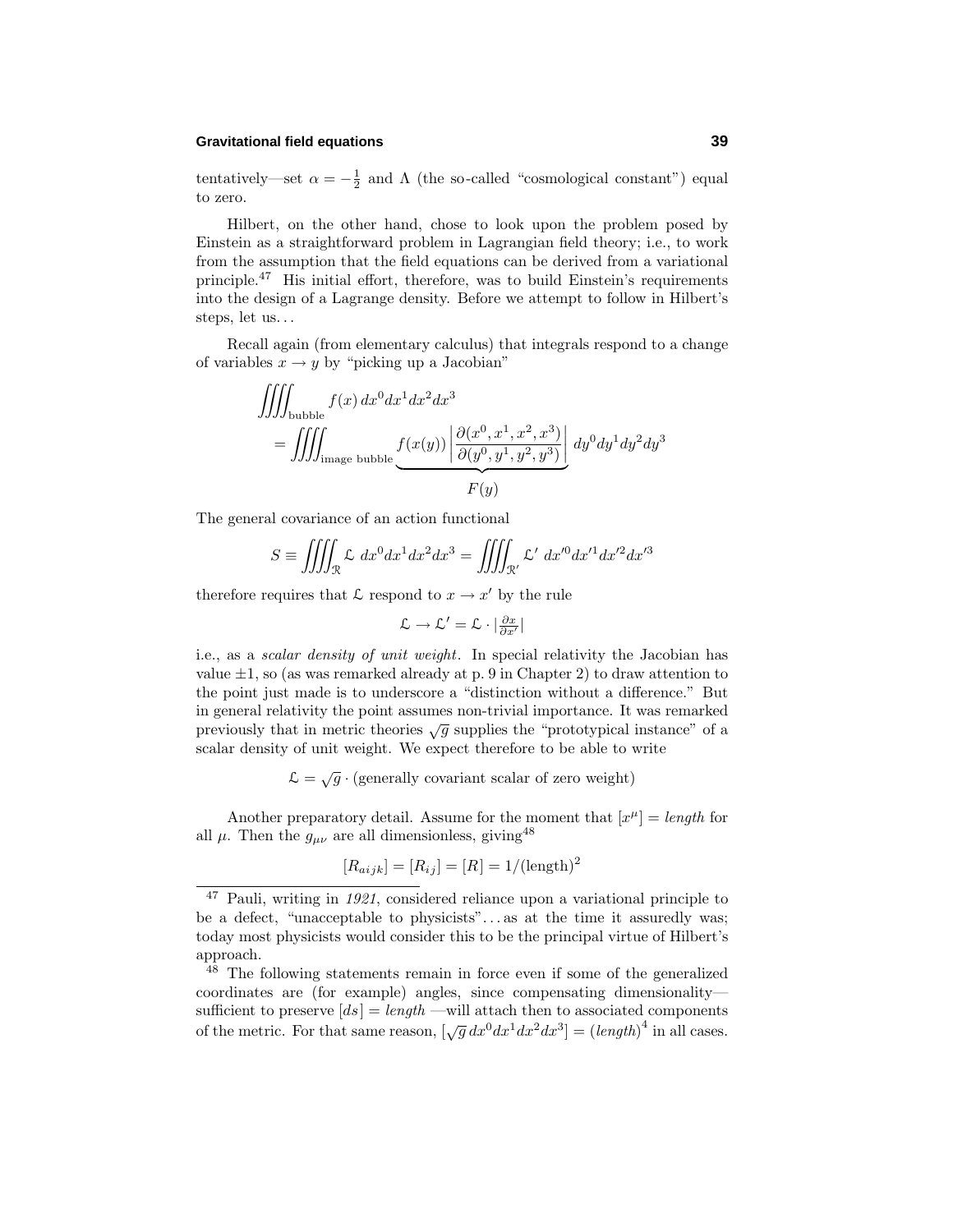We want to achieve  $[\mathcal{L}] = energy density = ML^{-1}T^{-2}$ , and have only *R*, *c* (a velocity) and *G* (of dimension  $M^{-1}L^{3}T^{-2}$ ) to work with. Write

$$
\mathcal{L} \sim G^{\alpha} c^{\beta} R^{\sigma} \quad : \quad M L^{-1} T^{-2} = (M^{-1} L^{3} T^{-2})^{\alpha} (L T^{-1})^{\beta} L^{-2\sigma}
$$

$$
= M^{-\alpha} L^{3\alpha + \beta - 2\sigma} T^{-2\alpha - \beta}
$$

and find that necessarily  $\alpha = -1$ ,  $\beta = 4$  and  $\sigma = 1$ . We expect therefore to have

$$
\mathcal{L} = (\text{dimensionless numeric})(c^4/G) \cdot \sqrt{g} \{R - 2\Lambda\} \tag{45}
$$

where  $\Lambda$  is a dimensioned constant  $([\Lambda] = [R])$  and the anticipates recovery of (44). If we possessed a "natural length" *λ* then we could install also a factor of the form

$$
\{1 + a(\lambda^2 R) + b(\lambda^2 R)^2 + \cdots\}
$$

but  $(G, c)$ -theory presents no such object;  $(G, c, \hbar)$ -theory, on the other hand, does: we have the

Planck length 
$$
\lambda \equiv \hbar G/c^3 = 1.616 \times 10^{-33} \,\text{cm}
$$

which is too small to be of any direct relevance to macroscopic theory.<sup>49</sup> The prefactor in (45) will come into play when we undertake to establish detailed contact with Poisson's equation  $(5)$ ; until then we will ignore it, writing<sup>50</sup>

$$
\mathcal{L} \sim \sqrt{g} \left\{ R - 2\Lambda \right\} \tag{46}
$$

In the same sense that (say) a sphere is "locally Euclidean" in the neighborhood of every point, we expect the spacetime manifold M to be "locally Lorentzian." More specifically, we expect to be able to write

$$
||g_{\mu\nu}(x)|| = \mathbb{A}^{\mathsf{T}}(x) \mathbb{G} \mathbb{A}(x) \quad \text{with} \quad \mathbb{G} \equiv \begin{pmatrix} 1 & 0 & 0 & 0 \\ 0 & -1 & 0 & 0 \\ 0 & 0 & -1 & 0 \\ 0 & 0 & 0 & -1 \end{pmatrix} \tag{47.1}
$$

with  $A(x)$  determined only to within a local Lorentz transformation:

$$
\mathbb{A}(x) \to \mathbb{A}'(x) \equiv \mathbb{L}\mathbb{A}(x) \quad : \quad \mathbb{L}^{\mathsf{T}}\mathbb{GL} = \mathbb{G} \tag{47.2}
$$

$$
\epsilon^{\alpha\mu\nu\sigma} R_{\alpha\mu\nu\sigma} = \frac{1}{3} \epsilon^{\alpha\mu\nu\sigma} (R_{\alpha\mu\nu\sigma} + R_{\alpha\nu\sigma\mu} + R_{\alpha\sigma\mu\nu})
$$
  
= 0 by (37.2)

so such a scalar can play no role in the theory.

<sup>&</sup>lt;sup>49</sup> In this connection see S. Weinberg, *Gravitation and Cosmology: Principles* and Applications of the General Theory of Relativity  $(1972)$ , p. 365.

<sup>50</sup> In four dimensions—exceptionally—it is possible to contemplate a scalar density of the design  $\epsilon^{\alpha\mu\nu\sigma}R_{\alpha\mu\nu\sigma}$ . But antisymmetry properties of the Levi-Civita tensor can be used to write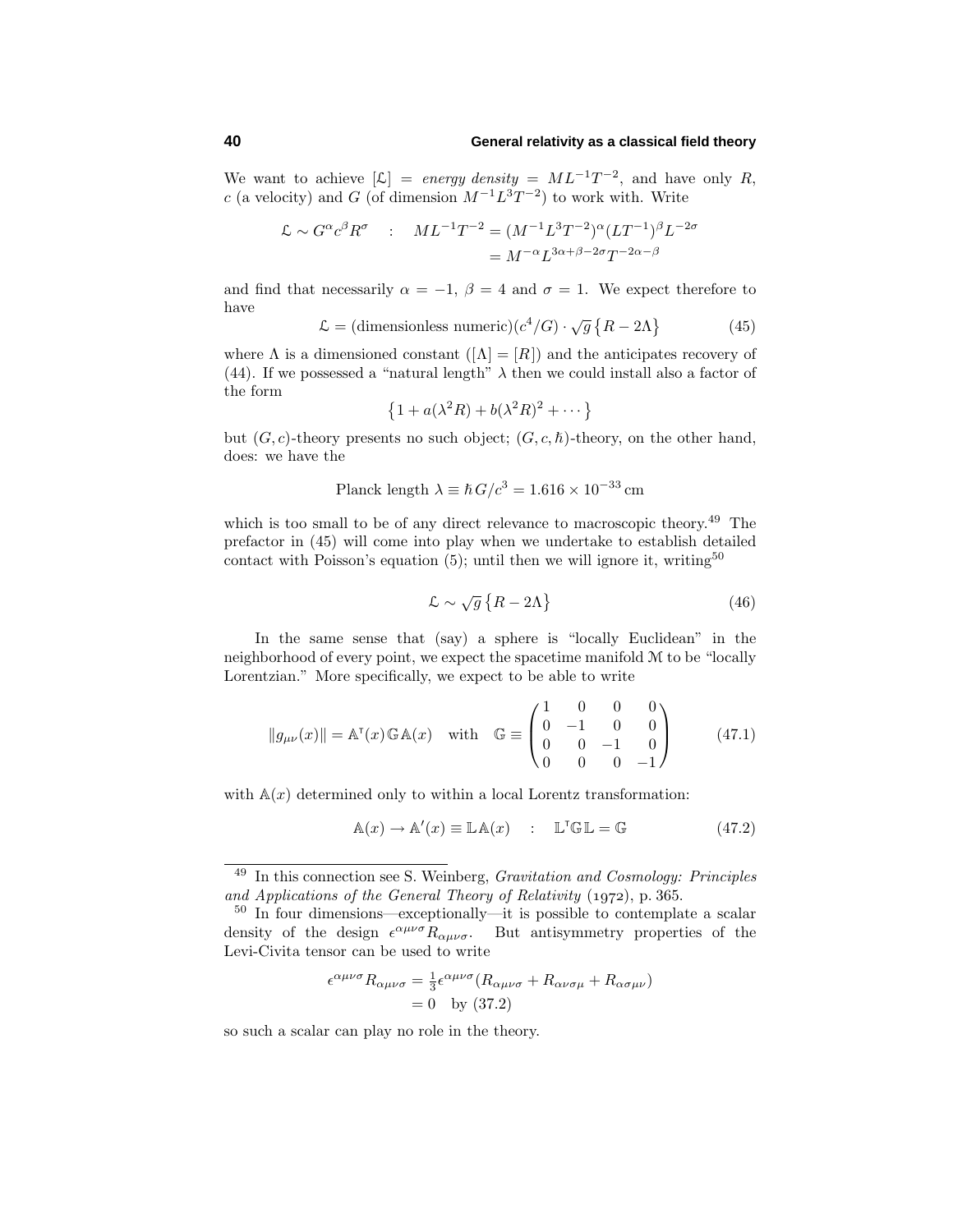### **Gravitational field equations 41**

The implication is that we expect to have

$$
g(x) \equiv \det ||g_{\mu\nu}(x)|| = -(\det \mathbb{A})^2 < 0 \tag{48}
$$

It is in light of this circumstance, and to preserve manifest reality, that the general relativistic literature bristles with  $\sqrt{-g}$  factors. I find the minus signs a distraction, so will (in the good company of Weinberg) drop them (i.e., I will write  $\sqrt{-g} = i\sqrt{g}$  and absorb the *i* into the meaning of "∼"), and pick them up again only when their presence makes a difference.

If we interpret the field functions to be  $g_{\mu\nu}(x)$ , and recall from (26) the definitions of the Christoffel symbols, then (46) assumes the design

$$
\mathcal{L}(g, \partial g, \partial \partial g)
$$

which, owing to the presence of the second derivatives, requires—or appears to require—an extension of Lagrangian field theory.<sup>51</sup> Several familiar tricks are available: we might, for example, expand the number fields, writing  $\mathcal{L}(g, h, \partial h)$ *...*though this, so far as I am aware, is never done. Alternatively, one can borrow a trick from Procca field theory (a trick which is often useful also in electrodynamics and in many other applications): we found at  $(2-31)$  that it is formally advantageous to consider  $U^{\mu}$  and  $G^{\mu\nu} \equiv \partial^{\mu}U^{\nu} - \partial^{\nu}U^{\mu}$  to be independent fields, even though it is clearly impossible to vary  $G^{\mu\nu}$  while holding  $U^{\mu}$  constant. "Palatini's method"<sup>52</sup> proceeds similarly: one opts to look upon  $g_{\mu\nu} = g_{\nu\mu}$  and  $\Gamma^{\alpha}{}_{\mu\nu} = \Gamma^{\alpha}{}_{\nu\mu}$  as formally independent fields (10 of the former, 40 of the latter), and hopes to recover the definitions (26.2) as forced implications of an expanded set of field equations

$$
\left\{\partial_{\sigma}\frac{\partial}{\partial g_{\mu\nu,\sigma}} - \frac{\partial}{\partial g_{\mu\nu}}\right\}\mathcal{L} = 0
$$
\n(49.1)

$$
\left\{\partial_{\sigma}\frac{\partial}{\partial\Gamma^{\rho}{}_{\mu\nu,\sigma}} - \frac{\partial}{\partial\Gamma^{\rho}{}_{\mu\nu}}\right\}\mathcal{L} = 0
$$
\n(49.2)

where the Lagrangian has now the design

$$
\mathcal{L}(g_{\cdot\cdot}, \Gamma^{\cdot\cdot}_{\cdot\cdot}, \partial \Gamma^{\cdot}_{\cdot\cdot}) \sim \sqrt{g} \left\{ g^{\alpha\beta} R_{\alpha\beta} (\Gamma^{\cdot}_{\cdot\cdot}, \partial \Gamma^{\cdot}_{\cdot\cdot}) - 2\Lambda \right\}
$$
 (50)

We look first to (49.1), where the absence from L of any *∂g* -dependence results in some welcome simplification. We have

$$
\sqrt{g}\,R_{\alpha\beta}\frac{\partial}{\partial g_{\mu\nu}}g^{\alpha\beta}+\left\{R-2\,\Lambda\right\}\frac{\partial}{\partial g_{\mu\nu}}\sqrt{g}=0
$$

and—drawing upon the soon-to-be-established information that

$$
\frac{\partial}{\partial g_{\mu\nu}}g^{\alpha\beta} = -g^{\mu\alpha}g^{\beta\nu} \quad \text{and} \quad \frac{\partial}{\partial g_{\mu\nu}}\sqrt{g} = \frac{1}{2}\sqrt{g}g^{\mu\nu} \tag{51}
$$

 $51$  A clever way to circumvent this problem—due to Dirac—will be described later.

<sup>52</sup> A. Palatini, "Deduzione invariantiva delle equazioni gravitazioni dal principio di Hamilton," Rend. Circ. Mat. Palermo **43**, 203 (1919); A. Einstein, "Einheitliche Feldtheorie von Gravitation und Elektrizität," Preussische Akademie der Wissenschaften (1925), p. 414.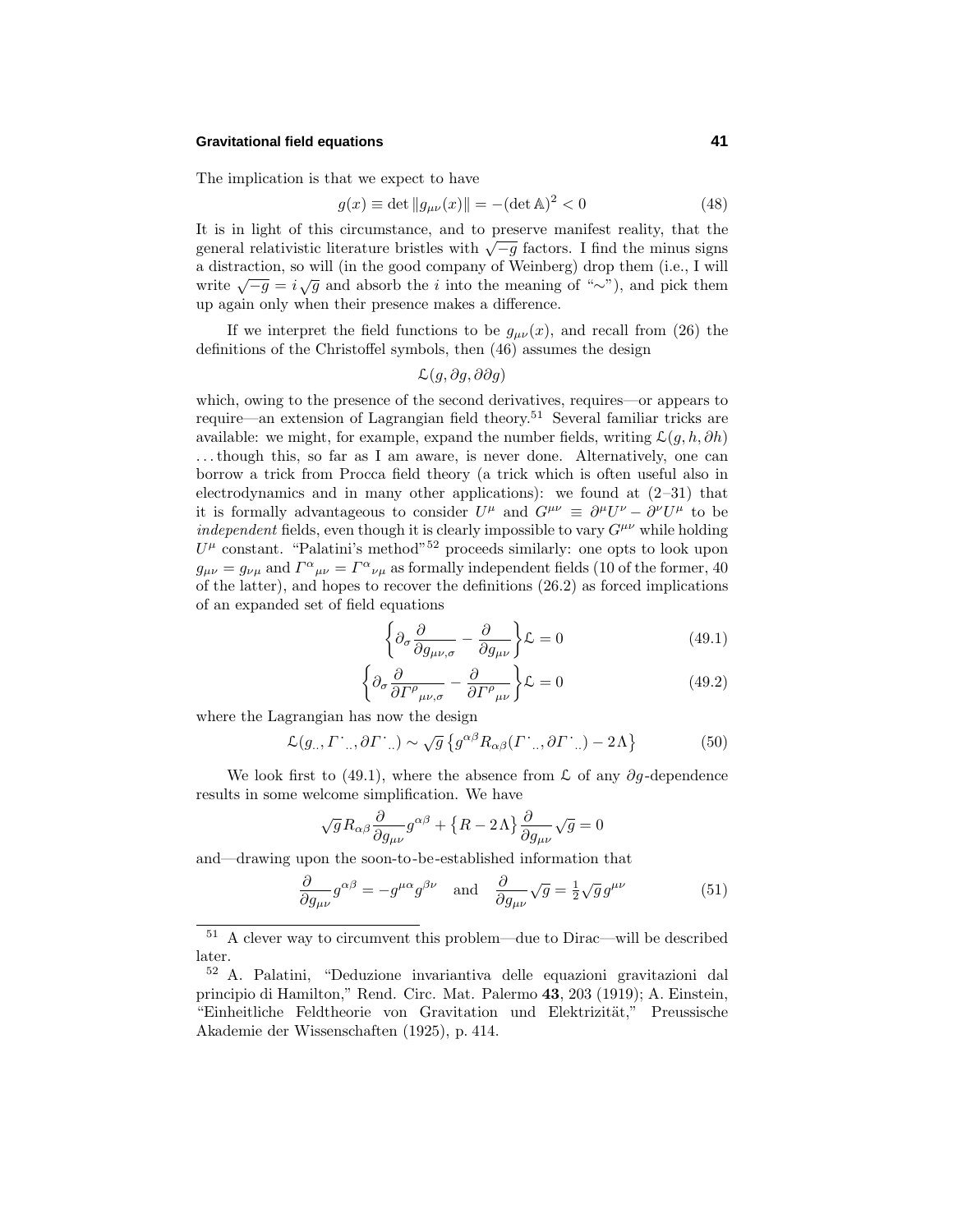—obtain  $\sqrt{g} \left\{ -R^{\mu\nu} + \frac{1}{2}(R - 2\Lambda)g^{\mu\nu} \right\} = 0$ , or again

$$
R^{\mu\nu} - \frac{1}{2} R g^{\mu\nu} + \Lambda g^{\mu\nu} = 0 \tag{52}
$$

This is an "empty universe" instance  $(T^{\mu\nu} = 0)$  of Einstein's gravitational field equations (44). Einstein's tentative  $\alpha = -\frac{1}{2}$  is seen to have been forced by the variational principle. Notice that the  $\frac{1}{2}$  has its origin in the  $\sqrt{\ }$ ; i.e., in the circumstance that  $\mathcal L$  transforms as a scalar *density*. It is interesting in the light of more recent developments that Einstein's  $\Lambda = 0$  is not forced.<sup>53</sup>

I digress to establish equations (51). Observe first that differentiation of  $x^{-1}x = 1$  gives  $x \frac{d}{dx} x^{-1} + x^{-1} = 0$  and provides a demonstration (as if one were needed) that  $\frac{d}{dx}x^{-1} = -x^{-2}$ . Similarly... let  $\mathbb{A} \equiv ||a_{ij}||$  be an invertible square matrix, and let  $\mathbb{A}^{-1}$  be notated  $||a^{ij}||$ . Differentiation of  $a^{ik}a_{kj} = \delta^i{}_j$  gives

$$
\frac{\partial a^{ik}}{\partial a_{pq}} a_{kj} + a^{ik} \frac{\partial a_{kj}}{\partial a_{pq}} = \frac{\partial a^{ik}}{\partial a_{pq}} a_{kj} + a^{ik} \delta^p{}_k \delta^q{}_j = 0
$$

$$
\frac{\partial a^{ik}}{\partial a_{pq}} a_{kh} = -a^{ip} \delta^q{}_h
$$

Multiplication by  $a^{hj}$  gives

$$
\frac{\partial a^{ij}}{\partial a_{pq}} = -a^{ip}a^{qj}
$$

 $\setminus$  $\overline{1}$ 

which establishes the first part of  $(51)$ . To gain insight into the second part, suppose that A were  $2 \times 2$ ; we would then have

$$
a \equiv \det A = a_{11}a_{22} - a_{12}a_{21}
$$

and

$$
\mathbb{A}^{-1} = a^{-1} \begin{pmatrix} a_{22} & -a_{12} \\ -a_{21} & a_{11} \end{pmatrix} = \begin{pmatrix} \frac{1}{a} \frac{\partial a}{\partial a_{11}} & \frac{1}{a} \frac{\partial a}{\partial a_{21}} \\ \frac{1}{a} \frac{\partial a}{\partial a_{12}} & \frac{1}{a} \frac{\partial a}{\partial a_{22}} \end{pmatrix}
$$

giving

$$
a^{ij} = \frac{1}{a} \frac{\partial a}{\partial a_{ji}} = \frac{\partial}{\partial a_{ji}} \log \det \mathbb{A}
$$
 (53)

The "cosmological term"  $\Lambda g^{\mu\nu}$  was introduced into (52) by Einstein in , in an effort to make general relativity conform to what he imagined to be the steady state of the universe; the event took place at equation (13a) in a paper "Kosmologische Betrachtungen zur allgemeinen Relativitätstheorie" of which an English translation can be found in the Dover edition of The Principle of Relativity: A Collection of Original Memoirs on the Special and General Theory of Relativity. He had become disenchanted with the term already by 1923, and officially abandoned it in 1931 (see Pais'  $§15.e$ ). For indication of why there is renewed interest in the term, see Alan Guth, The Inflationary Universe  $(1997), p. 283.$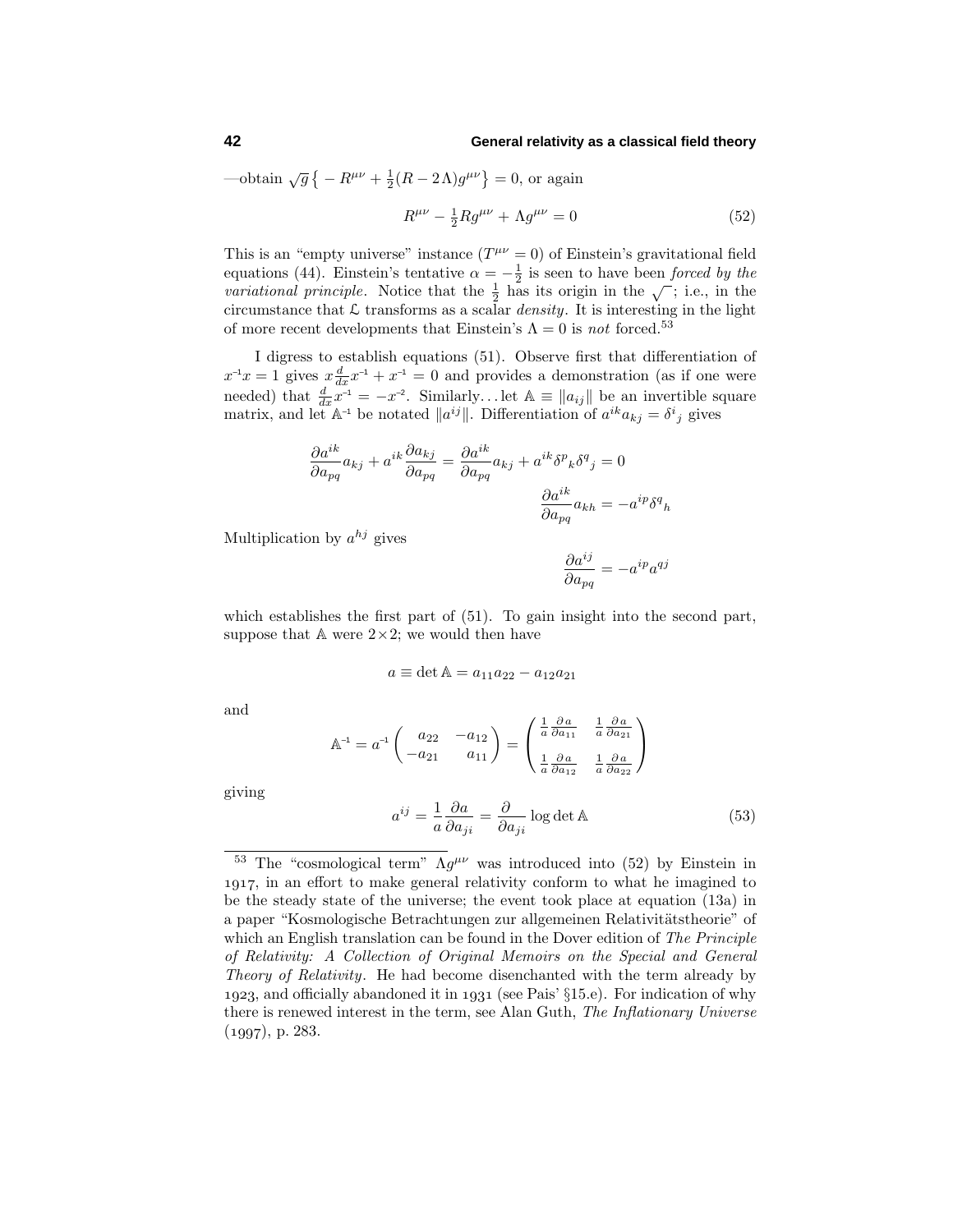### **Gravitational field equations 43**

whence

$$
\frac{\partial}{\partial g_{\mu\nu}}\sqrt{g} = \frac{1}{2\sqrt{g}}\frac{\partial}{\partial g_{\mu\nu}}g = \frac{1}{2\sqrt{g}}\,g\,g^{\nu\mu}
$$

from which (in the 2-dimensional case) the desired result follows by  $g^{\nu\mu} = g^{\mu\nu}$ . To establish the general validity of (53) we use the Laplace expansion

$$
a = a_{j1}A_{j1} + a_{j2}A_{j2} + \cdots + a_{jN}A_{jN}
$$

to obtain

$$
\frac{\partial a}{\partial a_{ji}} = A_{ji} \equiv \text{cofactor of } a_{ji}
$$

But by Cramer's Rule

$$
a^{ij} = a^{-1} A_{ji}
$$

which completes the argument. We will have need in a moment also of the second of these corollary of (51):

$$
(\sqrt{g})_{,\sigma} = \frac{1}{2}\sqrt{g}g^{\mu\nu}g_{\mu\nu,\sigma} = -\frac{1}{2}\sqrt{g}g_{\mu\nu}g^{\mu\nu}{}_{,\sigma}
$$
(54)

Look now to  $(49.2)$ , the second set of "field equations," which can be written

$$
\left\{\partial_{\sigma}\frac{\partial}{\partial\Gamma^{\rho}{}_{\mu\nu,\sigma}} - \frac{\partial}{\partial\Gamma^{\rho}{}_{\mu\nu}}\right\}\sqrt{g} \,g^{\alpha\beta}R_{\alpha\beta} = 0
$$

with  $54$ 

$$
R_{\alpha\beta} = \Gamma^i{}_{\alpha k,\beta} \delta^k{}_i - \Gamma^i{}_{\alpha\beta,k} \delta^k{}_i + \Gamma^i{}_{\alpha j} \Gamma^j{}_{i\beta} - \Gamma^i{}_{\alpha\beta} \Gamma^j{}_{ik} \delta^k{}_j
$$

Carefully performing the indicated differentiations,  $55$  we obtain

$$
\begin{split} &\partial_{\sigma}\Bigl\{\sqrt{g}\,\bigl[\tfrac{1}{2}g^{\mu\sigma}\delta^{\nu}{}_{\rho}+\tfrac{1}{2}g^{\nu\sigma}\delta^{\mu}{}_{\rho}-g^{\mu\nu}\delta^{\sigma}{}_{\rho}\bigr]\Bigr\}\\ &=\sqrt{g}\,\bigl[g^{\mu\alpha} \varGamma^{\nu}{}_{\rho\alpha}+g^{\nu\alpha} \varGamma^{\mu}{}_{\rho\alpha}-g^{\mu\nu} \varGamma^{\alpha}{}_{\rho\alpha}-\tfrac{1}{2}g^{\alpha\beta} \varGamma^{\mu}{}_{\alpha\beta}\delta^{\nu}{}_{\rho}-\tfrac{1}{2}g^{\alpha\beta} \varGamma^{\nu}{}_{\alpha\beta}\delta^{\mu}{}_{\rho}\bigr] \end{split}
$$

which by reorganization (I make free use of the  $\mu\nu$ -symmetry of  $g_{\mu\nu}$  and  $\Gamma^{\alpha}{}_{\mu\nu}$ , and have underscored a couple of places where I have introduced a term promptly to subtract it again) becomes

$$
\begin{split} \left[\sqrt{g} \, g^{\mu\nu}\right]_{,\rho} + \sqrt{g} \Big[g^{\alpha\nu} \Gamma^{\mu}{}_{\alpha\rho} + g^{\mu\alpha} \Gamma^{\nu}{}_{\alpha\rho} - g^{\mu\nu} \Gamma^{\alpha}{}_{\alpha\rho}\right] \\ & = \quad \frac{1}{2} \Big\{ \Big[\sqrt{g} \, g^{\mu\sigma}\Big]_{,\sigma} + \sqrt{g} \, \Big[g^{\alpha\sigma} \Gamma^{\mu}{}_{\alpha\sigma} + g^{\mu\alpha} \Gamma^{\sigma}{}_{\alpha\sigma} - g^{\mu\sigma} \Gamma^{\alpha}{}_{\alpha\sigma}\Big] \Big\} \delta^{\nu}{}_{\rho} \\ & + \frac{1}{2} \Big\{ \Big[\sqrt{g} \, g^{\nu\sigma}\Big]_{,\sigma} + \sqrt{g} \, \Big[g^{\alpha\sigma} \Gamma^{\nu}{}_{\alpha\sigma} + \underline{g^{\nu\alpha} \Gamma^{\sigma}{}_{\alpha\sigma} - g^{\nu\sigma} \Gamma^{\alpha}{}_{\alpha\sigma}\Big]} \Big\} \delta^{\mu}{}_{\rho} \end{split}
$$

<sup>54</sup> Depleted ranks here force me to press some Roman soldiers into Greek service. The  $\delta$ 's have been introduced to prevent repeated indices from appearing on any *Γ*, which simplifies calculation in the present context.

<sup>&</sup>lt;sup>55</sup> The assumed symmetry of  $\Gamma^{\alpha}{}_{\mu\nu}$  presents a formal problem similar to that confronted/resolved in connection with (1–44). The equations which follow have been written in such a way as to display manifest *µν*-symmetry.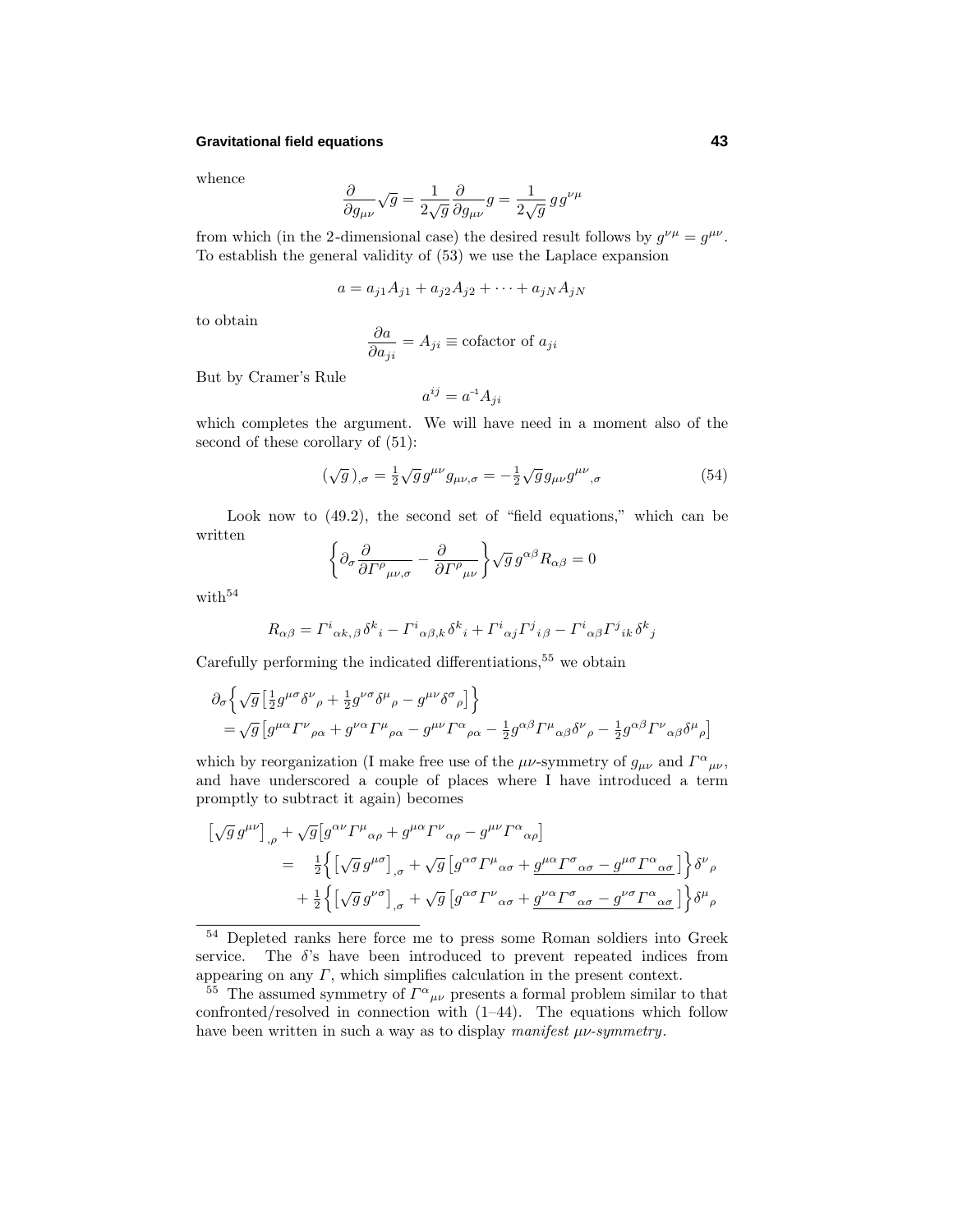Recalling from (25) some defining properties of the covariant derivative, we find that the preceding equation can be expressed

$$
\left[\sqrt{g}\,g^{\mu\nu}\right]_{;\rho}=\tfrac{1}{2}\!\left[\sqrt{g}\,g^{\mu\sigma}\right]_{;\sigma}\!\delta^\nu{}_\rho+\tfrac{1}{2}\!\left[\sqrt{g}\,g^{\nu\sigma}\right]_{;\sigma}\!\delta^\mu{}_\rho
$$

or again (here I adopt the notation of  $CTW$ , p. 502)

$$
\mathfrak{g}^{\mu\nu}{}_{;\rho} - \frac{1}{2} \delta^{\mu}{}_{\rho} \mathfrak{g}^{\nu\sigma}{}_{;\sigma} - \frac{1}{2} \delta^{\nu}{}_{\rho} \mathfrak{g}^{\mu\sigma}{}_{;\sigma} = 0 \tag{55}
$$

where  $\mathfrak{g}^{\mu\nu} \equiv \sqrt{g} g^{\mu\nu}$  defines a "metric density" or unit weight. Look upon (55) as a homogeneous linear system of 40 equations in 40 unknowns:

$$
\begin{pmatrix}\n\bullet & \bullet & \cdots & \bullet \\
\bullet & \bullet & \cdots & \bullet \\
\vdots & \vdots & & \vdots \\
\bullet & \bullet & \cdots & \bullet\n\end{pmatrix}\n\begin{pmatrix}\n\mathfrak{g}^{00}_{1,0} \\
\mathfrak{g}^{01}_{1,0} \\
\vdots \\
\mathfrak{g}^{44}_{1,4}\n\end{pmatrix}\n=\n\begin{pmatrix}\n0 \\
0 \\
\vdots \\
0\n\end{pmatrix}
$$

Writing the 40×40 matrix into *Mathematica* we discover it to be non-singular, so (55) will be satisfied if and only if

$$
\mathfrak{g}^{\mu\nu};_{\sigma} = 0 \tag{56}
$$

It remains (i) to show that this result implies (and is implied by)  $g_{\mu\nu;\sigma} = 0$ , and  $(ii)$  to discuss the remarkable significance of that fact. When written out in detail, (56) reads

$$
(\sqrt{g}g^{\mu\nu})_{,\sigma} + \sqrt{g}g^{\alpha\nu}\Gamma^{\mu}{}_{\alpha\sigma} + \sqrt{g}g^{\mu\alpha}\Gamma^{\nu}{}_{\alpha\sigma} - \sqrt{g}g^{\mu\nu}\Gamma^{\alpha}{}_{\alpha\sigma} = 0
$$

which when contracted into  $g_{\mu\nu}$  gives

$$
(\sqrt{g}\,),_{\sigma} N+\sqrt{g}g_{\mu\nu}g^{\mu\nu}{}_{,\sigma}+\sqrt{g}\varGamma^{\alpha}{}_{\alpha\sigma}+\sqrt{g}\varGamma^{\alpha}{}_{\alpha\sigma}-N\sqrt{g}\varGamma^{\alpha}{}_{\alpha\sigma}=0
$$

where  $N = \delta^{\alpha}{}_{\alpha}$  = dimension of the spacetime manifold. Drawing now upon  $(54)$ , we have

$$
(N-2)\Big\{(\sqrt{g}\,),_{\sigma}-\sqrt{g}\varGamma^{\alpha}{}_{\alpha\sigma}\Big\}=0
$$

which by (25.2) becomes  $(N-2)(\sqrt{g})_{;\sigma} = 0$  and (if  $N \neq 2$ ) entails

$$
(\sqrt{g}\,)_{{;}\sigma}=0\tag{57}
$$

This result, we not in passing, supplies the following often-useful information:

$$
\Gamma^{\alpha}{}_{\alpha\sigma} = \frac{1}{\sqrt{g}} \frac{\partial}{\partial x^{\sigma}} \sqrt{g} = \frac{\partial}{\partial x^{\sigma}} \log \sqrt{g}
$$
\n(58)

Now construct  $\mathfrak{g}^{\alpha\beta}g_{\beta\nu} = \sqrt{g}\,\delta^{\alpha}{}_{\nu}$  and covariantly differentiate:

$$
\mathfrak{g}^{\alpha\beta}{}_{;\sigma}g_{\beta\nu} + \mathfrak{g}^{\alpha\beta}g_{\beta\nu;\sigma} = (\sqrt{g})_{;\sigma}\delta^{\alpha}{}_{\nu} + \sqrt{g}\,\delta^{\alpha}{}_{\nu;\sigma}
$$

$$
\Downarrow
$$

$$
\mathfrak{g}^{\alpha\beta}g_{\beta\nu;\sigma} = 0
$$

Contract into  $g_{\mu\alpha}$  and obtain

$$
g_{\mu\nu;\sigma} = 0 \tag{59}
$$

Clearly, the order of the argument could be reversed:  $(56) \Leftrightarrow (59)$ .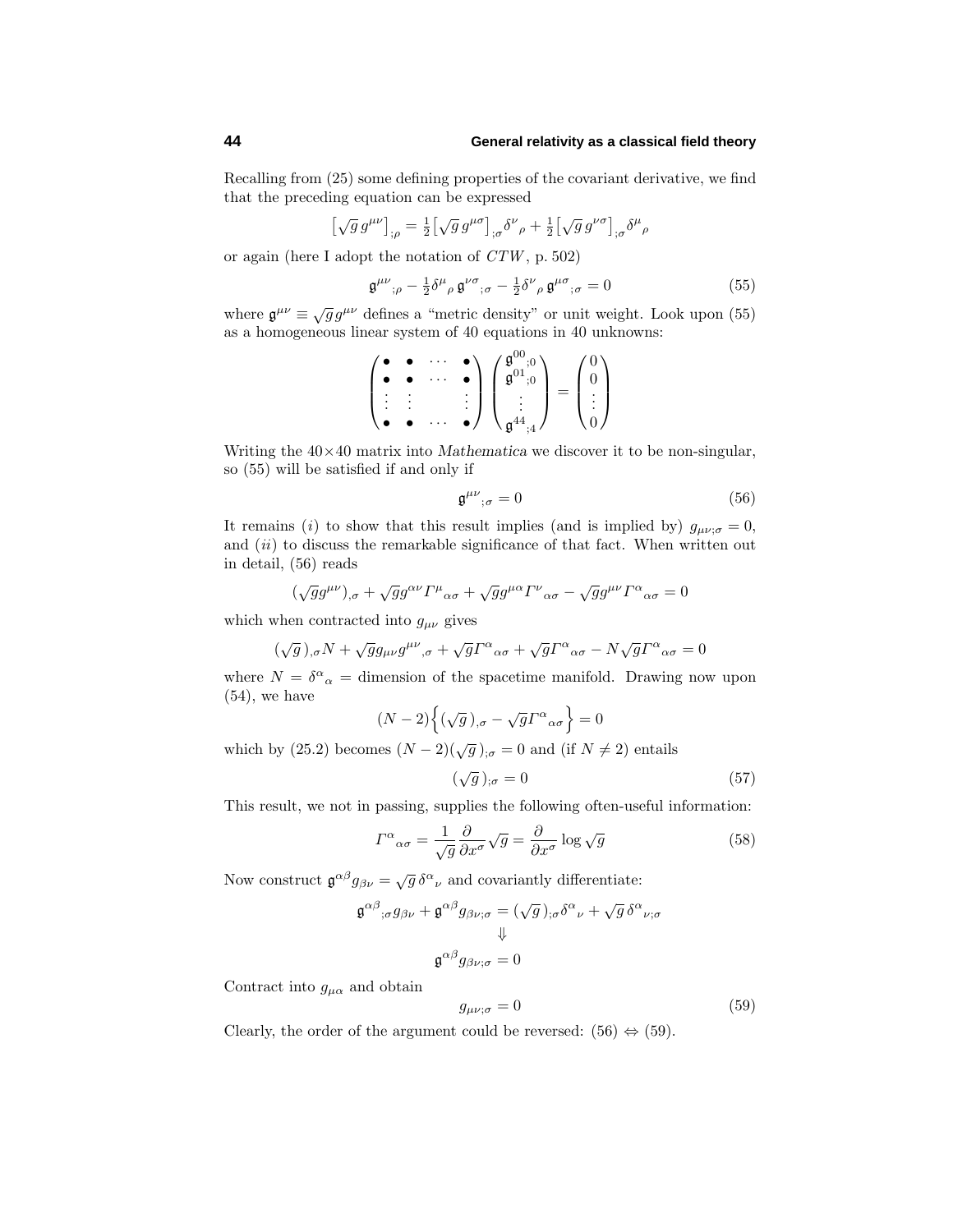### **Gravitational field equations 45**

At (59) we have recovered—now as "field equations"—the conditions which were previously seen to be necessary and sufficient for *Γ* · *..*-mediated covariant differentiation and *g..*-mediated index manipulation to performable in either order, conditions which at (26.2) were seen to entail

$$
\Gamma^{\sigma}{}_{\mu\nu} = \frac{1}{2} g^{\sigma\alpha} \{ g_{\alpha\mu,\nu} + g_{\alpha\nu,\mu} - g_{\mu\nu,\alpha} \}
$$

That system of equations serves to locate "Riemannian geometry" within the broader class of (torsion-free) "affine geometries," and makes precise the sense in which (in Riemannian geometry) metric structure dictates affine structure. Einstein, having been led to embrace the Principle of General Covariance, found (actually, Hilbert found) the design (46) of the Lagrangian  $\mathcal L$  to be essentially forced, but while he

• needed  $\Gamma^{\sigma}{}_{\mu\nu}$  to construct  $R^{\sigma}{}_{\mu\nu\rho}$ 

• needed  $g_{\mu\nu}$  to construct  $R \equiv g^{\sigma\rho}g^{\mu\nu}R^{\sigma}{}_{\mu\nu\rho}$  and to supply a density he did not need to *assume the compatability* of those connections; compatability was (at least within the Palatini formalism) automatically enforced by the variational principle.

To describe the geometry of spacetime in a world not devoid of matter Einstein (Hilbert) makes the ad hoc adjustment

$$
\mathcal{L}_{\text{gravitational field}} \quad \longmapsto \quad \mathcal{L}_{\text{gravitational field}} + \mathcal{L}_{\text{matter}} \tag{60}
$$

Note the absence of an explicit "interaction term." The coupling of matter to gravitation is accomplished implicitly, through in the requirement that  $\mathcal{L}_{\text{matter}}$ be a *generally covariant density* (i.e., by introducing occasional  $\sqrt{g}$ -factors, and replacing some commas with semi-colons!). In the simplest case one might write  $\text{(compare (2-11))}$ 

$$
\mathcal{L}_{\text{matter}} \sim \sqrt{g} \left\{ g^{\mu\nu} \varphi_{;\mu} \varphi_{;\nu} - \varkappa^2 \varphi^2 \right\}
$$

on the assumption that  $\varphi$  is a weightless scalar field (in which case  $\varphi_{;\mu} = \varphi_{,\mu}$ ), or still more simply

$$
\mathcal{L}_\text{matter}\sim\left\{g^{\mu\nu}\varphi_{;\mu}\varphi_{;\nu}-\varkappa^2\varphi^2\right\}
$$

on the assumption that  $\varphi$  transforms as a scalar density of weight  $w = \frac{1}{2}$  (in which case  $\varphi_{;\mu} = \varphi_{,\mu} - \frac{1}{2} \varphi \Gamma^{\alpha}{}_{\alpha\mu}$ . I will return later to discussion of some of the general relativistic ramifications of (60).

I have organized the preceding discussion in a way intended to emphasize that gravitational field theory is (in at least its variational aspects) classical field theory like any other. All followed from  $(49)$ . I cannot account for the fact that the authors of the standard monographs prefer not to work from those elegant equations, but to "reinvent" variational methodology as they go along.<sup>56</sup> This

<sup>&</sup>lt;sup>56</sup> See, for example,  $MTW$  §21.2; Weinberg,<sup>49</sup> Chapter 12; J. L. Anderson, Principles of Relativity Physics  $(1967), \, §10-4.$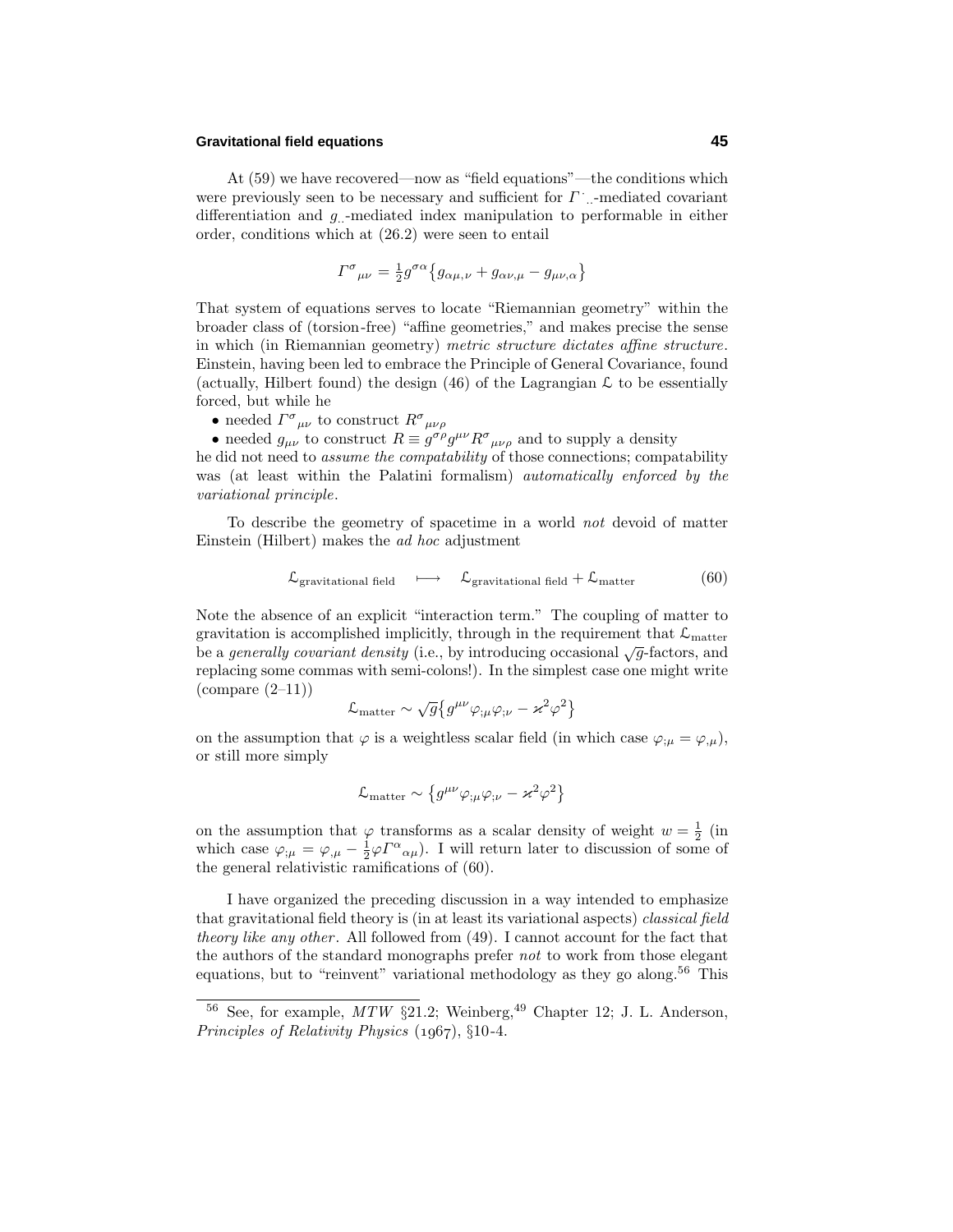is in marked contrast to the tradition established by Einstein himself, whose variational remarks are stylistically more similar to my own.<sup>57</sup>

But Lagrangian field theory is an elastic vessel. I sketch now an alternative approach due to Dirac.<sup>58</sup> Dirac proceeds from <sup>L</sup> <sup>∼</sup> <sup>√</sup>*g R* but (unlike Palatini) is prepared to assume at the outset that  $\Gamma^{\sigma}{}_{\mu\nu} = \frac{1}{2} g^{\dot{\sigma}\alpha} \{g_{\alpha\mu,\nu} + g_{\alpha\nu,\mu} - g_{\mu\nu,\alpha}\};$ i.e., that general relativity is an exercise in Riemannian geometry, nothing more abstruse. So he confronts a Lagrangian of the design L(*g, ∂g, ∂∂g*), but writing

$$
R = \underbrace{g^{\mu\nu}(\Gamma^{\sigma}{}_{\mu\sigma,\nu} - \Gamma^{\sigma}{}_{\mu\nu,\sigma})}_{Q} - \underbrace{g^{\mu\nu}(\Gamma^{\sigma}{}_{\mu\nu}\Gamma^{\rho}{}_{\rho\sigma} - \Gamma^{\sigma}{}_{\mu\rho}\Gamma^{\rho}{}_{\nu\sigma})}_{R^*}
$$

he observes that the offending *∂∂g* terms are present only in the *Q* term (into which they enter linearly, and) from which they can be gauged away. More particularly, Dirac shows that

$$
\sqrt{g} Q = 2\sqrt{g} R^* + \underbrace{(\sqrt{g} \left[ g^{\rho\mu} \Gamma^\sigma{}_{\rho\sigma} - g^{\rho\sigma} \Gamma^\mu{}_{\rho\sigma} \right])_{,\mu}}_{\text{gauge term}}
$$

so

$$
\mathcal{L} \sim \sqrt{g} R = \sqrt{g} R^* +
$$
gauge term

Dirac abandons the gauge term (where all *∂∂g* terms reside), electing to work from

$$
\mathcal{L}^* \sim \sqrt{g} R^* = \frac{1}{4} \sqrt{g} \{ (g^{\mu \alpha} g^{\nu \beta} - g^{\mu \nu} g^{\alpha \beta}) g^{\rho \sigma} - 2(g^{\mu \rho} g^{\alpha \beta} - g^{\mu \alpha} g^{\beta \rho}) g^{\nu \sigma} \} g_{\mu \nu, \rho} g_{\alpha \beta, \sigma}
$$
(61)

which we see to be homogeneous of degree two in *∂g*. This (because the rewards are so great) he is content to do even though  $\mathcal{L}^*$  does not transform as a scalar density; indeed, he considers the latter circumstance to be not a defect of the formalism but evidence that "four-dimensional symmetry is not a fundamental property of the physical world." Working from (61) he computes

$$
\left\{\partial_{\sigma}\frac{\partial}{\partial g_{\mu\nu,\sigma}} - \frac{\partial}{\partial g_{\mu\nu}}\right\}\sqrt{g}R^* = -\sqrt{g}\left(R^{\mu\nu} - \frac{1}{2}Rg^{\mu\nu}\right) \tag{62.1}
$$

 $57$  "Hamiltonsches Princip und allgemeine Relativitätstheorie" (1916), of which an English translation can be found in the Dover collection cited earlier.<sup>52</sup> Einstein cites, in addition to Hilbert, four papers by Lorentz  $(1915 \& 1916)$ .

 $58$  See Chapter 26—two and one half pages long—in his elegantly slim *General* Theory of Relativity (1996), to which I refer my reader for all the omitted details. Dirac presented his argument ("Theory of gravitation in Hamiltonian form," Proc. Roy. Soc. **A246**, 333 (1958)) for its methodological interest, as an illustrative application of ideas developed in "Generalized Hamiltonian dynamics," Proc. Roy. Soc. **A246**, 326 (1958).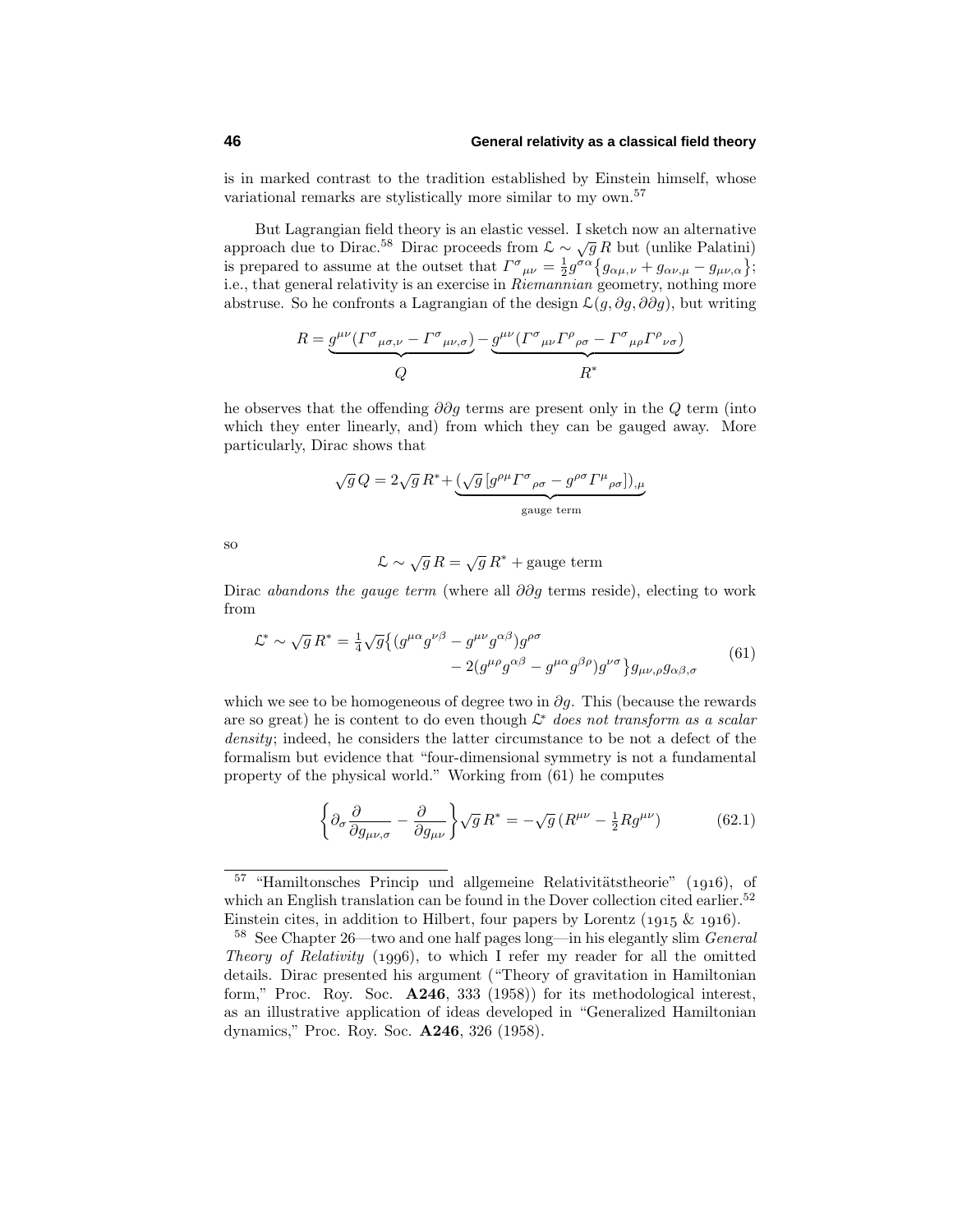### **Gravitational analog of the Lorentz gauge 47**

I draw belated attention to the fact that in *N*-dimensional spacetime  $(N \neq 2)$ 

$$
R^{\mu\nu} - \frac{1}{2} R g^{\mu\nu} = 0 \quad \Rightarrow \quad R = 0 \quad \Rightarrow \quad R^{\mu\nu} = 0 \tag{63}
$$

With this fact in mind, Dirac observes that

$$
\left\{\partial_{\sigma}\frac{\partial}{\partial \mathfrak{g}^{\mu\nu}_{,\sigma} - \frac{\partial}{\partial \mathfrak{g}^{\mu\nu}}\right\}\sqrt{g}R^* = R_{\mu\nu} \tag{62.2}
$$

**Harmonic coordinates: Gravitational analog of the Lorentz gauge condition**. By way of preparation, look back again to equations (2–24), where it is observed that the electromagnetic field equations can be expressed

$$
\Box A^{\nu} - \partial^{\nu} (\partial_{\mu} A^{\mu}) = J^{\nu}
$$
 (64.1)

This looks like a system of four equations in four unknown fields  $A^{\mu}$ . But the expressions on the left are (trivially and automatically) subject to a differential identity

$$
\left[\Box A^{\nu} - \partial^{\nu}(\partial_{\mu}A^{\mu})\right]_{,\nu} = 0 \tag{64.2}
$$

—the solitary electromagnetic analog the contracted Bianchi identities (42.2). So the  $A^{\nu}$  which satisfy (64.1) still *retain one degree of freedom*, familiar to us as gauge freedom  $A^{\nu} \mapsto A^{\prime \nu} = A^{\nu} + \partial^{\nu} \chi$ . That freedom can be exploited in various ways to achieve simplifications.<sup>59</sup> For example, we can install the Lorentz gauge condition  $\partial_{\nu}A^{\nu} = 0$ , replacing (64.1) by a *quintet* of equations

$$
\Box A^{\nu} = J^{\nu} \quad \text{and} \quad \partial_{\mu} A^{\mu} = 0 \tag{64.3}
$$

The identity (614.2) still pertains, but the  $A^{\nu}$  which satisfy the expanded set of field equations are unique (retain no degrees of freedom).  $^{60}$  Similarly.  $\ldots$ 

The Einstein equations

$$
R^{\mu\nu} - \frac{1}{2} R g^{\mu\nu} = \kappa T^{\mu\nu} \tag{65.1}
$$

$$
\mathbf{A}_{\mu} \longrightarrow \mathbf{A}'_{\mu} = \mathbf{S} \mathbf{A}_{\mu} \mathbf{S}^{-1} + i \frac{1}{g} \mathbf{S}_{,\mu} \mathbf{S}^{-1}
$$
 (3-93)

can be used to achieve useful simplification of

$$
\partial_{\mu} \mathbf{F}^{\mu \nu} = \frac{1}{c} \mathbf{s}^{\nu} \n\mathbf{s}^{\nu} \equiv ig c[\mathbf{F}^{\nu \alpha}, \mathbf{A}_{\alpha}]
$$
\n(3-106)

where  $\mathbf{F}_{\mu\nu} \equiv (\partial_{\mu} \mathbf{A}_{\nu} - \partial_{\nu} \mathbf{A}_{\mu}) - ig(\mathbf{A}_{\mu} \mathbf{A}_{\nu} - \mathbf{A}_{\nu} \mathbf{A}_{\mu}).$ 

<sup>59</sup> It might be interesting, on another occasion, to consider whether the non-Abelian gauge transformation

 $60$  But see the cautionary statement two pages farther along!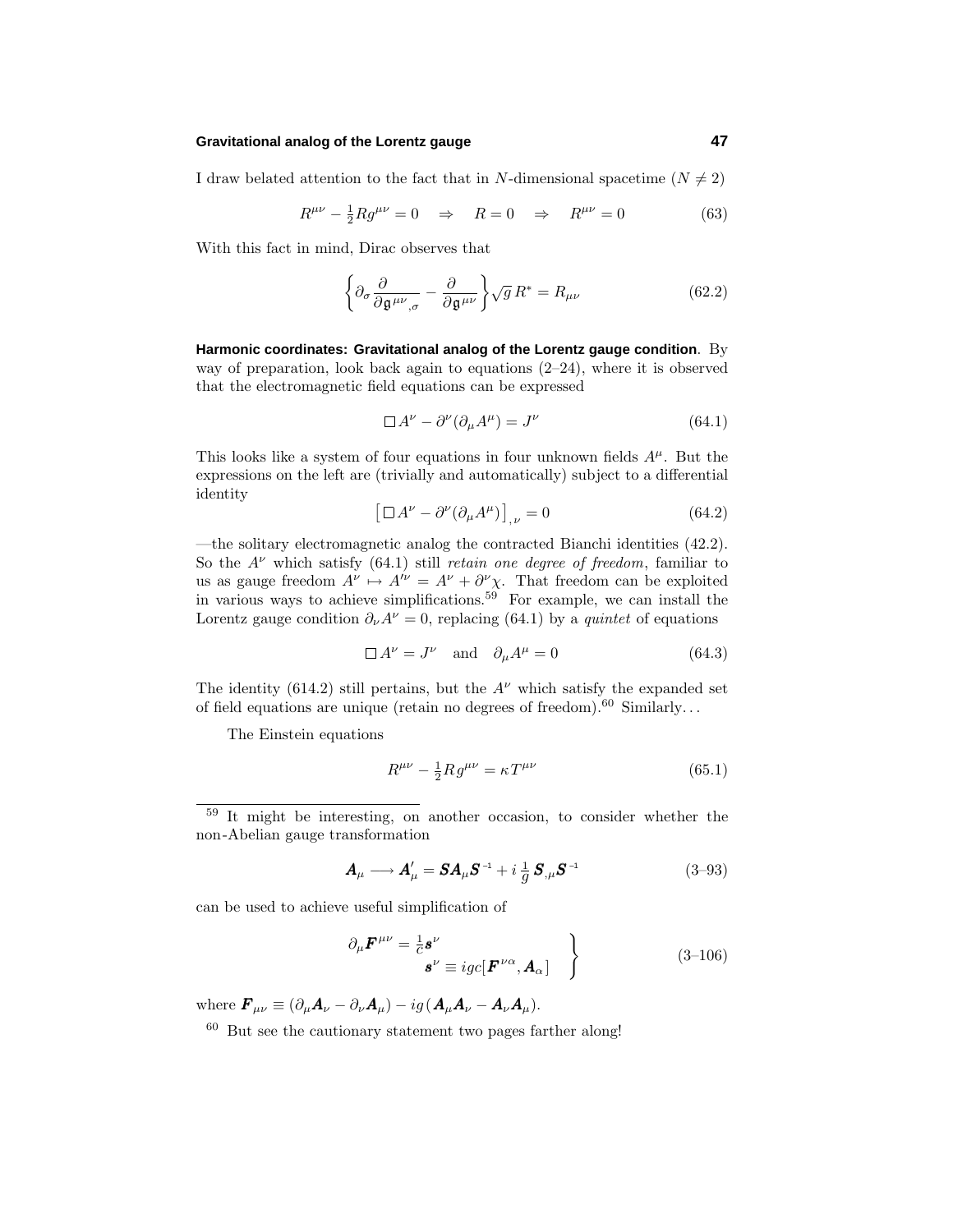appear on their face to be a system of ten equations in ten unknown fields  $g^{\mu\nu}$ . But the expressions on the left are (not quite trivially, but necessarily) subject to the quartet (42.2) of contracted Bianchi identities

$$
\left[R^{\mu\nu} - \frac{1}{2}Rg^{\mu\nu}\right]_{;\nu} = 0\tag{65.2}
$$

So the  $q^{\mu\nu}$  which satisfy (65.2) still retain 10 − 4 = 6 degrees of freedom. This is associated in generally covariant theory with our freedom to recoordinatize, which is accomplished by the presentation of four (more or less) arbitrary functions:  $x^{\mu} \mapsto \bar{x}^{\mu} = f^{\mu}(x)$ .

To illustrate how "recoordinatization freedom" can be exploited to achieve simplifications, let  $\varphi$  be a scalar field and look to the generally covariant construction

$$
\Box \varphi \equiv (g^{\mu\nu}\varphi, \nu)_{;\mu} = (g^{\mu\nu}\varphi, \nu)_{;\mu}
$$
  
=  $(g^{\mu\nu}, \mu) \varphi, \nu + g^{\mu\nu}(\varphi, \mu\nu - \varphi, \alpha \Gamma^{\alpha} \mu\nu)$ 

The argument which gave (59) can be tweaked to give  $g^{\mu\nu}{}_{;\sigma} = 0$ , so we have

$$
=g^{\mu\nu}\varphi_{,\mu\nu}-\Gamma^{\alpha}\varphi_{\alpha} \tag{66.1}
$$

$$
\Gamma^{\alpha} \equiv g^{\mu\nu} \Gamma^{\alpha}{}_{\mu\nu} \tag{66.2}
$$

It follows easily from (23) that  $\Gamma^{\alpha}$  transforms by the rule

$$
\bar{\Gamma}^{\mu} = \frac{\partial \bar{x}^{\mu}}{\partial x^{\alpha}} \Gamma^{\alpha} - g^{\alpha \beta} \frac{\partial^2 \bar{x}^{\mu}}{\partial x^{\alpha} \partial x^{\beta}} \tag{66.3}
$$

This last equation shows what (in principle) one must do to arrive in a coordinate system  $\bar{x}$  in which  $\bar{\Gamma}^{\mu} = 0$ , and where, according to (66.1),

generally covariant d'Alembertian = ordinary d'Alembertian

One clearly gives up general covariance to achieve such simplification, but some freedom does survive: it follows from (66.3) that if  $\Gamma^{\alpha} = 0$  then so does  $\overline{\Gamma}^{\mu} = 0$ provided  $x \mapsto \bar{x}$  is "harmonic" in the sense that

$$
g^{\alpha\beta} \frac{\partial^2 \bar{x}^\mu}{\partial x^\alpha \partial x^\beta} = 0
$$

*...* All of which is precisely mimiced in electrodynamics, where in place of (66.3) one has

$$
A^{\prime \mu} = A^{\mu} + \partial^{\mu} \chi
$$

and to achieve the simplicity of Lorentz gauge  $\partial_{\mu}A'^{\mu} = 0$  requires that  $\chi$  be a solution of

$$
\Box \chi = -\partial_{\mu}A^{\mu}
$$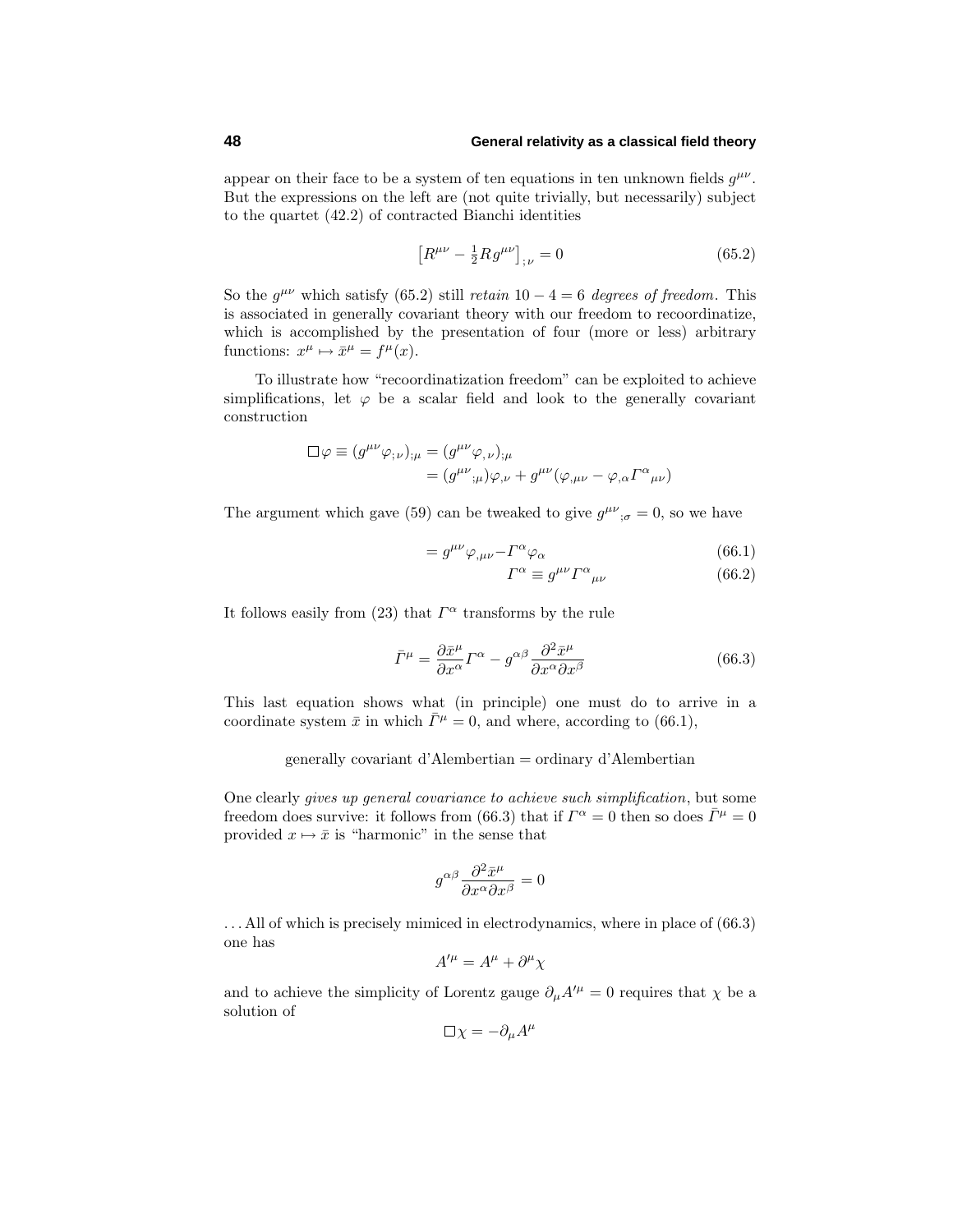### **Gravitational analog of the Lorentz gauge 49**

Gauge freedom has been sacrificed, but *some freedom does survive*: if  $\partial_{\mu}A^{\mu} = 0$ then so does  $\partial_{\mu}A^{\prime\mu} = 0$  provided  $A^{\mu} \mapsto A^{\prime\mu}$  is "harmonic" in the sense that

$$
\Box \chi = 0
$$

How does this development square with the "uniqueness" claim made on the basis of (64.3)? It doesn't! *...*the lesson being that

> "degree of freedom counting" is delicate business, and generally unreliable unless side conditions (initial and boundary data) have been specified.

Another way to characterize the simplification achieved by the introduction of harmonic coordinates: we have

$$
\Gamma^{\sigma} \equiv g^{\mu\nu} \Gamma^{\sigma}{}_{\mu\nu} = \frac{1}{2} g^{\mu\nu} g^{\sigma\alpha} \{ g_{\alpha\mu,\nu} + g_{\alpha\nu,\mu} - g_{\mu\nu,\alpha} \}
$$
  
\n
$$
= -\frac{1}{2} g^{\mu\nu} g_{\alpha\mu} g^{\sigma\alpha}{}_{,\nu} - \frac{1}{2} g^{\mu\nu} g_{\alpha\nu} g^{\sigma\alpha}{}_{,\mu} - \frac{1}{2} g^{\sigma\alpha} g^{\mu\nu} g_{\mu\nu,\alpha}
$$
  
\n
$$
= -g^{\sigma\alpha}{}_{,\alpha} - g^{\sigma\alpha} \cdot \frac{1}{\sqrt{g}} (\sqrt{g})_{,\alpha} \text{ by (54)}
$$
  
\n
$$
= -\frac{1}{\sqrt{g}} (\sqrt{g} g^{\sigma\alpha})_{,\alpha}
$$

From (56) follow the generally covariant statements

$$
\mathfrak{g}^{\mu\alpha}{}_{;\alpha} = 0 \tag{67.1}
$$

but the preceding manipulations show that in harmonic coordinate systems we have

$$
\mathfrak{g}^{\mu\alpha}{}_{,\alpha} = 0 \tag{67.2}
$$

These last conditions are trivially satisfied if  $g^{\mu\nu}$  (whence also  $\sqrt{g}$ ) are constant, as would be the case if, in the absence of gravitation, we installed Cartesian coordinates in flat space (or any coordinates harmonically related to them). We are not surprised, therefore, to find that harmonic coordinate systems lend themselves especially well to the description of weak gravitational fields, to discussion of the curved spacetime physics in relation to flat spacetime  $\emph{physics}.^{\rm 61}$ 

It will be appreciated that, while the Principle of General Covariance served to guide the creation of general relativity, the abandonment of general covariance in favor of some specialized class of coordinate systems (harmonic coordinates, for example) does no violence to the physics: it has not the nature

 $61$  See, for example,  $MTW$ 's Chapter 18. It is curious that the index of the Black Bible contains no entry at "coordinates, harmonic;" what most authors refer to as "installation of harmonic coordinates" Misner, Thorne & Wheeler prefer to call "imposition of the Lorentz gauge condition"—ill-advisedly, in my view, for I think it deceptive to conflate gauge freedom present in the physics written upon spacetime with freedom to recoordinatize spacetime itself .